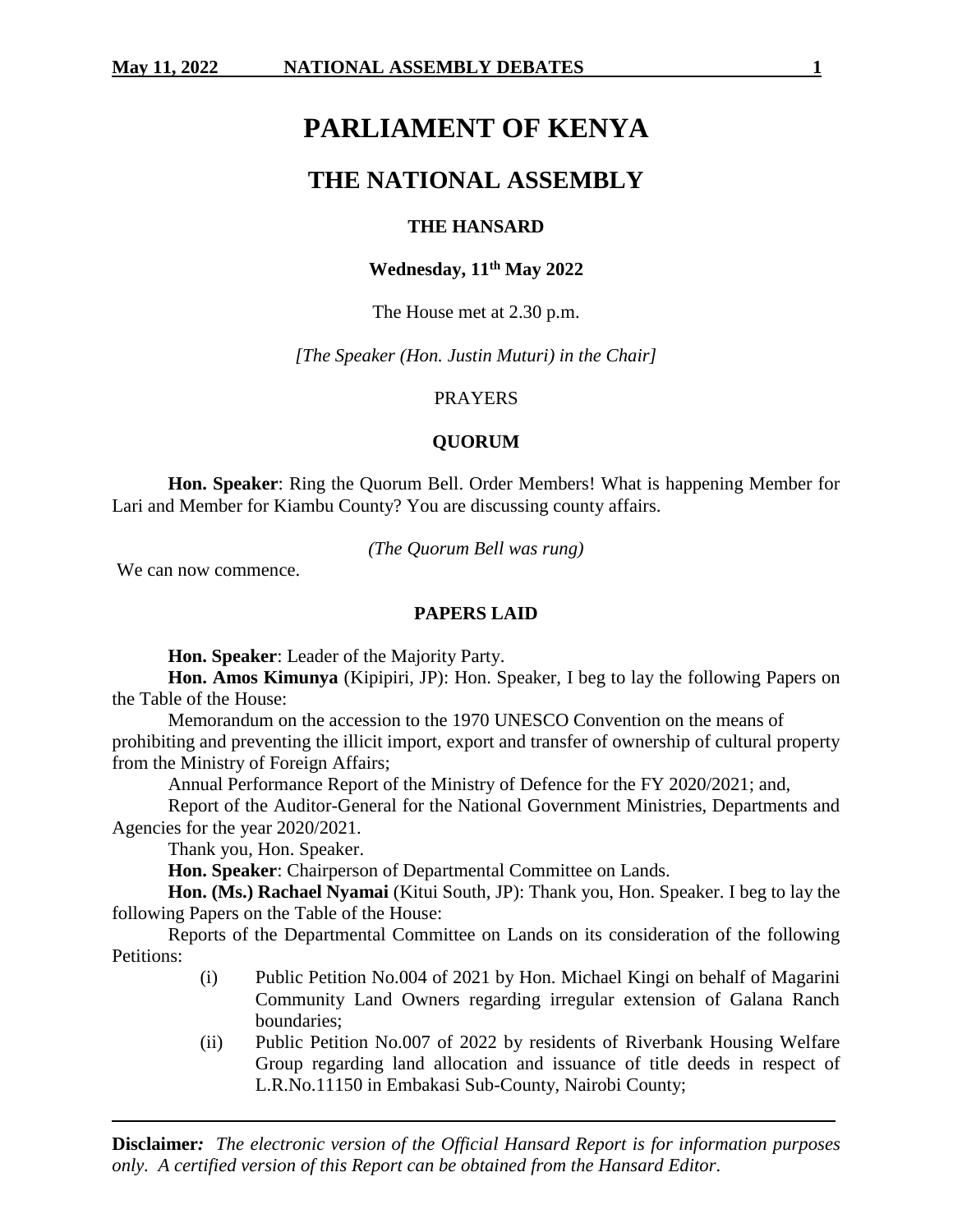## **May 11, 2022 NATIONAL ASSEMBLY DEBATES 2**

- (iii) Public Petition No.080 of 2021 by residents of Haraka Settlement Scheme in Yatta and Masinga Constituencies regarding forceful evictions of squatters from the scheme; and,
- (iv) Public Petition No.068 of 2021 by Victor Mwaganda Gogo on behalf of the residents of Kwa Kadzengo Village in Mtepeni Ward, Kilifi County, regarding urgent resolution of the Kwa Kadzengo land dispute.

Thank you, Hon. Speaker.

**Hon. Speaker**: Next Order.

## **ORDINARY QUESTIONS**

**Hon. Speaker**: On Ordinary Questions, I call upon the Member for Kikuyu Constituency.

## *Question No.115/2022*

## TRANSFER OF POLICE OFFICERS IN KIKUYU SUB-COUNTY

**Hon. Kimani Ichung'wah** (Kikuyu, JP): Thank you, Hon. Speaker. I rise to ask Question No.115/2022. It emanates from a Petition that had been brought to the National Assembly by a number of my constituents but, upon advice by the Clerk's Office, it could not qualify as a Petition. It was, therefore, re-drafted in the form of a Question, which I now ask on behalf of the petitioners. I direct this Question to the Cabinet Secretary for Interior and Coordination of National Government. I would like the Cabinet Secretary to address the following issues:

- (i) The criteria used in transferring police officers serving in Kikuyu Sub-county and indicate whether the said transfers are carried out in accordance with the set procedures and regulations of the National Police Service Commission.
- (ii) The measures that the Ministry has put in place to ensure that transfer of police officers and other security personnel are effected in a clear and justifiable manner.
- (iii) Steps being taken to address the simmering disquiet and tension between lower cadre police officers and their seniors in the sub-county, which is negatively affecting the state of security, performance and morale of lower cadre officers in the sub-county thus exposing the area residents to increased insecurity especially during this electioneering period.
- (iv) The measures that the Ministry is taking to ensure that officers in the sub-county work under conducive working environments and improved interpersonal relations between the various cadres of officers working in the sub-county.

Thank you, Hon. Speaker.

**Hon. Speaker**: That Question will be replied to before the Departmental Committee on Administration and National Security.

The next Question is by the Member for Ikolomani, Hon. Bernard Shinali, who has written to request that the Question be asked on his behalf by the Member for Malava, Hon. Malulu Injendi.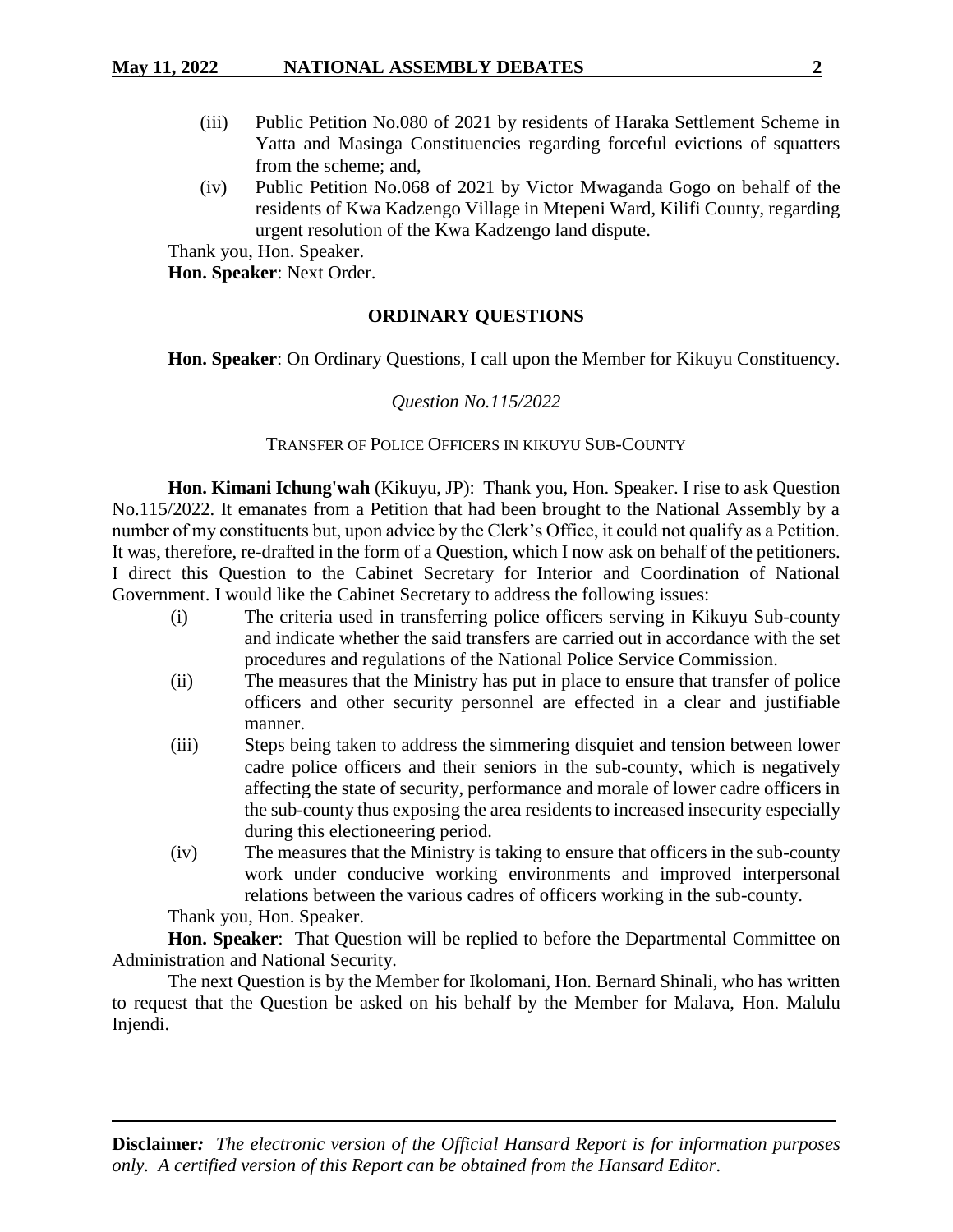## *Question No.116/2022*

### REPATRIATION OF MS. CATHERINE SHIBAFU KHIRACHILI FROM SAUDI ARABIA

**Hon. Moses Injendi** (Malava, JP): Thank you, Hon Speaker. I rise to put Question No.116/2022 on behalf of Hon. Benard Shinali to the Cabinet Secretary for Foreign Affairs:

- (i) Could the Cabinet provide the steps the Ministry is taking to facilitate the safe return to Kenya of one Ms. Catherine Shibafu Khirachili, holder of Passport No. AK0940977, who is allegedly under torture and inhuman treatment in Saudi Arabia?
- (ii) Could the Cabinet Secretary also provide the status of all reported cases involving torture and inhuman treatment of Kenyans working in the Middle East countries, particularly in Saudi Arabia, indicating the data and details of those rescued so far and those who have lost their lives?
- (iii) Could the Cabinet Secretary further provide the measures that the Government has put in place to ensure the safety of Kenyans living and working in Middle East countries, particularly in Saudi Arabia?

Thank you, Hon. Speaker.

**Hon. Speaker**: That Question will be replied to before the Departmental Committee on Defence and Foreign Relations.

The next Question will be by the Member for Mumias East, Hon. Benjamin Washiali.

## STALLED ROAD PROJECT IN MUMIAS EAST SUB-COUNTY

**Hon. Benjamin Washiali** (Mumias East JP): Thank you, Hon. Speaker. I rise to ask the Cabinet Secretary for Transport, Infrastructure, Housing, Urban Development and Public Works the following Question:

- (i) Could the Cabinet Secretary explain the circumstances under which the contractor for the *Ibokolo-Shianda-Malaha-Nambacha Road (C784)* in Mumias East Sub County abandoned the construction of the road since June, 2021, which has been worsened by the rainy season leaving it unmotorable?
- (ii) What measures has the Ministry put in place to ensure that the said road is made passable during the rainy season considering its importance in boosting transport network and improving the economy of the region?
- (iii) Could the Cabinet Secretary state the measures the Ministry has put in place to ensure that the construction of the said road resumes as soon as possible and that the project is completed, and state the revised completion timeline?

Thank you, Hon. Speaker.

**Hon. Speaker**: The Question will be replied to before the Departmental on Transport, Infrastructure, Housing, Urban Development and Public Works.

We now move to the next segment. It is a request for Statements by Hon. Duale.

## **REQUEST FOR STATEMENT**

APPOINTMENT OF THE CHAIRPERSON OF THE ASSUMPTION TO THE OFFICE OF THE PRESIDENT COMMITTEE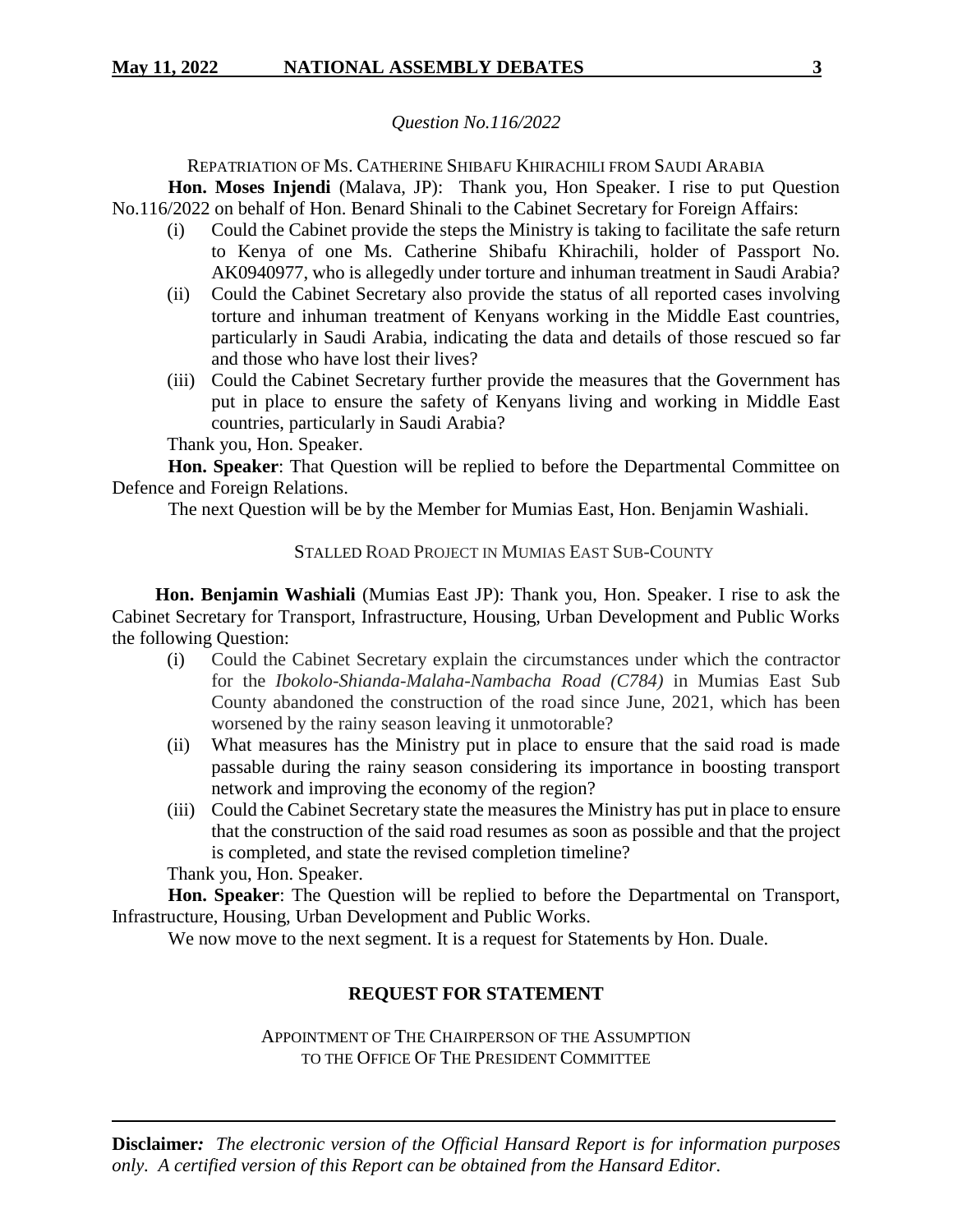**Hon. Aden Duale** (Garissa Township, JP): Hon. Speaker, pursuant to the provisions of Standing Order No.44 (2)(c), I rise to request for a Statement from the Chairperson of the Justice and Legal Affairs Committee regarding the appointment of the Chairperson of the Assumption to the Office of the President Committee.

Hon. Speaker, Article 141 of the Constitution provides for the swearing-in of a Presidentelect. In this regard, the President-elect for this year's general election shall be sworn-in on the first Tuesday following the 14<sup>th</sup> day after the declaration of the presidential election results, if no petition will be filed; or the  $7<sup>th</sup>$  day following the date which the Court renders a decision in accordance with the provisions of the Assumption of the Office of the President Act No. 21 of 2012.

Hon. Speaker, the Assumption of the Office of the President Act No.21 of 2012, which provides for the procedure and ceremony for the assumption of Office of the President-elect also establishes and constitutes the Assumption of the Office of the President Committee. The Committee is mandated under the provisions of Section 6 to facilitate the handing-over process by an outgoing President to the President-elect, the provision of security detail and security briefings including intelligence, to the President-elect, among other key functions. It is, however, worth noting that Section 5 of the Act, which defines the composition of the Committee, provides that the Chairperson of the Committee shall be the Secretary to the Cabinet and shall consist of 19 other members, including Principal Secretaries drawn from various Ministries, the Chief of Kenya Defence Forces, the Inspector General of the National Police Service, the two Clerks of Parliament and the Chief Registrar of the Judiciary, among other members.

Hon. Speaker, as it is presently, there is no person holding the Office of the Secretary to the Cabinet in terms of Article 154 of the Constitution. The Assumption of the Office of the President Act No.21 of 2012 clearly stipulates that the leadership of the Committee is to be headed by the Secretary to the Cabinet.

Hon. Speaker, as you are aware, a person nominated to the position of the Secretary to the Cabinet must be approved by this House in accordance with Article 154 of the Constitution. The House is set to proceed to *sine die* in less than four weeks. If this is not done, Hon. Speaker, the assumption process for the next President-elect in this year's general election may be jeopardised and it will be a critical violation of the Constitution by the current Government and President.

Hon. Speaker, it is on this account that I seek for a Statement from the Chairperson of the Departmental Committee on Justice and Legal Affairs. In the Statement, the Chairperson should explain the steps being taken to ensure that the leadership of the Committee on the assumption of the presidency is put in place before the House goes into recess *sine die.* Failure to have this done, Hon. Speaker, I wish to request you as the Leader of the Legislature that you give consent for this House to legislate, as a matter of urgency and priority, with a view to addressing the possibility of a *lacuna* in the leadership of the said Committee, and further request for your consent to have it expedited and considered as fast as possible.

This is a serious matter. It is a time of transition. Since this House rejected the current Cabinet Secretary in the Ministry of Energy, Amb. Monica Juma, who was presented for the position of Secretary to the Cabinet, no other name has been brought. Within the reading of Article 154, this is a violation. This is impunity and for this country to have a smooth transition of power from one President to another in this year's general election, which is anchored on a peaceful, transparent, fair and free elections, I really would like you, Hon. Speaker, as a matter of urgency to give direction that this segment is brought perhaps tomorrow or Tuesday. If that does not happen, you allow us to publish a Bill that will give room to state that in the absence of that person, somebody else within the committee can act. The Committee on Assumption of President-elect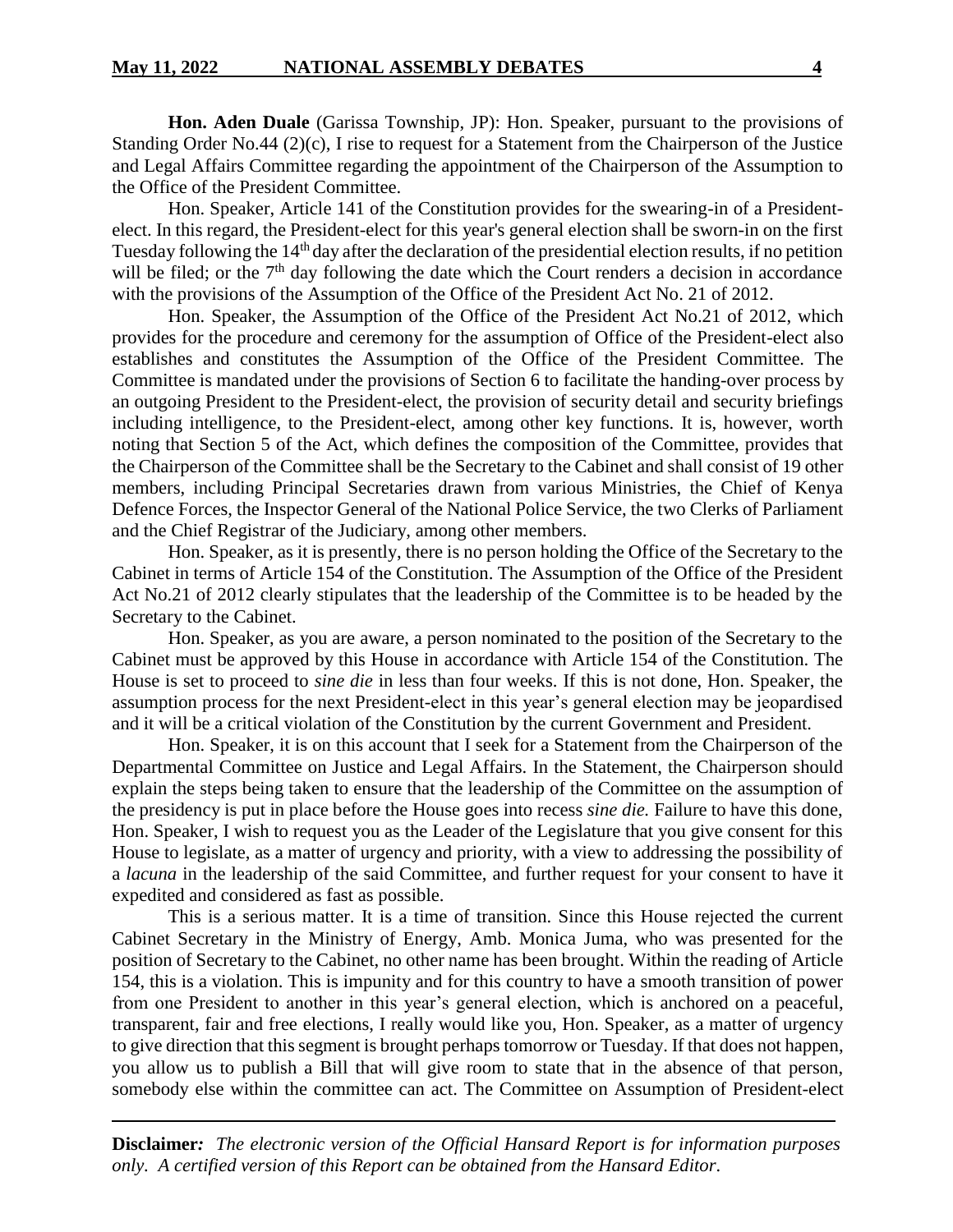cannot work in this year's transition with the absence of the Chair, who is the Secretary to the Cabinet.

I rest my case, Hon. Speaker.

**Hon. Kimani Ichung'wah** (Kikuyu, JP): On a point of order, Hon. Speaker.

**Hon. Speaker**: What is out of order?

**Hon. Kimani Ichung'wah** (Kikuyu, JP): Thank you, Hon. Speaker. I have keenly listened to the request for Statement by Hon. Aden Duale. It is directed to the Chair of Justice and Legal Affairs Committee (JLAC), Hon. Muturi Kigano, who unfortunately has little energy to transact business of the House. The issue that Hon. Duale has raised is quite weighty. I beseech you, under Standing Order No. 1, that we occasion an amendment to the particular statute to ensure that there is a transition mechanism where if we do not have a chair of that Committee in the absence of the Secretary to the Cabinet, that someone else is able to Chair that Committee.

You know some of the things that were said in the Kriegler Commission Report in relation to changes to electoral matters very close to the elections. We have just considered some amendments to the Elections Act. However, there are other things that are related to the matter that Hon. Duale is raising. Last week, you saw that we had about 46 independent presidential candidates. It is within the right of every Kenyan who is qualified to run for the Office of President. However, we will have challenges if we fail to address this matter, considering that we are dealing with a very desperate outgoing regime. I have no fear of contradiction in saying that we are looking at a lurking danger. If any of the presidential candidates that will be cleared by the Independent Electoral and Boundaries Commission (IEBC) – either sponsored by a political party or contesting as an independent candidate – by bad luck loses his life, we will see a postponement of the election and you know how emotive elections are in this country. It is imperative that as early as now, either the Assumption to the Office of the President Committee or the relevant Committee of this House engages the IEBC especially on the security measures that are being put in place to ensure that each of the presidential candidates, especially the 46 independent presidential candidates and their running mates, is secured. I have no fear stating before this House that we are dealing with an extremely desperate regime that has no intention of leaving power. With the imminent collapse of the Azimio Coalition – I am not a prophet but I foresee – I pray that none of those presidential candidates and their running mates lose their lives to occasion a postponement of the elections.

**Hon. (Dr.) Eseli Simiyu** (Tongaren, FORD-K): On a point of order, Hon. Speaker.

**Hon. Kimani Ichung'wah** (Kikuyu, JP): I beg Hon. Speaker that you do rule under Standing Order No. 1, that this matter be handled as an amendment to the statutes as we also consider how we will ensure security and protection of all the presidential candidates.

Thank you.

**Hon. Speaker**: Hon. Simiyu Eseli.

**Hon. (Dr.) Eseli Simiyu** (Tongaren, FORD-K): Hon. Speaker, I was going to rise on a point of order but you let him spew all the verbiage unchallenged or even stopped by yourself.

#### *(Loud consultations)*

Hon. Speaker, while we understand that you belong to his wing, we expect you to actually assist the minds of these gentlemen.

**Hon. Speaker**: No, Hon. Members. Hon. Eseli is at liberty to also spew his bit. So, proceed.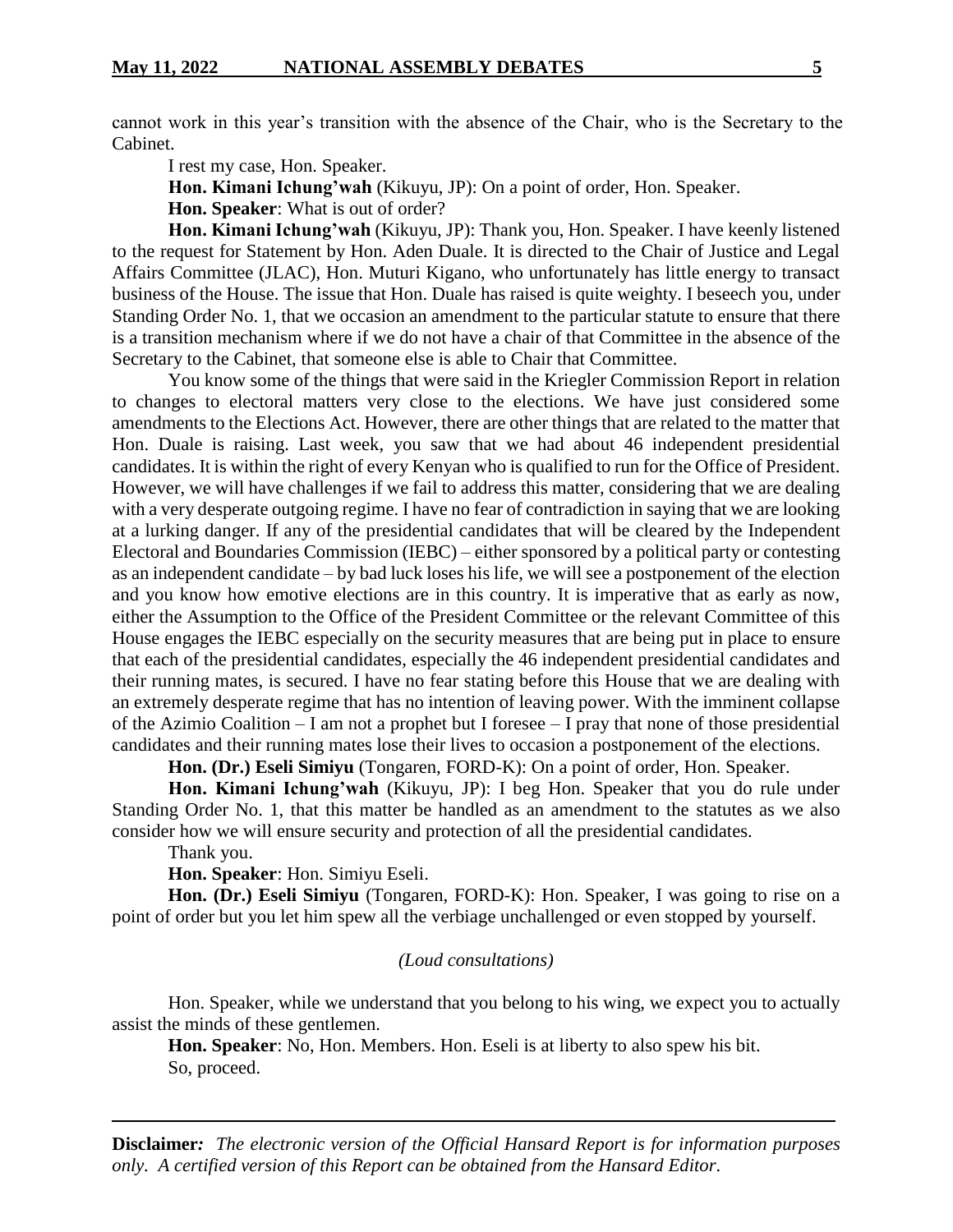**Hon. (Dr.) Eseli Simiyu** (Tongaren, FORD-K): Hon. Speaker, we expect that you could actually be able to rein in some of the verbiage that is being used by especially one Hon. Kimani Ichung'wah because if he is talking of a collapse of Azimio, then I think he seems to know something we do not know, and he should tell us what it is. How many others have you bought? How many are you intending to buy and at what cost? I would dare say at the risk of being reprimanded by yourself; that, the quality of debate in this House depends on the Speaker. I beg you to rise to the occasion. Do not allow people to spew that kind of thing here.

Thank you.

**Hon. Speaker**: Yeah. Please, just measure what is coming from the area between your two ears. The Speaker has no capacity of knowing what is in between. The Statement is directed to the JLAC. Neither the Chair nor the Vice-Chair is in the Chamber. Let it be channelled through the Office of the Leader of Majority Party. In fact, the matter is one that should have gone to the Leader of the Majority Party given that you are suggesting we change the way we make laws. I doubt we can. We cannot change the process. We can only fast-track it. How can changes to an existing legislation happen? The procedure is already there. I think what Hon. Duale has raised is a legitimate concern. It will be handled by the Leader of Majority Party.

We can go to the next Order. Hon. Pkosing, what is your point of order?

**Hon. David Pkosing** (Pokot South, JP): Thank you, Hon. Speaker. It was a point of order on Hon. Ichung'wah's sentiments. Allow me to say that we are leaders as well as human beings with emotions. Hon. Ichung'wah has raised something and by extension, so has his side of the political divide. They are all the time casting aspersions on the security and lives of the 46 independent presidential candidates. I want it to be record. Kenyans must know what they know about the 46 independent candidates. Are they planning something against them? Maybe they are, Hon. Speaker. The security agencies need to get in touch and quickly investigate Hon. Ichung'wah's side. They may be planning something against the 46 independent presidential candidates. When that happens – God forbid – they will blame Azimio and the Government. This must get the attention of the security apparatus of the country. There is something going on that we need to be aware of as a country.

**Hon. Speaker**: Hon. Members, let me just draw your attention to the fact that what we currently have are aspirants. Even when you sleep, you aspire to do some few things. Those 46 are aspirants. Let us wait until everybody presents their documents before the Commission. I am sure that thereafter, it will be well established that they are supposed to enjoy state security. Right now, they are just aspiring. For some, it could be in their dreams. We cannot start dealing with some who are just dreamers. For the time being, let us wait for them to satisfy the requirements. After that, I am sure the state security machinery will obviously address the issue of their security.

Let us have Hon. Nyikal.

**Hon. (Dr.) James Nyikal** (Seme, ODM): Thank you, Hon. Speaker. I heard a bit of what Hon. Duale raised as I was coming in. It is about the Chairman of the Committee on the Assumption of Office of the next President. That is legitimate but what has subsequently been said by Hon. Ichung'wah has brought issues. You can guide on this but I do not think it is fair that someone can stand in this House, in full glare of the whole nation, and say or imply that he has reason to believe that there are some people in this country whose lives are in danger just by the fact that they are aspiring to some position. You may have to get this out of him but it behooves him that if he has information, it should be laid before the House. It is a serious security matter. This is the kind of thing where one would be expected to withdraw that statement or substantiate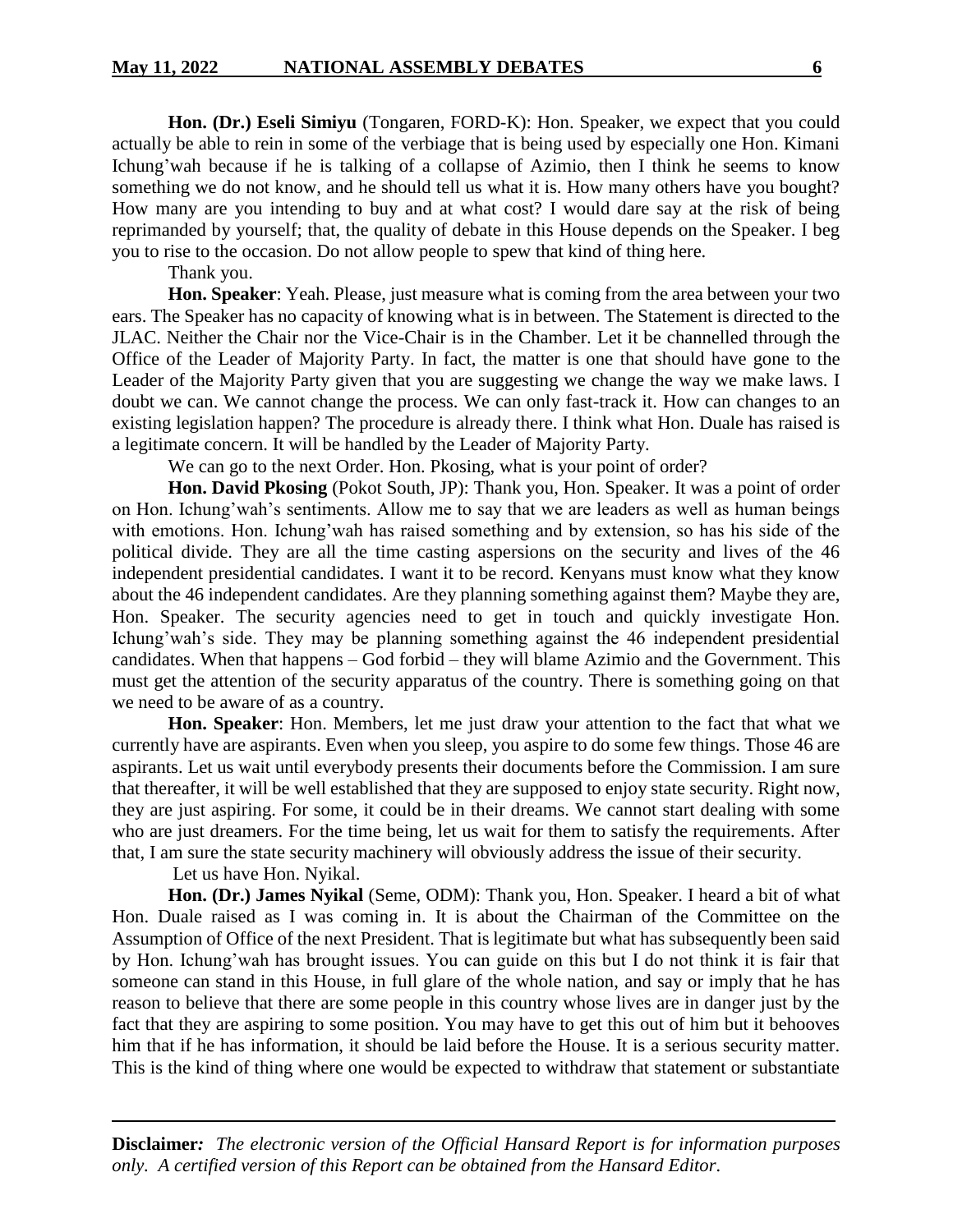why he would call the whole State to look at certain 46 people claiming that their lives are in danger.

**Hon. Speaker**: Aspirants.

**Hon. (Dr.) James Nyikal** (Seme, ODM): Yes, aspirants. You claim that their lives are in danger. There are very many aspirants. Why pick the 46? That is raising temperatures unnecessarily. It borders on being disorderly. Standing Order No.107 can apply on this particular one. It is all in your hands, Hon. Speaker. Guide us so that when people are off the track, you let them know, as you sometimes do. That is not the point that was raised by Hon. Duale.

Thank you, Hon. Speaker.

Hon. Speaker: I have said that whether they are 47 or 50, they are still aspirants. So, it is out of order for Hon. Ichung'wah to require that they be provided with security. They will only be given state security commensurate with the status of presidential candidates. They are just aspiring and those aspirations could even die before tomorrow. It will be very difficult. It is out of order for Hon. Ichung'wah to demand security for people who are aspiring. We just leave it at that.

Let us proceed to the next Order.

#### **BILLS**

#### *Second Reading*

#### THE MILITARY VETERANS BILL

*(Hon. Amos Kimunya on 10.5.2022)*

*(Debate concluded on 10.5.2022)*

Hon. Members, debate on this Bill was concluded yesterday. What remained was for the Question to be put, which I hereby do.

(*Question put and agreed to)*

*(The Bill was read a Second Time and committed to a Committee of the whole House tomorrow)*

**Hon. Aden Duale:** On a point of order, Hon. Speaker.

**Hon. Speaker:** What is your point of order?

**Hon. Aden Duale** (Garissa Township, JP): Hon. Speaker, let us confirm whether we have a quorum of 50 Members. I am addressing the Speaker. We do not want to pass laws without sufficient quorum. It is better that as we go to the next Order, we are at least sure that we are 50 in attendance.

*(Loud consultations)*

No, it is the Speaker and the staff of Parliament to count. **Hon. Speaker**: Very well. Next Order.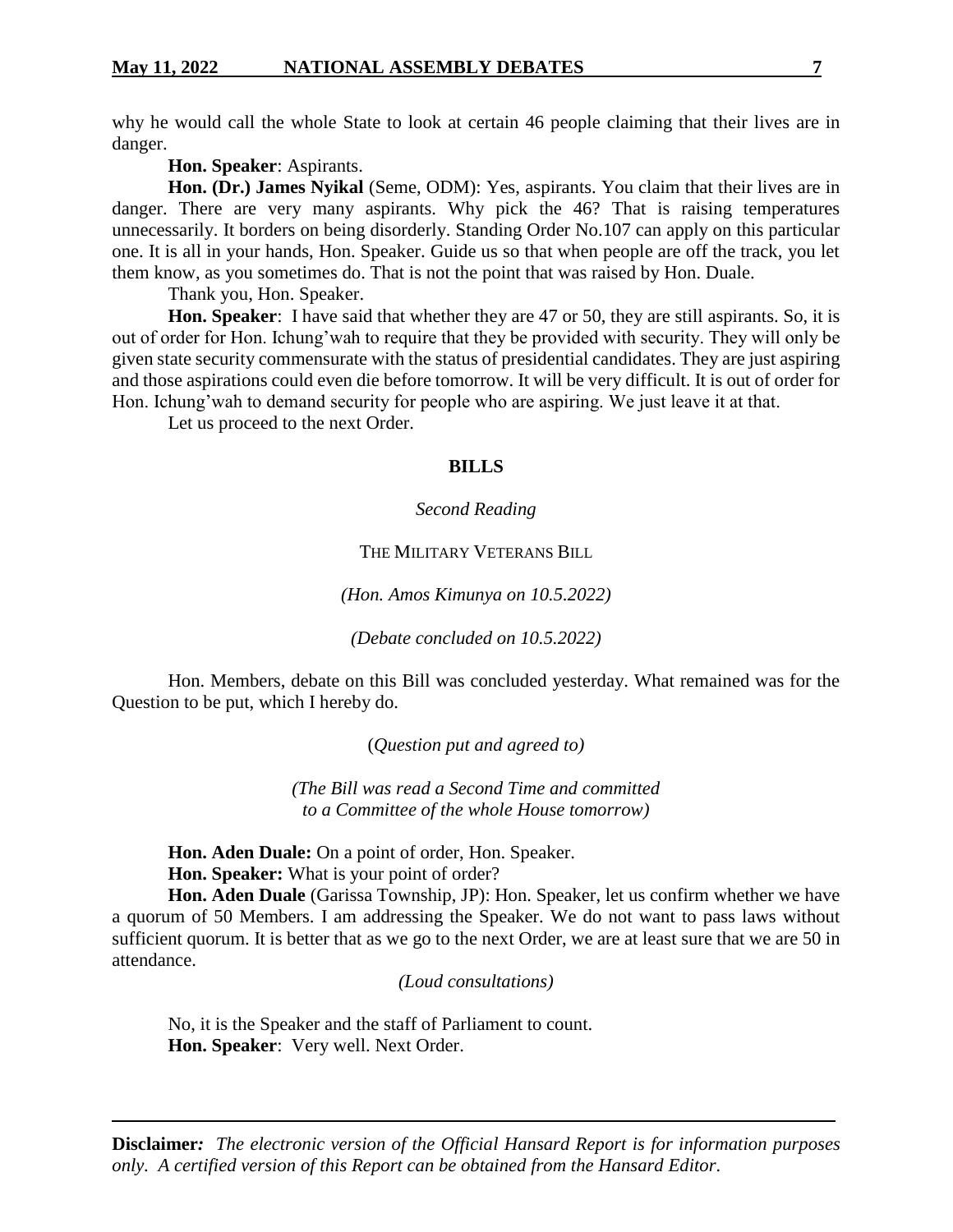#### **QUORUM**

Now that Members are still walking out, can we find out how many we are? Members of the  $12<sup>th</sup>$  Parliament, there is something...There were elections in 2017 and we still transacted business with a full House. Can you find out how many we are? Ring the Quorum Bell.

*(The Quorum Bell was rung)*

When the Quorum Bell is ringing, you do not go out. Serjeant-at-Arms do we have sufficient numbers? Very well. We have the numbers and we will go back to Order No.8.

*Second Reading*

THE MILITARY VETERANS BILL

*(Hon. Amos Kimunya on 10.5.2022)*

*(Debate concluded on 10.5.2022)*

Order, Hon. Memusi! Hon. Members, how is it that you forget the Standing Orders so quickly? Also, there is a Member who is on his phone.

Hon. Members, Order No.8 is the Military Veterans Bill. I want to put the Question afresh.

*(Question put and agreed to)*

*(The Bill was read a Second Time and committed to a Committee of the whole House tomorrow)*

Next Order!

*Second Reading*

THE PERSONS WITH DISABILITIES BILL

*(Hon. Amos Kimunya on 10.5.2022)*

*(Debate concluded on 10.5.2022)*

*(Question put and agreed to)*

*(The Bill was read a Second Time and committed to a Committee of the whole House tomorrow)*

**Hon. Speaker:** Next Order!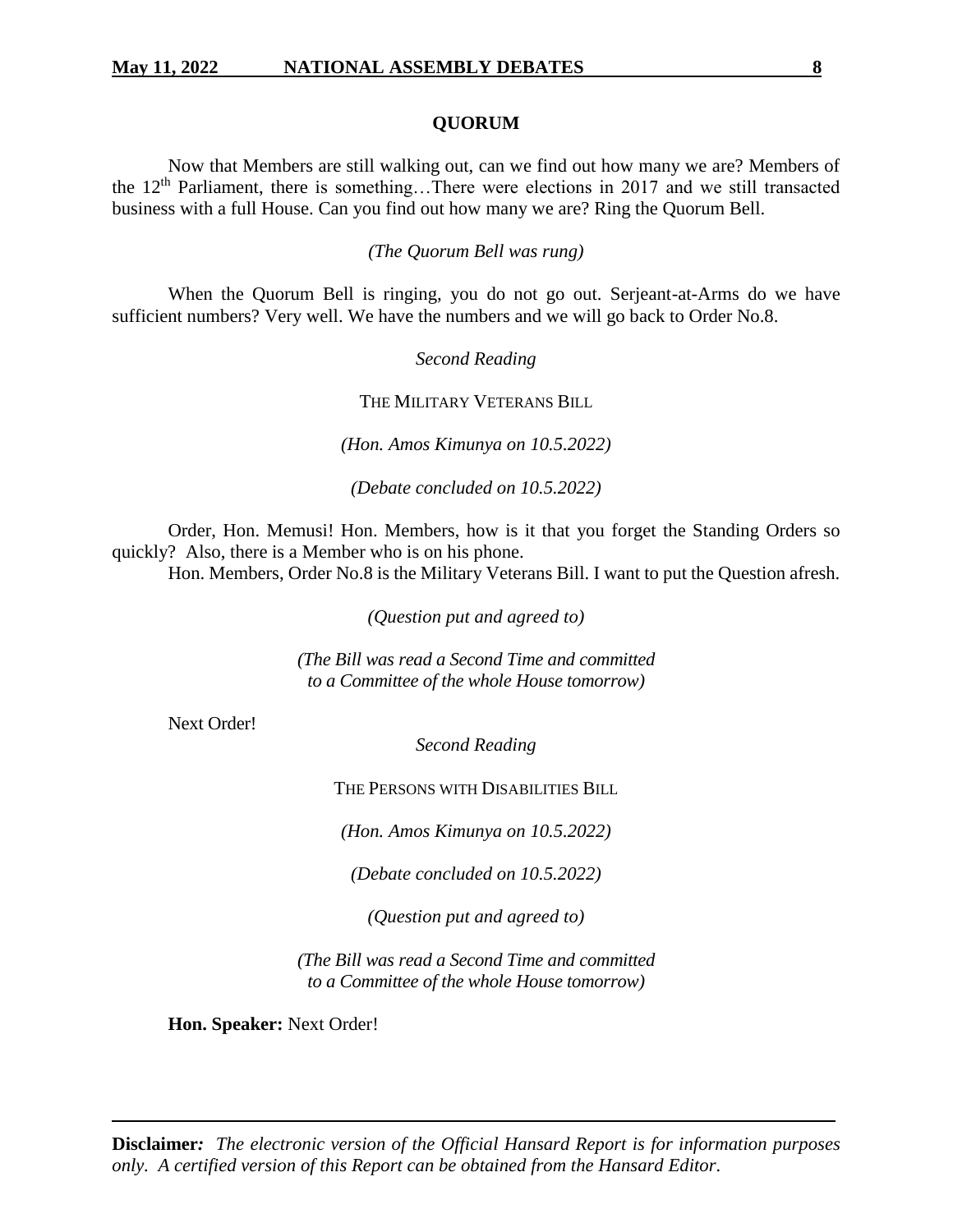#### *First Readings*

#### THE NATIONAL RATING BILL

#### THE PARLIAMENTARY PENSIONS (AMENDMENT) BILL

THE PUBLIC FINANCE MANAGEMENT (AMENDMENT) BILL

*(Orders for First Readings read - Read the First Time and ordered to be referred to the relevant Departmental Committees)*

**Hon. Speaker:** Well, at this point, Hon. Members, I wish to re-arrange business appearing on the Order Paper, so that before we move to the Committee of the whole House, we allow the Chairperson of the Committee on Implementation to move the business appearing as Order No.14. So, kindly read out Order No.14.

#### **MOTION**

#### ADOPTION OF REPORT ON IRREGULAR RENEWAL OF LAND LEASES BY DEL MONTE KENYA LIMITED

**Hon. Speaker:** I am informed that Hon. Kimaru is the one moving? Proceed, Hon. Member for Mathioya.

**Hon. Peter Kimaru** (Mathioya, JP): Thank you, Hon. Speaker. I beg to move the following Motion:

THAT, this House adopts the Report of the Select Committee on Implementation on its consideration of the Implementation Status of the Report of the Departmental Committee on Lands on a Petition on irregular renewal of leases of land by Del Monte Kenya Limited, laid on the Table of the House on Wednesday, 22nd December 2021.

Hon. Speaker, I would like to mention at this stage that the finding of our Committee was that to date, nothing has happened in terms of implementation.

**Hon. Speaker:** Are you moving the House to adopt your Report?

**Hon. Peter Kimaru** (Mathioya, JP): Yes, and I ask Hon. Kabinga to second.

**Hon Speaker:** No! What are you saying?

**Hon. Peter Kimaru** (Mathioya, JP): That is what I wanted to say a bit on the Motion.

**Hon. Speaker:** You beg to move that this House adopts the Report *blah blah blah* then you explain.

**Hon. Peter Kimaru** (Mathioya, JP): Yes, Hon. Speaker. I was explaining that we found that the implementation status as had been requested by the findings of the Departmental Committee on Lands have, to date, not been undertaken by the relevant agencies, namely, the Ministry of Lands and Physical Planning, and, the National Lands Commission. Nothing has been done.

As a Committee on Implementation, our main purpose is to look at what the House adopts and passes and whether its resolutions are carried out. To our amazement, nothing has been done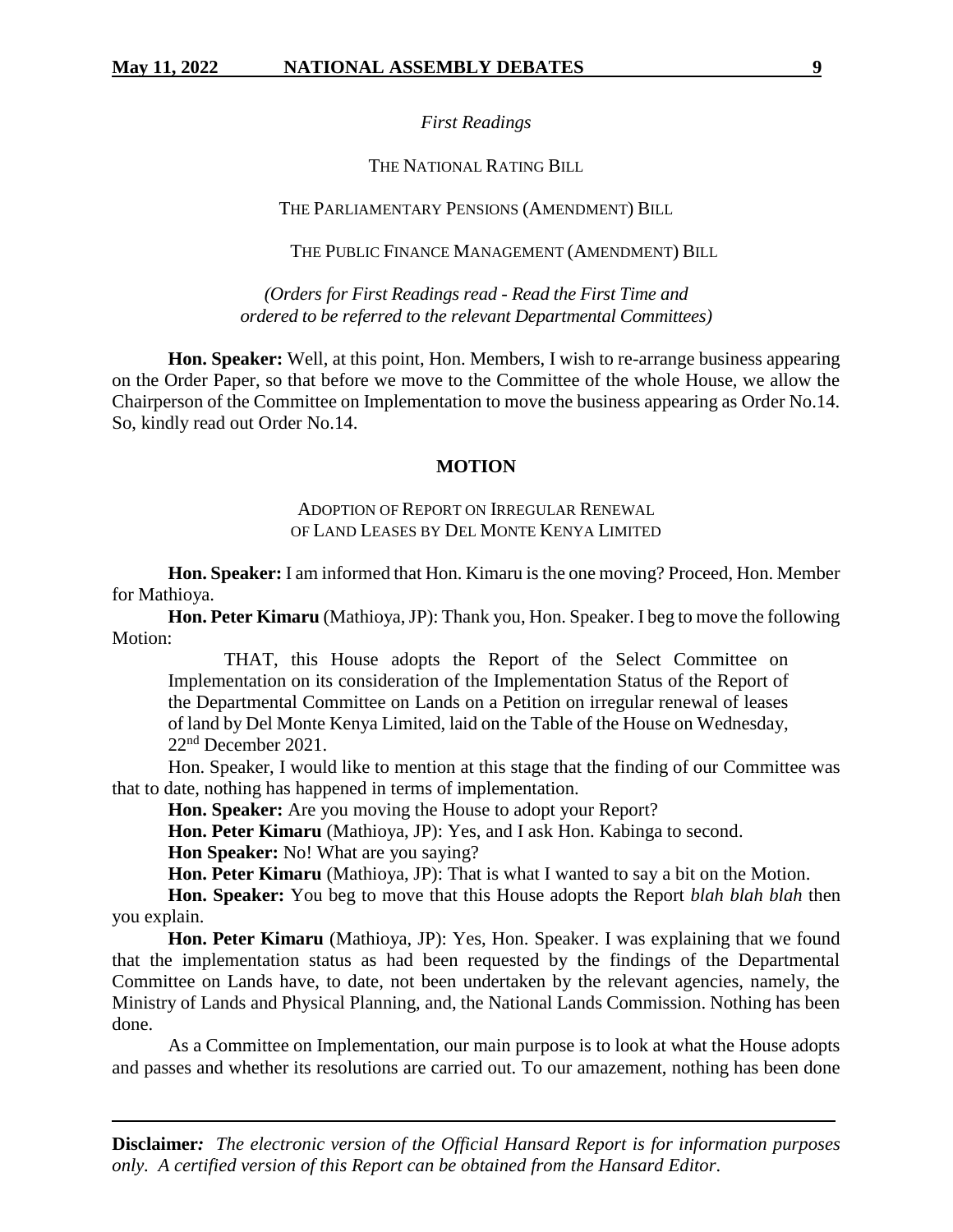by the Ministry of Lands and Physical Planning, and other agencies like the National Lands Commission.

We, therefore, want to bring the matter to the House to adopt our Report. We need to see what further actions can be taken. It looks like some agencies are keen on their continued refusal to carry out what this House has resolved. The matter is that what had been resolved by the Departmental Committee on Lands has not been implemented.

**Hon. Speaker:** What have you then recommended?

**Hon. Peter Kimaru** (Mathioya, JP): Our recommendation is that if they do not take action from the adoption of this Report...

**Hon. Speaker**: Is it documented? You can read to the House so that Members would know because they will vote on it. They cannot vote on things they have not recommended.

**Hon. Peter Kimaru** (Mathioya, JP): Hon. Speaker, I do not have the Report with me here, but I was just moving that we adopt it.

**Hon. Speaker**: How? What are you moving on? You mean you do not know what your Committee recommended?

**Hon. Peter Kimaru** (Mathioya, JP): Hon. Speaker, just give me a minute.

#### *(Hon. Peter Kimaru flipped through his Report)*

Hon. Speaker, I can read the recommendations of the Committee on Implementation:

The lease for LR No.12158, which resulted from the amalgamation of LR No.10741, LR No.10862, LR No.11146, LR No.11312 and LR No.2953, should be reverted to the Government of Kenya and be declared public land. Further, the land should be allocated to the Kandara Residents Association for their settlement.

The Ministry of Lands and Physical Planning in consultations with the National Land Commission should allocate the land excised from Del Monte Kenya Limited to the Kandara Residents Association, and the county governments of Murang'a and Kiambu in the ratio of 70 to 30 respectively as per the National Land Commission's *Gazette Notice* No.1995 of 2019.

**Hon. Speaker:** Why are you leaving the very important parts that I can see? All of it says within some specified period of time. I do not know if I am reading the same Report as you. You have not talked about allocation of land within 60 days of the adoption of this Report, failure to which the Committee shall enforce appropriate sanctions pursuant to Standing Order No.209 of the National Assembly Standing Orders.

**Hon. Peter Kimaru** (Mathioya, JP): I do not think I have the page you have just read, but I now have the right page.

**Hon. Speaker:** I do not think Hon. Kimaru knows what he is doing.

**Hon. Peter Kimaru** (Mathioya, JP): Hon. Speaker, the recommendation is that the House approves that the Select Committee on Implementation initiates the process of removal of the Cabinet Secretary for Lands and Physical Planning from office for failure to implement the House resolution "that the Ministry of Lands and Physical Planning in consultation with National Land Commission and the Nairobi County does complete the titling process for LR No.5875/2 within 180 days of tabling the Report", pursuant to Article 152(6)of the Kenyan Constitution and Standing Order No.66 of the National Assembly Standing Orders.

The other recommendation was that the Inspector-General of Police should ensure that the Directorate of Criminal Investigations does investigate the officers in the Ministry of Lands and Physical Planning who may have caused loss of public funds by effecting fraudulent transactions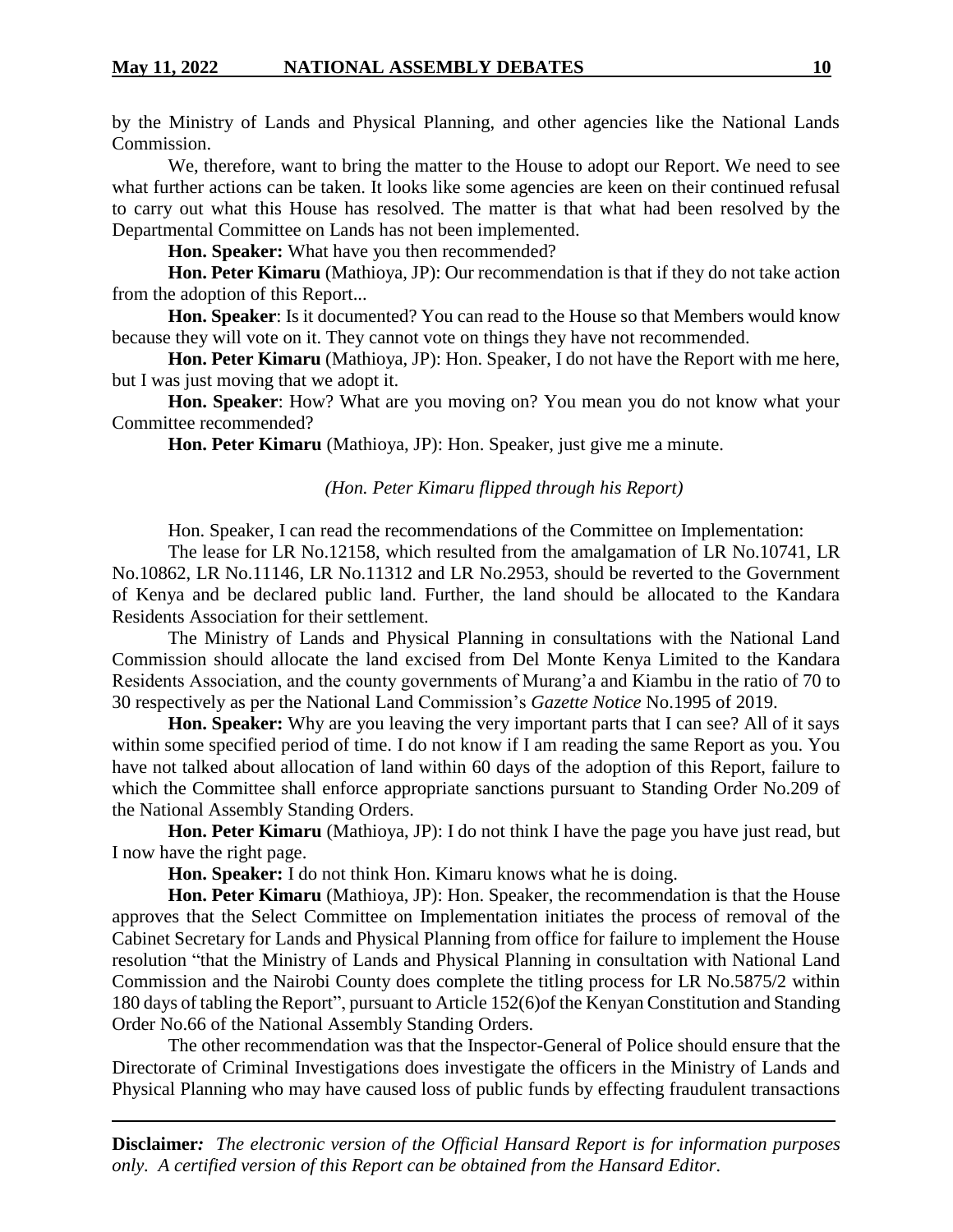#### **May 11, 2022 NATIONAL ASSEMBLY DEBATES 11**

relating to LR. No.5875/2 and submit a report to the National Assembly within 60 days of the adoption of this Report.

Thank you, Hon. Speaker. I beg to move and request Hon. Kabinga Wathayu to second.

**Hon. Speaker:** Yes. You beg to move and ask the Member for Mwea to second. He is bewildered! Hon. Wachira.

*(Loud consultations)*

**Hon. Josphat Kabinga** (Mwea, JP): I second

**Hon. (Dr.) James Nyikal** (Seme, ODM): On a point of order, Hon. Speaker.

**Hon. Speaker:** Let me propose the Question and then I will take the point of order from Hon. Nyikal.

#### *(Question proposed)*

Hon. Nyikal, what is your point of order?

**Hon. (Dr.) James Nyikal** (Seme, ODM): Hon. Speaker, I beg to seek your guidance. This is a very important Report that has been laid before us. The Report indicates that there is some large piece of land whose lease expired and there was an instruction that the lease should revert. There was a Petition to that effect.

The recommendations are so serious that if they are implemented, we will actually sanction or even start the process of removing the Cabinet Secretary. Hon. Speaker, we seek your guidance. Given the information that has been given to us, the moving of the Motion itself, with due respect to the Member, will not guide us to make such drastic decisions. It does appear to me that this is a kind of Report that would have been given more time. Maybe some Members have read it, but quite often, we depend on the details that are given by the Mover and the Seconder to actually get the gist of the matter.

Hon. Speaker I, therefore, seek your guidance. Would it be proper that we move on with this process? I know the Seconder. I know his capability and when he just says: 'I second' I am sure he was not really prepared. We are giving a very important Report a very superficial consideration.

Hon. Speaker, that is what I seek your guidance on.

**Hon. Speaker**: I agree with Hon. (Dr.) Nyikal. Hon. Nyamai, do you want to say something on this?

**Hon. (Ms.) Rachael Nyamai** (Kitui South, JP): Thank you very much, Hon. Speaker for indulging me. First of all, this matter is quite emotive because it concerns a huge piece of land. It is a matter that we should handle very carefully as a Departmental Committee on Lands. When a committee completes a report, we are always very happy to see implementation, but I am aware that this one quite contradicts that position.

I am seeking guidance, Hon. Speaker. When you listen to Hon. Kimaru, the Mover… I do not want to say he was unsure, but he seems a bit unprepared. When I also assessed Hon. Kabinga Wathayu, who is a forthright person, he did not want to embarrass our colleague. I would like to ask that you step down this matter so that we have more Members of the Departmental Committee on Lands and Members of the Committee to look at this Report holistically. It is a matter that

concerns foreign affairs of this country. It also concerns land and trade. It is a matter that needs to be handled very carefully. It even goes further, I think, a bit political, to call for sanctions and removal of a Cabinet Secretary.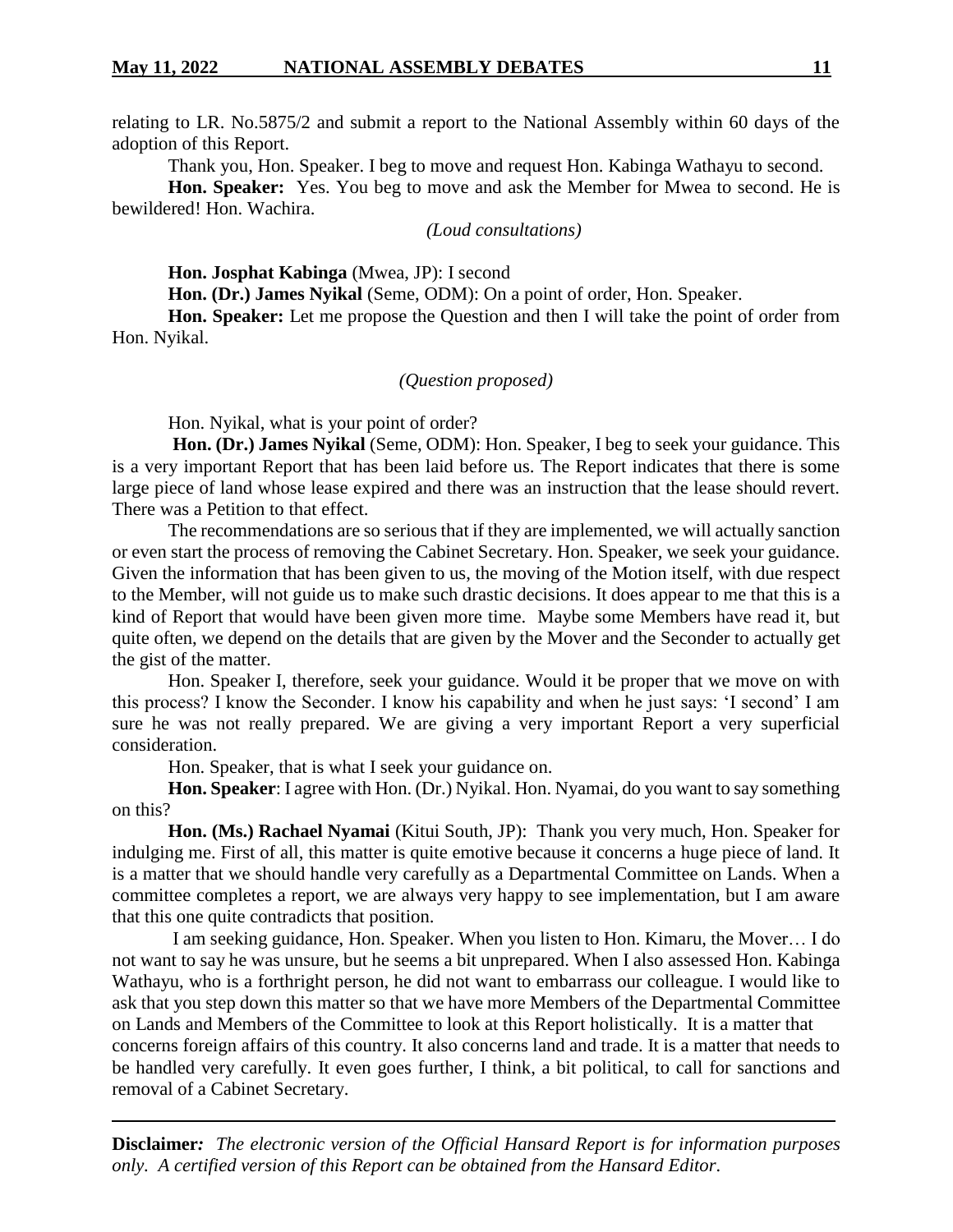With all due respect, I would like to request the Mover and the Seconder and also seek your guidance, as you have done before, that you drop this subject, so that we can handle it when we have looked at the matter properly so that we can make proper decisions.

Thank you so much, Hon. Speaker.

**Hon. Speaker:** Very well. I think the Motion, as drawn, is also not correct. I have the Report of the Committee on Implementation. If you carefully look at what is addressed in Recommendations 71 and 72, it does not deal with this Motion. This Motion relates to Del Monte Kenya Limited, but Recommendations 71 and 72 are dealing with some different LR No; some land shown as LR. No.5875/2 which is in Nairobi County.

We have not heard the Mover mention anything about it. I think the Motion as drafted does not capture this too. The recommendations relate to two different petitions. The Report of the Committee on Implementation is on two petitions; one is on the Petition relating to Del Monte, and the other one is the Report on the Departmental Committee on Lands on the Petition by former workers of the late Mayor Jacob Samuels, regarding the invasion and eviction of the workers from their land in Roysambu Constituency.

The Mover has not touched or said anything about this, yet the recommendations relate to it. I, therefore, agree with Hon. (Dr.) Nyikal and Hon. (Dr.) Rachel Nyamai that the Motion as moved here does not capture the Report properly or in full. Therefore, in circumstances like this one, it is only fair that I take it out from the Order Paper and the Motion be drafted correctly to capture the two petitions. If the Report is about two petitions, then the Motion must be correctly drafted to include the two reports. This Motion deals with two reports, but the Motion deals with only one report. Therefore, I order and direct that it be taken out of the Order Paper for today and it be drafted appropriately and be moved. Please, get moving notes. As a Chair of a Committee, you need to explain to the House the stages and steps you have taken, so that the House understands why you have moved to make certain recommendations. If you just go to recommendations and we just vote, we will not do justice to the Report.

We take it out of the Order Paper and we can have it put on the Order Paper next week. Hon. Wachira Kabinga.

**Hon. Jospat Kabinga** (Mwea, JP): Thank you, Hon. Speaker for the guidance. When I was asked to second, there is a report that I had seen, but I noticed that there are two reports. I, therefore, would wish to withdraw the seconding because of those discrepancies.

Thank you, Hon. Speaker.

**Hon. Speaker**: It is good that it is taken out and be treated as if it was never moved. Let the Motion be drafted properly to capture the two reports because the Committee on Implementation has apparently dealt with the reports on the two petitions, but the way the Motion is drafted, it only deals with one Report. Perhaps, that could be the reason it gave the Mover difficulties.

Let us move to the next Order.

*(Motion deferred)*

#### **COMMITTEE OF THE WHOLE HOUSE**

*(Order for Committee read)*

*[The Speaker (Hon. Justin Muturi) left the Chair]*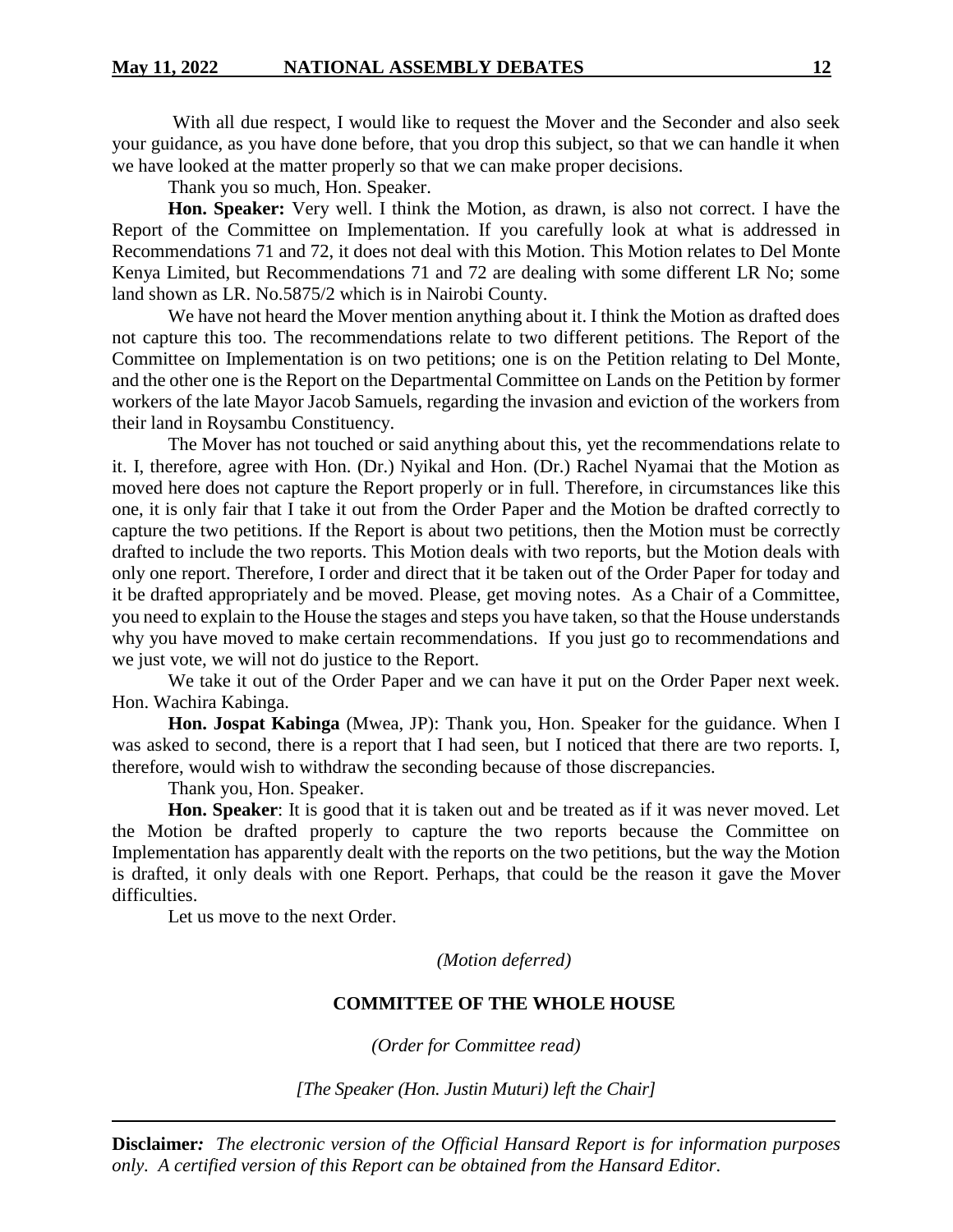#### IN THE COMMITTEE

#### *[The Temporary Deputy Chairlady (Hon. (Ms.) Soipan Tuya) took the Chair]*

**The Temporary Deputy Chairlady** (Hon. (Ms.) Soipan Tuya): Hon. Members, we are now in the Committee of the whole House and we are considering the National Disaster Risk Management Bill (National Assembly Bill No.28 of 2021). Let us get started.

THE NATIONAL DISASTER RISK MANAGEMENT BILL

*(Clauses 3 and 4 agreed to)*

*Clause 5*

**The Temporary Deputy Chairlady** (Hon. (Ms.) Soipan Tuya): Let us have the Chairperson, Hon. Mwathi.

**Hon. Peter Mwathi** (Limuru, JP): Hon. Temporary Deputy Chairlady, I beg to move:

THAT, Clause 5 of the Bill be amended by inserting a new paragraph immediately after paragraph (b)—

"(ba) the Cabinet Secretary in the Ministry for the time being responsible for matters relating to internal security."

I do not have the Order Paper. So, I am struggling.

**The Temporary Deputy Chairlady** (Hon. (Ms.) Soipan Tuya): Somebody should help the Chairperson so that you can give us a brief explanation.

**Hon. Peter Mwathi** (Limuru, JP): The justification for that is that in the proposed composition of the Intergovernmental Council for Disaster Management, the Cabinet Secretary for the time being responsible for matters relating to internal security is a key person and requires to be a member. The proposed amendment seeks to include the Cabinet Secretary.

*(Question of the amendment proposed)*

**The Temporary Deputy Chairlady** (Hon. (Ms.) Soipan Tuya): Let us have Hon. Maanzo. **Hon. Daniel Maanzo** (Makueni, WDM-K): Hon. Temporary Deputy Chairlady, the experience in the country so far with national disaster management and the structure which we have means that we really need this amendment, so that it is specific who is responsible. For example, if it is something to do with water, it will be the responsibility of the Ministry of Water instead of being taken around in circles not knowing who is responsible. For now, it will squarely rest with a specific ministry. The Principal Secretary in charge of that particular ministry will be responsible and all of us will know where to coordinate from.

Thank you, Hon. Temporary Deputy Chairlady.

*(Question, that the words to be inserted be inserted, put and agreed to*)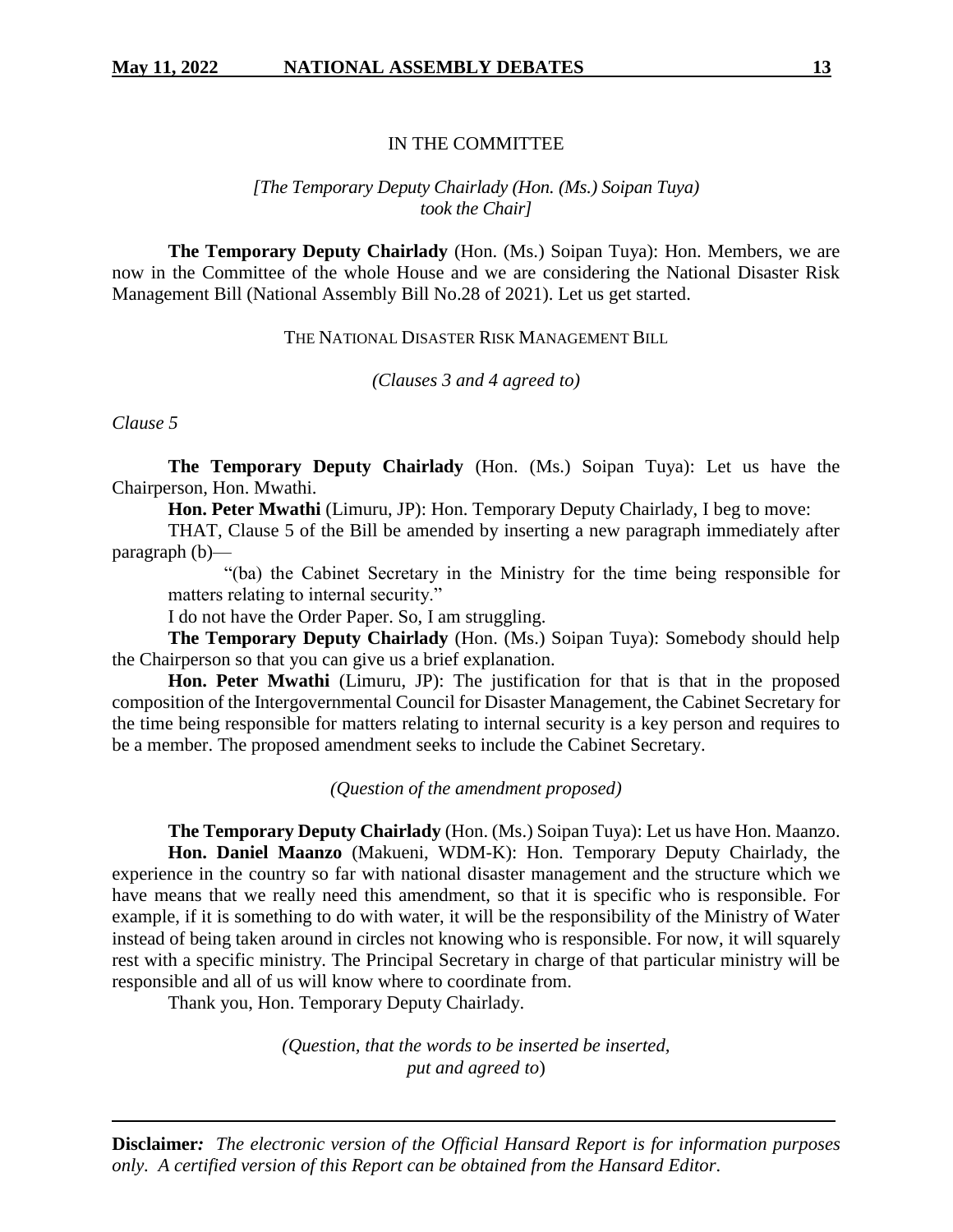*(Clause 5 as amended agreed to)*

*(Clauses 6, 7, 8, 9, 10, 11, 12, 13, 14, 15, 16 and 17 agreed to)*

*Clause 18*

**The Temporary Deputy Chairlady** (Hon. (Ms.) Soipan Tuya): Let us have the Chairperson.

**Hon. Peter Mwathi** (Limuru, JP): Hon. Temporary Deputy Chairlady, I beg to move:

THAT, Clause 18 of the Bill be amended in sub-clause (1) by deleting paragraph (f) and substituting therefor the following new paragraph—

"(f) in collaboration with relevant bodies, co-ordinate the evacuation of people in disaster prone areas."

You realise that the board is required to act or take action together with other relevant bodies. That power has not been given to the board and the purpose of this amendment is, therefore, to give the board power to liaise with other bodies in evacuations.

*(Question of the amendment proposed)*

**The Temporary Deputy Chairlady** (Hon. (Ms.) Soipan Tuya): Let us have Hon. Nyikal. **Hon. (Dr.) James Nyikal** (Seme, ODM): Thank you, Hon. Temporary Deputy Chairlady. I support this amendment. By their nature, disasters are multi-sectoral. Many institutions get involved and are necessary. Therefore, coordination is extremely important and that is what this amendment does.

**The Temporary Deputy Chairlady** (Hon. (Ms.) Soipan Tuya: Let us have Hon. Maanzo. **Hon. Daniel Maanzo** (Makueni, WDM-K): Hon. Temporary Deputy Chairlady, when making this law, one of the things that we especially thought of was the county governments. Even if you have many other bodies coming to assist, you need a body with structures. For example, most county governments now have fire engines.

I support the amendment.

*(Question, that the words to be left out be left out, put and agreed to)*

*(Question, that the words to be inserted in place thereof be inserted, put and agreed to)*

*(Clause 18 as amended agreed to)*

*(Clauses 19, 20, 21, 22, 23, 24, 25, 26, 27, 28, 29, 30, 31, 32, 33, 34, 35, 36, 37, 38, 39, 40, 41, 42, 43, 44, 45, 46, 47, 48, 49, 50, 51, 52, 53, 54 and 55 agreed to)*

*(Schedule agreed to)*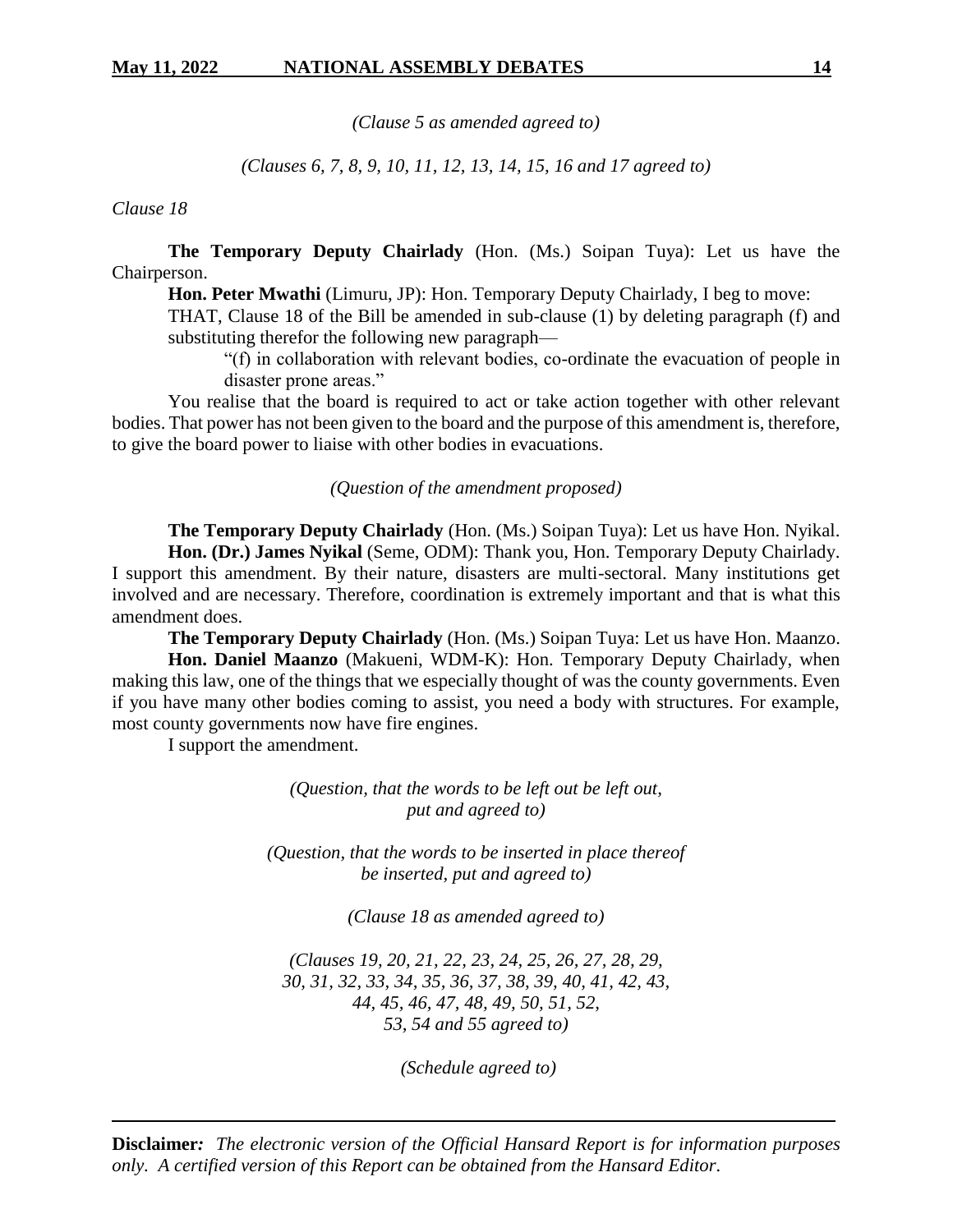*(Clause 2 agreed to)*

*(Title agreed to)*

*(Clause 1 agreed to)*

**The Temporary Deputy Chairlady** (Hon. (Ms.) Soipan Tuya): I now call upon the Mover to move reporting.

**Hon. Amos Kimunya** (Kipipiri, JP): Hon. Temporary Deputy Chairlady, I beg to move that the Committee doth report to the House in its consideration of the National Disaster Risk Management Bill (National Assembly Bill No.28 of 2021) and its approval thereof with amendments.

*(Question proposed)*

*(Question put and agreed to)*

THE CHILDREN BILL

**The Temporary Deputy Chairlady** (Hon. (Ms.) Soipan Tuya): Hon. Members, we will move on to consider the Children Bill (National Assembly Bill No.38 of 2021). Hon. Millie, do you want to say something.

**Hon. (Ms.) Odhiambo-Mabona** (Suba North, ODM): Yes, Hon. Temporary Deputy Chairlady. I just want to request your indulgence for one or two minutes, so that I can check the amendments I have and also request for a hard copy of the Order Paper because I have several amendments which I do not want to miss.

**The Temporary Deputy Chairlady** (Hon. (Ms.) Soipan Tuya): So, you need a copy of the Order Paper?

**Hon. (Ms.) Odhiambo-Mabona** (Suba North, ODM): Hon. Charles has donated his and is requesting for another one. Also, to enable us, because the Committee and I have several amendments, I am requesting that as we move them, we be given the page numbers so that we can move quickly. We are hoping to finish this either today or tomorrow.

**The Temporary Deputy Chairlady** (Hon. (Ms.) Soipan Tuya): That is okay. There is no harm in doing so. Let us move on. We were in clauses 3 and 4.

> *(The Temporary Deputy Chairlady consulted with the Clerk-at-the-Table)*

Hon. Millie, your amendments start from Page 803.

*(Clauses 3 and 4 agreed to)*

Although the Chair has not officially recorded, maybe because she is struggling with the new clauses, but they will be dealt with separately later on. So, let us proceed.

*Clause 5*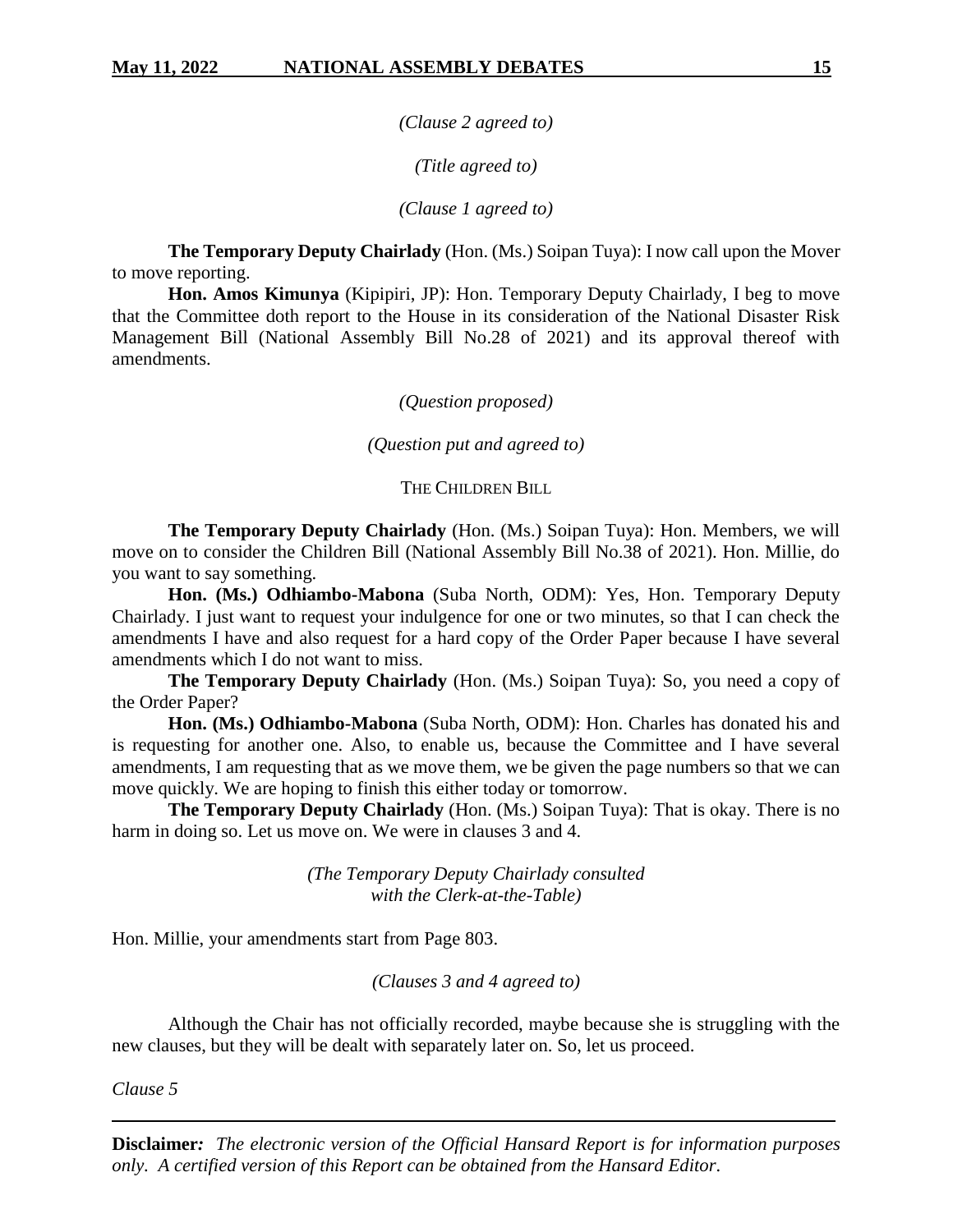**The Temporary Deputy Chairlady** (Hon. (Ms.) Soipan Tuya): I call upon the Chair to move his amendments.

**Hon. Josphat Kabinga** (Mwea, JP): Hon. Temporary Deputy Chairlady, I beg to move: THAT, Clause 5 of the Bill be amended in sub clause (1) by inserting the word "protection" immediately after the word "wellbeing".

The justification is that protection of children goes along with rights of children to survive and development. Protection is one of the key pillars of children's rights as enshrined in the United Nations High Commissioner for Refugees (UNHCR), and the African Charter, and Kenya is a party to both. So, I propose that we make this amendment.

## *(Question of the amendment proposed)*

**The Temporary Deputy Chairlady** (Hon. (Ms.) Soipan Tuya): Hon. Maanzo.

**Hon. Daniel Maanzo** (Makueni, WDM-K): Thank you, Hon. Temporary Deputy Chairlady. Having experience of the previous Children Act and a lot of litigation generated by children's law, in Clause 5, we are inserting the word "protection" after "wellbeing" and we know children's rights are supreme. Ordinarily, the court's interpretation is that they go with the best interests of the child. I think this amendment reinforces this, it is good and will help.

**The Temporary Deputy Chairlady** (Hon. (Ms.) Soipan Tuya): Hon. Millie.

**Hon. (Ms.) Odhiambo-Mabona** (Suba North, ODM): Thank you, Hon. Temporary Deputy Chairlady. I wish to support this amendment. If the Chair of the Committee is keen, I will be bringing some amendments in relation to this because children's rights are clustered in four categories summarised as protection, participation, survival and development. If we amend this, then we do not have to go into specific rights. So, I support what the Chair has done.

> *(Question, that the word to be inserted be inserted, put and agreed to)*

> > *(Clause 5 as amended agreed to)*

## *Clause 6*

**The Temporary Deputy Chairlady** (Hon. (Ms.) Soipan Tuya): Chair.

**Hon. Josphat Kabinga** (Mwea, JP): Hon. Temporary Deputy Chairlady, I beg to move: THAT, Clause 6 of the Bill be amended —

(a) in sub-clause (2) by deleting the words "his or her"; and,

(b) by inserting the following new sub clause immediately after sub clause (2)—

"(2A) The Principal Registrar shall take measures to ensure correct documentation and registration of intersex children at birth.

The Committee has two amendments in this clause. The first one is an inclusion of intersex children which has been a big subject in our Committee. The second one is a new sub-clause that will give the Registrar powers to amend the birth notifications and birth certificate forms to cater for intersex children, and support the Government in collection of real time data on intersex children from birth.

**The Temporary Deputy Chairlady** (Hon. (Ms). Soipan Tuya): Hon. Millie.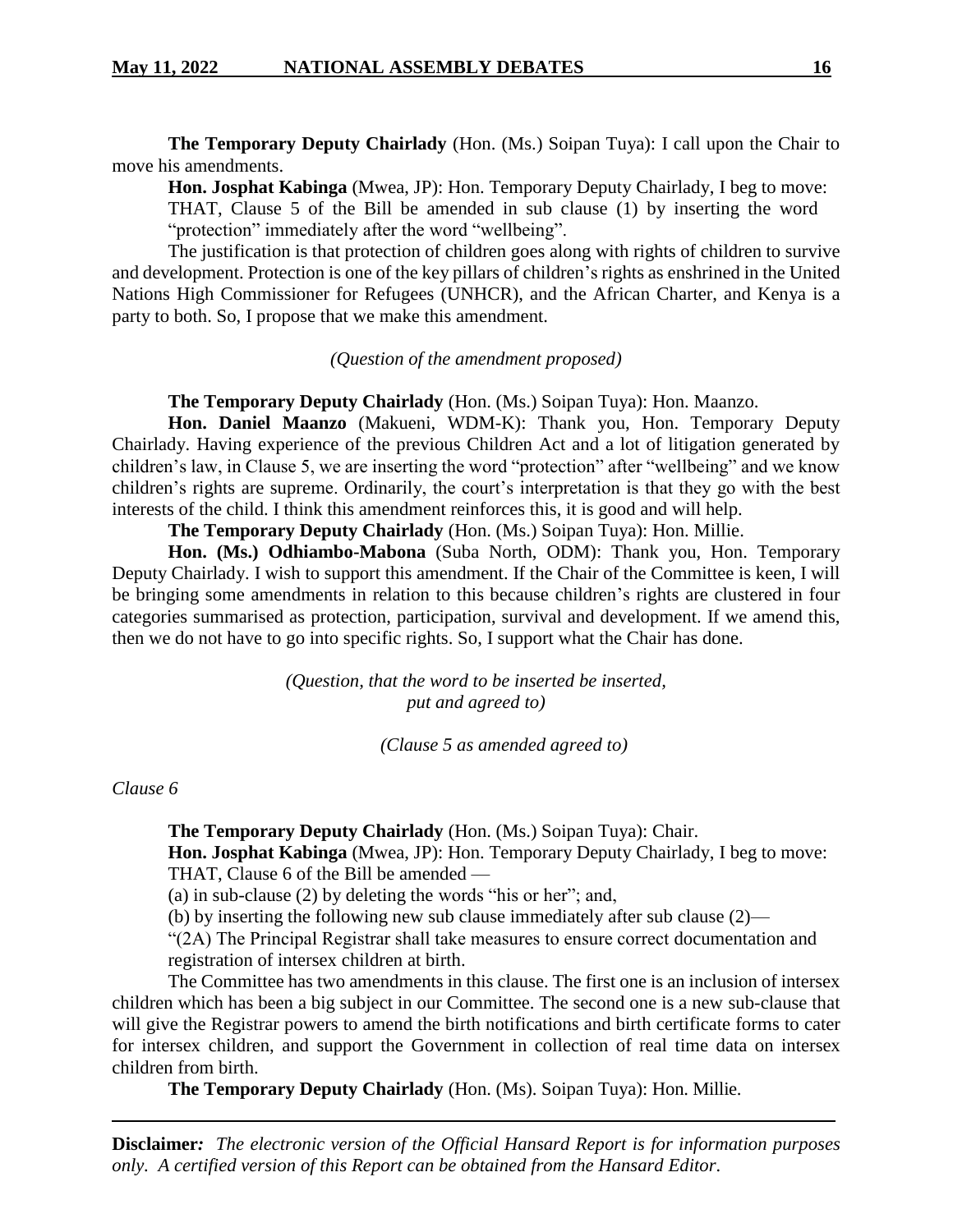**Hon. (Ms.) Millie Odhiambo** (Suba North, ODM): Thank you, Hon. Temporary Deputy Chairlady**.** I wish to support that amendment, and thank the Chair of the Committee for bringing it. I have several other amendments in relation to intersex children because the Government has recognised that we have intersex children. They are children who at times have unclear genitals, sometimes they have two genitals, and sometimes, it is not very clear. This is just for clarity, because I have noticed that people do not understand what intersex really means.

So, I thank the Chair for taking care of that.

**The Temporary Deputy Chairlady** (Hon. (Ms). Soipan Tuya): Hon. Maanzo.

**Hon. Daniel Maanzo** (Makueni, WDM-K): Hon. Temporary Deputy Chairlady, this intersex issue has even become part of litigations so far, and many children have suffered. The matter, in fact, is coming up in constituencies when children are reporting to Form One. That is the time this situation is being realised, and they do not even know which school to attend - whether to a boys' school or a girls' school. Children are growing knowing that they are boys, only to turn out to be girls. Also, Hon. Temporary Deputy Chairlady, this is being corrected medically. So, as we advance in making the law, we would in future still improve to make sure this area is fully covered under the human rights of children.

Thank you, Hon. Temporary Deputy Chairlady.

I support.

**The Temporary Deputy Chairlady** (Hon. (Ms). Soipan Tuya): Hon. (Dr.) Nyikal,

**Hon. (Dr.) James Nyikal** (Seme, ODM): I support the two. The intersex issue is a big one. For a long time, however, it has been treated as a medical problem while the social implication is not taken care of, that even if you go to their documents, people would not know whether they are male or female. Many times, they miss in the early stages of life; after birth, and when we start to realise that, it will go a long way in supporting these children.

*(Question of the amendment proposed)*

*(Question, that the words to be left out be left out, put and agreed to)*

*(Question, that the words to be inserted be inserted, put and agreed to)*

*(Clause 6 as amended agreed to)*

Hon. Chair and Members, we need to have your voices in the *Hansard*. So, do not whisper. You need to say your "Ayes" and "Noes" clearly. Nevertheless, the "Ayes" have it.

#### *Clause 7*

**The Temporary Deputy Chairlady** (Hon. (Ms). Soipan Tuya): Chair.

**Hon. Josephat Kabinga** (Mwea, JP): Thank you, Hon. Temporary Deputy Chairlady. I beg to move:

THAT, Clause 7 of the Bill be amended in sub clause (3) by deleting the words "his or her" and substituting therefor the word "their."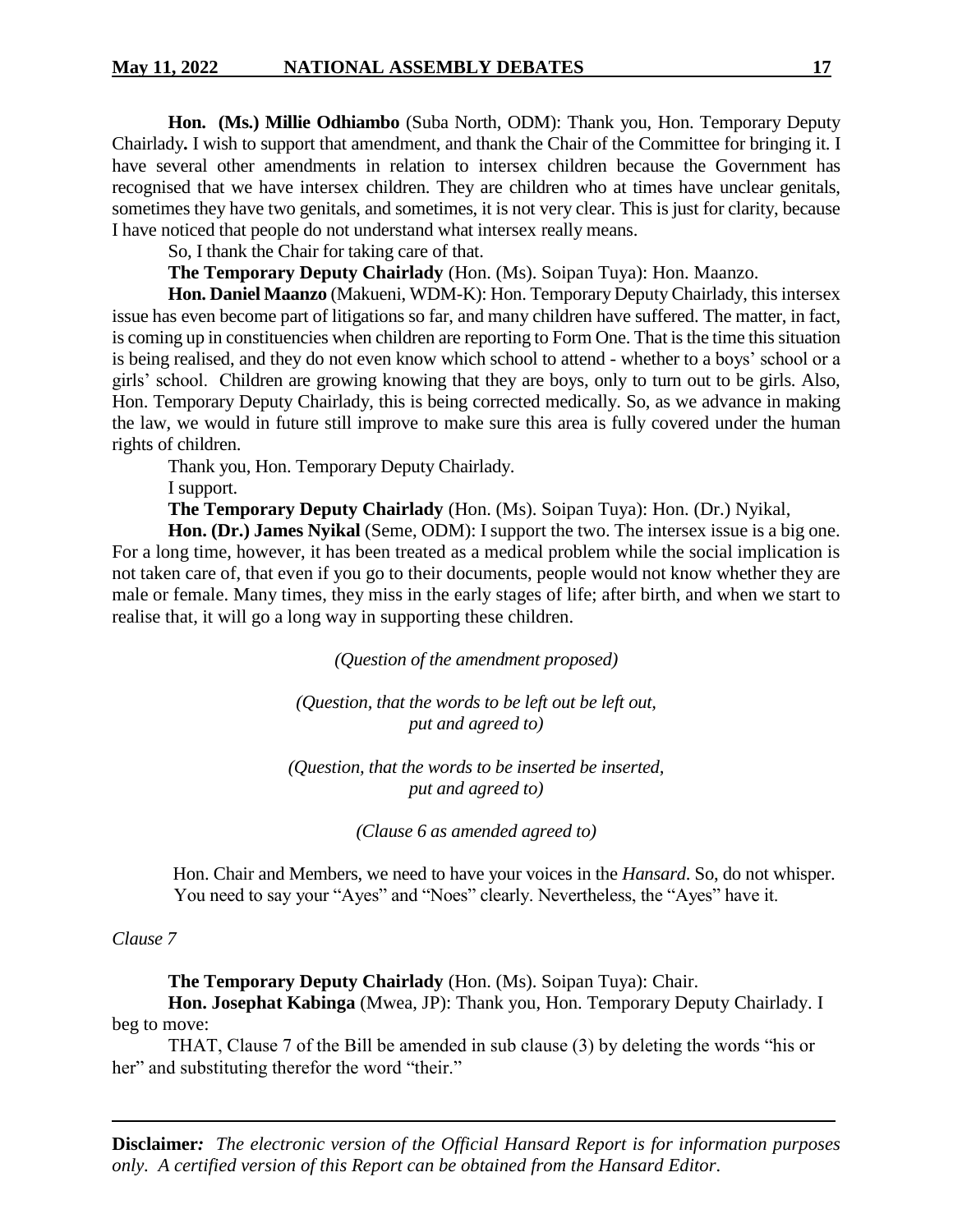Again, this is related to the intersex children, and even as we go through this discussion, I want to bring to the attention of the House that our Committee took time to really understand the challenges that our children who are referred to as "intersex" go through.

We had a chance of talking to about four of them and we realised that they go through tremendous torture in their lives. It is high time we started recognising them, and more so, in our Bills. It is also my hope that people would differentiate between intersex and those other things that we do not entertain in this country because they are completely different.

I, therefore, bring in the amendment in Clause 7 of deleting the words "his or her" and substituting them with "their" because the intersex children may not be referred to as "his or her" but "their."

Thank you, Hon. Temporary Deputy Chairlady**,** I beg to move.

*(Question of the amendment proposed)*

**The Temporary Deputy Chairlady** (Hon. (Ms). Soipan Tuya): Hon. Nyikal. **Hon. (Dr.) James Nyikal** (Seme, ODM): Thank you, Hon. Temporary Deputy Chairlady**.**

Once again, I support this. To me, it is a great recognition. These children have suffered particularly where they were missed at birth, and raised on the wrong sex.

I, therefore, support this.

*(Question, that the words to be left out be left out, put and agreed to)*

*(Question, that the word to be inserted in place thereof be inserted, put and agreed to)*

*(Clause 7 as amended agreed to)*

*(Clause 8 agreed to)*

*Clause 9*

**The Temporary Deputy Chairlady** (Hon. (Ms). Soipan Tuya): I Call upon Hon. Millie to move her amendment.

**Hon. (Ms.) Odhiambo-Mabona** (Suba North, ODM): Thank you, Hon. Temporary Deputy Chairlady**.** I wish to propose my amendment, but with a further amendment, and I will give you the written version. When I was bringing my amendment**,** I noticed that the amendment I sent to the Legal Department has not been captured as I sent. They captured Part (b), but not Part (1). If you take note of my proposed amendment, we refer to differential treatment in the Bill.

**The Temporary Deputy Chairlady** (Hon. (Ms). Soipan Tuya): What is the text of the amendment**,** Hon. Millie?

**Hon. (Ms.) Odhiambo-Mabona** (Suba North, ODM): The text of the amendment, at the end of Page 806, says that the Bill be amended in Clause 9 by:

(a) re-numbering the existing provision as sub-section (1); and

(b) inserting the following new sub-section immediately after subsection (1)

(2) No differential treatment shall limit any rights of the child under this Act or under the Constitution.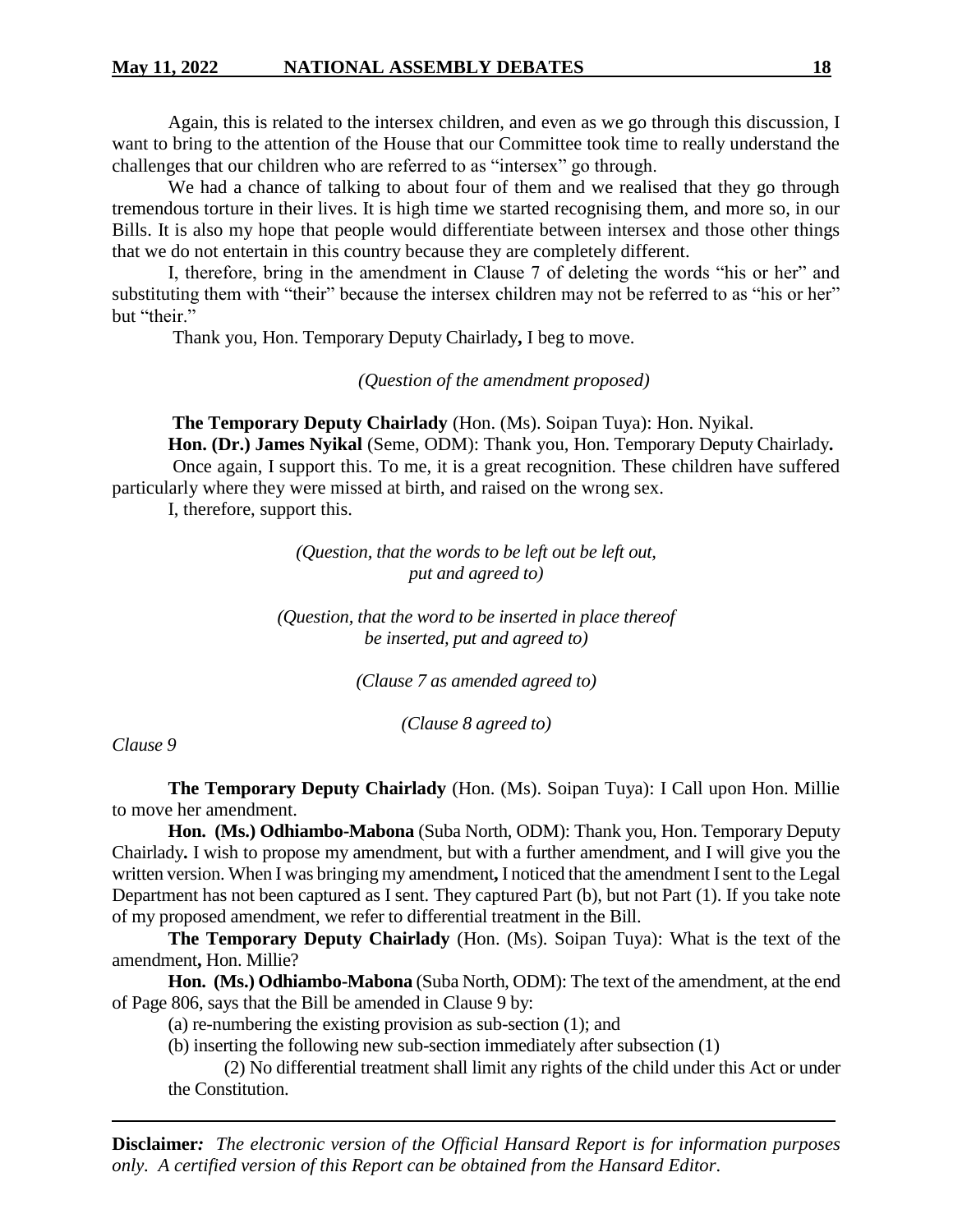## **May 11, 2022 NATIONAL ASSEMBLY DEBATES 19**

However, they have left out the one which I want to add, which is that,

Notwithstanding Sections 7 and 8, differential treatment of a child, which is intended to protect the best interest of a child, shall not be deemed to be discrimination against the child.

**The Temporary Deputy Chairlady** (Hon. (Ms). Soipan Tuya): So, that is an extension of  $(b)(2)$  or what?

**Hon. (Ms.) Odhiambo-Mabona** (Suba North, ODM): That should be (2). There is also (3). They forgot (1) which I am going to give you the wording for. The wording is:

"Notwithstanding Sections 7 and 8, differential treatment of a child, which is intended to protect the best interest of a child, shall not be deemed to be discrimination against the child."

The one they have made provision for is that:

"No differential treatment shall limit any rights of the child under this Act or under the Constitution."

I can explain, Hon. Temporary Deputy Chairlady. If you would notice, we refer to the issue of differential treatment in the Bill. If you read legal…

**The Temporary Deputy Chairlady** (Hon. (Ms). Soipan Tuya): Hon. Millie, you have given me something which I do not have here, at all. I would wish that you submit it.

**Hon. (Ms.) Odhiambo-Mabona** (Suba North, ODM): Yes, I am going to. I am going to submit it in writing because it was erroneously… I actually have my original document which I forwarded to the Legal Department. But also, by the Standing Orders, as you notice, I am allowed to bring it as a further amendment. I, therefore, bring it forth, but I am going to write and then forward to you.

**The Temporary Deputy Chairlady** (Hon. (Ms). Soipan Tuya): Before you go ahead to move it, just bring it forward for approval and processing, and then you can go ahead.

**Hon. (Ms.) Odhiambo-Mabona** (Suba North, ODM): Yes, I can do that. I do not know whether I can borrow a paper.

#### *(Hon. Amos Kimunya stood in his place)*

**The Temporary Deputy Chairlady** (Hon. (Ms). Soipan Tuya): You can come forward, Hon. Millie, so that we can process it. Leader of Majority Party.

**Hon. Amos Kimunya** (Kipipiri, JP): Thank you, Hon. Temporary Deputy Chairlady. I am following the amendment by Hon. Millie. What she is proposing as (b) is already in the Bill. Clause 9 of the Bill says:

"Notwithstanding Sections 7 and 8, differential treatment of a child which is intended to protect the best interest of the child shall not be deemed to be discrimination against the child." Basically, what she is saying becomes section one. What she is adding is:

"No differential treatment shall limit any rights of the child under this Act or under the Constitution."

That is already in the Bill. So, we will be adding to the Bill what is already in the Bill.

**The Temporary Deputy Chairlady** (Hon. (Ms.) Soipan Tuya): Thank you, Hon. Leader of the Majority Party.

**Hon. (Ms.) Odhiambo-Mabona** (Suba North, ODM): Hon. Temporary Deputy Chairlady, I want to thank the Leader of the Majority Party for pointing that out. If it is already there, maybe that is why the legal drafters put it. If then it is there, I beg to move:

THAT, the Bill be amended in Clause  $9$  by  $-$ 

(a) re-numbering the existing provision as subsection (1); and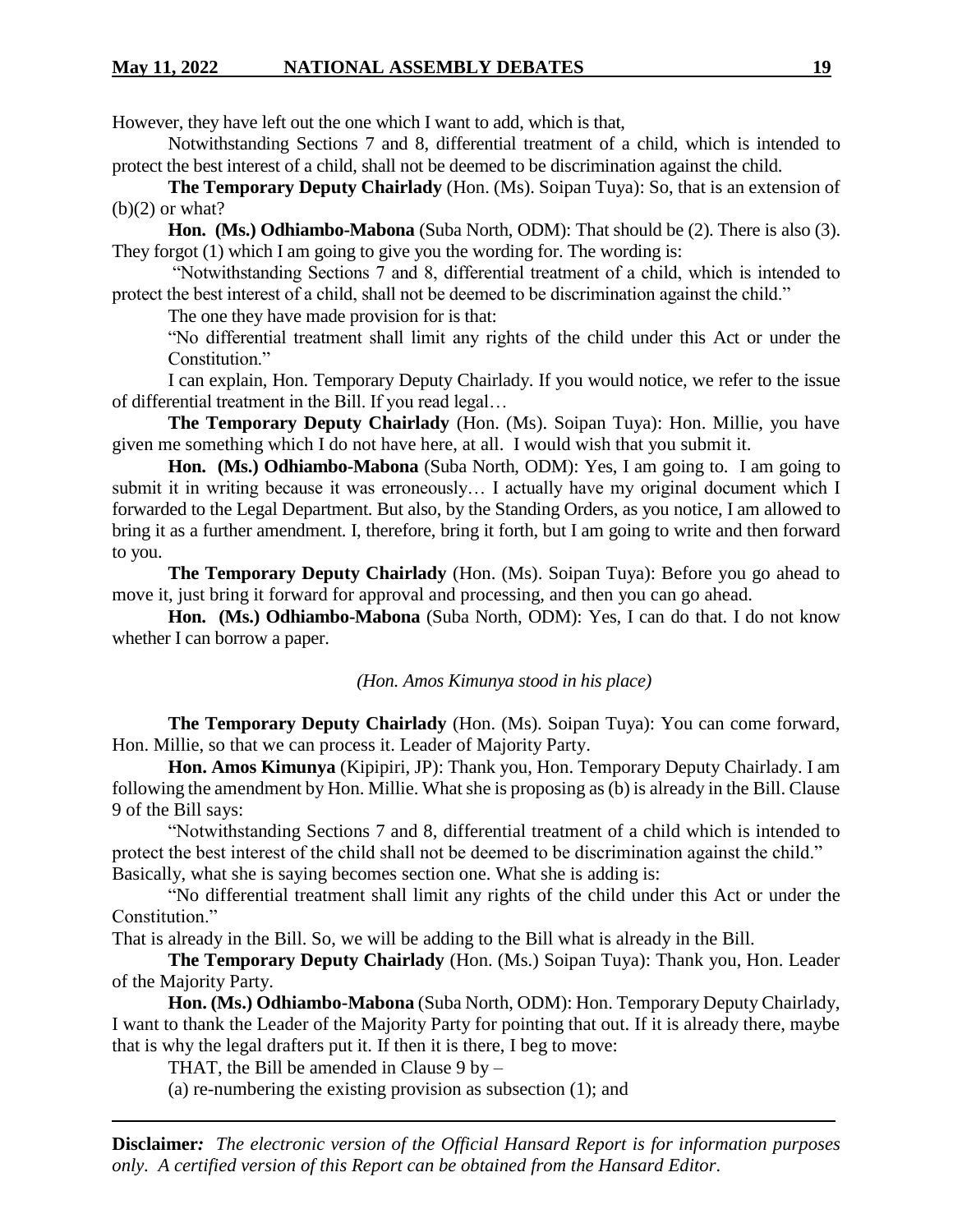(b) inserting the following new subsection immediately after subsection (1)-

(2) No differential treatment shall limit any rights of the child under this Act or under the Constitution.

The reason is that differential treatment should not limit the rights of a child whatsoever. Differential treatment is more like affirmative action.

*(Question of the amendment proposed)*

**The Temporary Deputy Chairlady** (Hon. (Ms.) Soipan Tuya): Hon. (Dr.) Nyikal.

**Hon. (Dr.) James Nyikal** (Seme, ODM): Hon. Temporary Deputy Chairlady, I support. This is an important amendment and the Bill took care of it. Many times when we talk of differential treatment, it may look like the child will be discriminated against. What happens if a child is recognised with a specific disability or issue that he may have and it is responded to in a manner like giving a child an affirmative action? For example, if a child has a problem of vision, a teacher can bring that child from the back of a classroom to the front. That is positive. It is taking into consideration what the child needs and, therefore, treating the child differently. That is the principle and it has been taken care of. I support.

> *(Question, that the words to be inserted be inserted, put and agreed to)*

*(Clause 9 as amended agreed to)*

*Clause 10*

**Hon. Josphat Kabinga** (Mwea, JP): Thank you, Hon. Temporary Deputy Chairlady. I beg to move:

THAT, Clause 10 of the Bill be amended—

(a) in sub clause (3) by deleting the word "Director" and substituting therefor the word "Secretary"; and

(b) in sub clause (7) by deleting the word "Director" and substituting therefor the word "Secretary".

This is a simple amendment. We are replacing the term "Director" with "Secretary" to align it with the current position in the Office of the Directorate of Children Services. It is now headed by a secretary and not a director. This is an amendment that will frequently occur in this Committee of the whole House stage.

*(Question of the amendment proposed)*

*(Question, that the word to be left out be left out, put and agreed to)*

*(Question, that the word to be inserted in place thereof be inserted, put and agreed to)*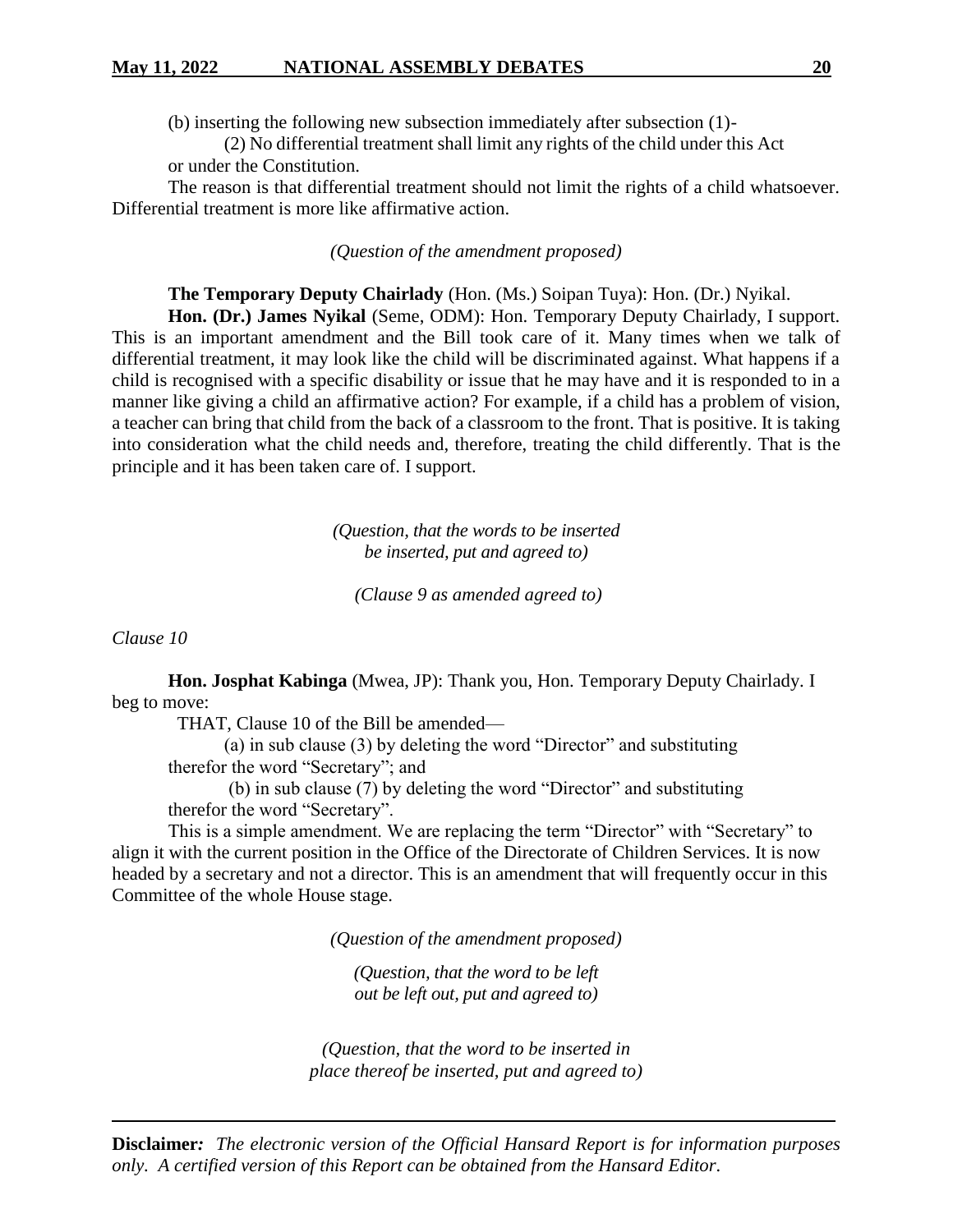*(Clause 10 as amended agreed to)*

*Clause 11*

**The Temporary Deputy Chairlady** (Hon. (Ms.) Soipan Tuya): We have two amendments. We will start with the Chairperson's amendment.

**Hon. Josphat Kabinga** (Mwea, JP): Thank you, Hon. Temporary Deputy Chairlady. I beg to move:

THAT, Clause 11 of the Bill be amended—

(a)in subclause (1) by deleting the words "support him or her" and substituting therefor the words "maintain the child";

(b) in subclause (4) by−

(i) deleting the word "and" appearing immediately after the word "poverty" and substituting therefor the words "disability or" in paragraph (c);

(ii) deleting the words "caregiver or providers, religious, political, economic or any other personal goals" in paragraph (g) and substituting therefor the words "religious, political, economic or any other personal goals of the caregiver";

(c) in sub clause (6)-

(i) by deleting the word "Director" and substituting therefor the word "Secretary" appearing in paragraph (a);

(d) in sub clause (7) by deleting the word "State" and substituting therefor the words "Cabinet Secretary responsible for matters relating to finance."

Most of these amendments are to tidy up and correct grammatical errors. We have one that is replacing the term "Director" with "Secretary." The last one mandates the Cabinet Secretary in charge of Finance to make regulations establishing the Children Welfare Fund, under the Public Finance Management Act.

*(Question of the amendment proposed)*

*(Question, that the words to be left out be left out, put and agreed to)*

*(Question, that the words to be inserted in place thereof be inserted, put and agreed to)*

**The Temporary Deputy Chairlady** (Hon. (Ms.) Soipan Tuya): Let us have the next amendment on Clause 11 by Hon. Nyenze. You have the microphone or it is not yours? Use the next one.

*(Hon. (Ms.) Edith Nyenze moved to the next seat)*

**Hon. (Ms.) Edith Nyenze** (Kitui West, WDM-K): Thank you, Hon. Temporary Deputy Chairlady. I had proposed amendments to sub-clause (1) by inserting the words "with severe disability or" immediately after the word "every child" and in sub-clause (7) by inserting the words "including a child with severe disability" immediately after the words "welfare of the child" but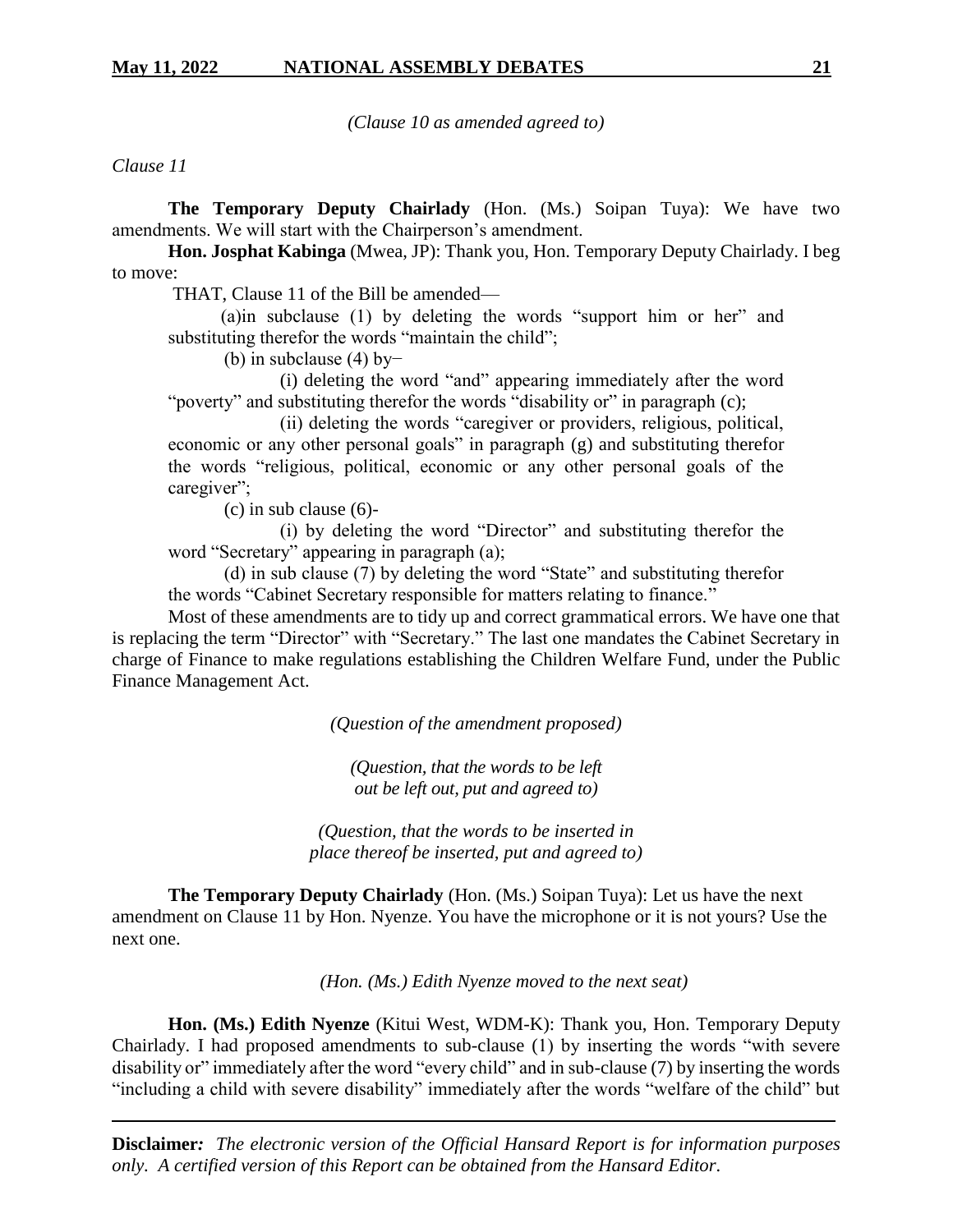after discussing with the Chairperson of the Departmental Committee on Labour and Social Welfare, I am stepping all of them down.

*(Proposed amendments by Hon. (Ms.) Edith Nyenze dropped)*

*(Clause 11 as amended agreed to)*

*(Clause 12 agreed to)*

*Clause 13*

**The Temporary Deputy Chairlady** (Hon. (Ms.) Soipan Tuya): I call upon Hon. Millie to move her amendment.

**Hon. (Ms.) Odhiambo-Mabona** (Suba North, ODM): Thank you, Hon. Temporary Deputy Chairlady. I beg to move:

THAT, Clause 13 of the Bill be amended-

 (a) in subsection (1) by deleting the words "In addition to the right to basic education guaranteed under section 12,";

 (b) in subsection (2) by inserting the words "the government and" immediately after the words "responsibility of";

 (c) in subsection (3) by inserting the words "in estates and villages" immediately after the words "specific areas".

Hon. Temporary Deputy Chairlady, if you may notice, the Bill says: "In addition to the right to basic education guaranteed under section 12…" then, it talks about the right to leisure as if it hangs on the right to education. We have children who may not have the ability to enjoy the right to education but they still have a right to leisure and play. It is important that we have that right as a stand-alone.

Secondly, that right is not just the responsibility of parents; it is a responsibility of the Government and parents. Playing spaces should be deliberately created in our estates and villages. Nowadays, we do development without regard to the fact that children have a right to play. If you go to my constituency, locally, people know that if you go to places like Pap-Kogweno, Pap-Kanyang'ore and others, those are playgrounds for children. However, when counties come in, they take those playgrounds and make them other things. So, we must provide in our villages and estates facilities for children to play. When our children do not play they become deviant and come up with all manner of strange activities.

Thank you.

*(Question of the amendment proposed)*

**The Temporary Deputy Chairlady** (Hon. (Ms.) Soipan Tuya): You should still be able to access the microphone.

**Hon. Josphat Kabinga** (Mwea, JP): Thank you, Hon. Temporary Deputy Chairlady. The Committee agrees with Hon. Millie's amendments in (b) and (c), but we really do not see the reason why we should amend subsection (1) to remove the words "in addition to the right basic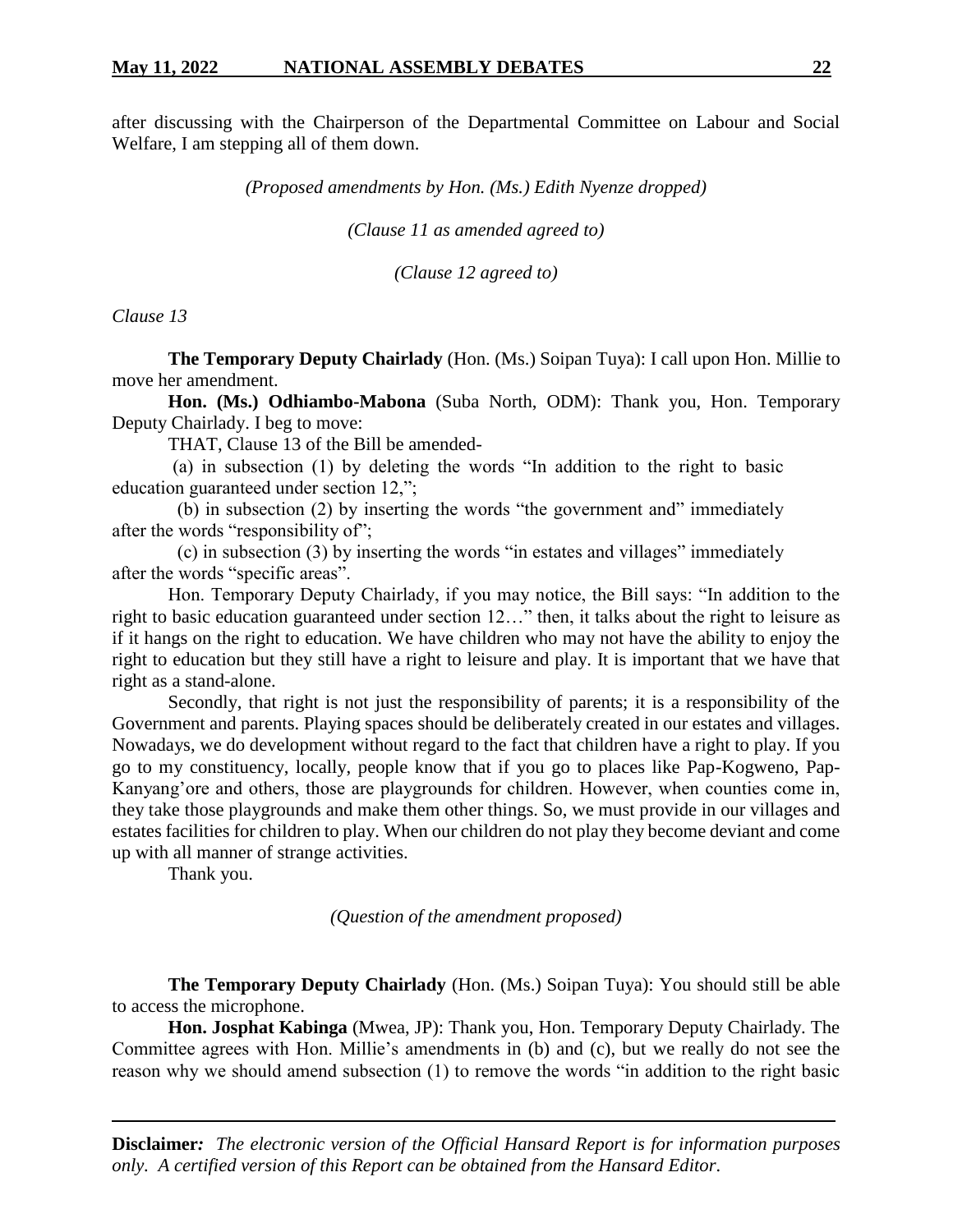education guaranteed under Section 12". Hon. Millie, it does no harm to have those words included in subsection (1) unless there is probably something that you really want us to know.

**Hon. (Ms.) Odhiambo-Mabona** (Suba North, ODM): Hon. Temporary Deputy Chairlady, maybe I can explain to him that when you say "in addition to" you are making the other rights subservient to that one. Why is it "in addition to"? It is just a right on its own. Why are we making it subject to another one?

So that we move forward, I can let it pass, but in future, I want you to know that when you say "in addition to the right to education", you make other rights subject to it. What if that right to education is not there? Do you want to tell us that our children will not play? There are many children who are not school-going, but they still have a right to play. So, it is not attached to the right to education. We need our children to go to school, but the ones who do not go to school must also play for them to develop sufficiently. We are creating children who are very deviant because we do not let them be children. Let children be themselves and play.

**The Temporary Deputy Chairlady** (Hon. (Ms.) Soipan Tuya): Hon. Millie, you seem to have agreed with the Chairperson.

**Hon. (Ms.) Odhiambo-Mabona** (Suba North, ODM): It is okay. I will let it pass, but I just wanted to make him understand where I was coming from.

**The Temporary Deputy Chairlady** (Hon. (Ms.) Soipan Tuya): So, are you dropping your amendment?

**Hon. (Ms.) Odhiambo-Mabona** (Suba North, ODM): I am withdrawing the first one, but the other two stay.

**The Temporary Deputy Chairlady** (Hon. (Ms.) Soipan Tuya): Okay.

*(Proposed amendment to Clause 13(1) by Hon. (Ms.) Odhiambo-Mabona withdrawn)*

Let us have Hon. (Dr.) Nyikal.

**Hon. (Dr.) James Nyikal** (Seme, ODM): Thank you, Hon. Temporary Deputy Chairlady. Now that they have agreed on that, I will let that pass. I would have thought that each right should be given its own strength.

I also want to support the issue of space. It has been assumed, particularly even in building codes, that this is something that applies only in urban areas. Building codes will insist that when schools are being built, space is left. That is not being followed. It has been assumed that it is followed in the rural areas, but as people are developing in the rural areas, you will find that all spaces are now under cultivation. It is the right time to make it known that in every place, whether urban or rural, the right of the child to play is protected by providing space.

I support the amendment.

**The Temporary Deputy Chairlady** (Hon. (Ms.) Soipan Tuya): Yes, Hon. Leader of the Majority Party.

**Hon. Amos Kimunya** (Kipipiri, JP): Thank you, Hon. Temporary Deputy Chairlady. I am trying to reconcile myself to the import of the amendment to subsection (2). Clause 13(2) of the Bill states: "It shall be the responsibility of every parent or guardian to permit and facilitate the enjoyment of his or her child of the right to leisure and play at any public recreational facility." This Bill is basically bringing in the responsibility of the parent or guardian. Hon. Millie is adding the Government. The child does not belong to the Government. This is obligating the parent or guardian. I fail to see where the Government is coming in on this matter and why it should be obligated or conjoined to the parent or guardian.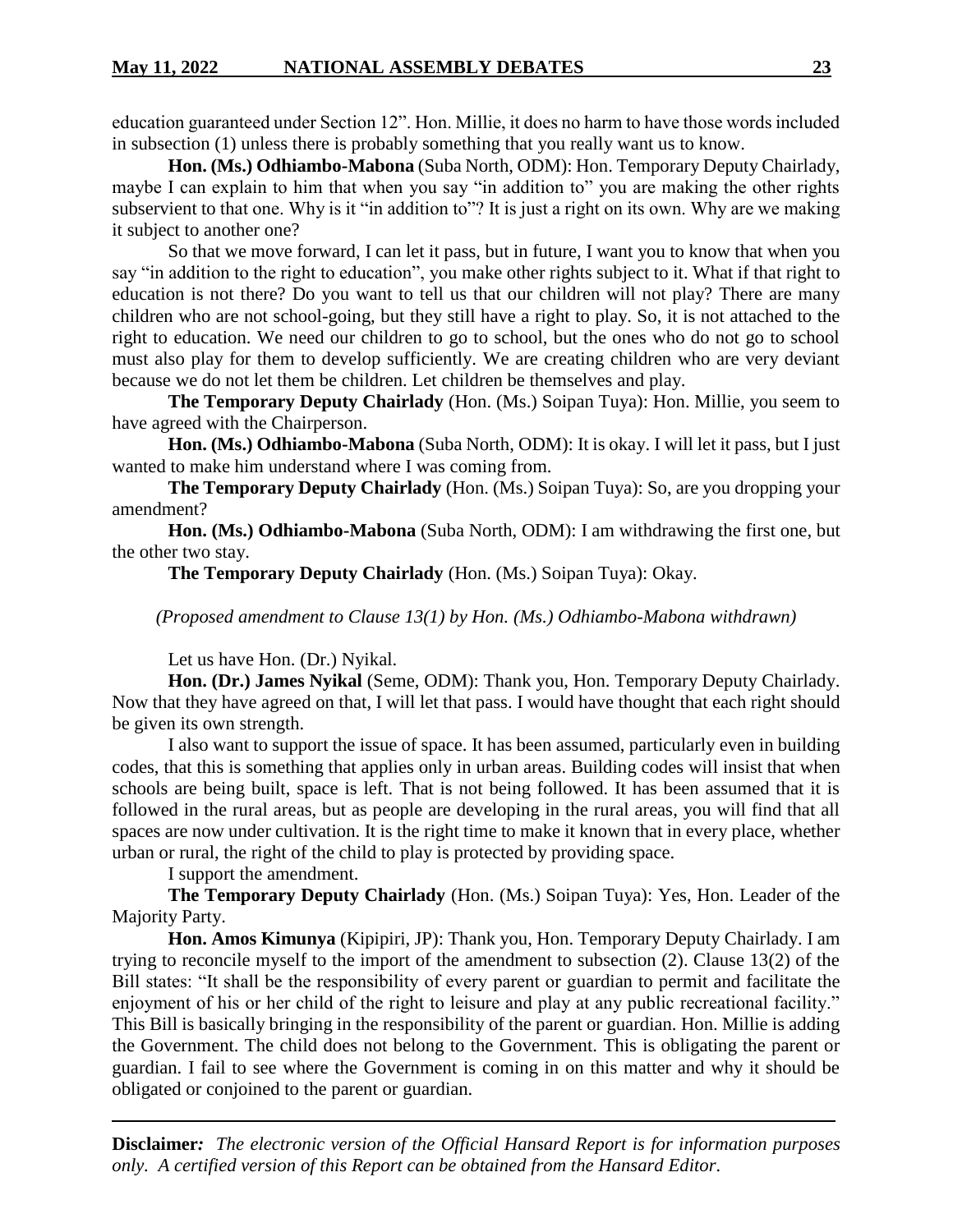I agree in terms of providing spaces, but not in terms of the Government permitting the child to go and play because it is the parent who is responsible. The import of this amendment was to ensure that the parent or guardian has that responsibility and obligation, not the Government.

Between Hon. Millie and the Committee, we stand to be guided, so that we do not end up over-legislating in terms of bringing the Government into the home and giving it the responsibility of the parent.

**The Temporary Deputy Chairlady** (Hon. (Ms.) Soipan Tuya): Yes, Hon. Millie.

**Hon. (Ms.) Odhiambo-Mabona** (Suba North, ODM): Thank you, Hon. Temporary Deputy Chairlady. Our children play in school. There is no parent who goes to school and takes their children to the field. We find schools that make children stay in classrooms from morning to evening. The moment you give that responsibility to the school, it is the Government. It is a responsibility of the Government within schools and the responsibility of the parents at home. That is why it is a responsibility of both the Government and the parents. If we only give it to the parent, it means that schools will make our kids study.

In fact, it is only that we are in a hurry. I wanted to say that children should go to school at 9.00 a.m. We are making kids operate as though they are the ones to create another heaven and earth. Let children be children. We also started school at 9.00 a.m. and we turned out okay. We are turning our kids into robots.

**The Temporary Deputy Chairlady** (Hon. (Ms.) Soipan Tuya): Let us have Hon. (Dr.) Nyikal.

**Hon. (Dr.) James Nyikal** (Seme, ODM): The import of this amendment is that schools will now be obligated to ensure that there is time set aside for playing in the curriculum. That is the import I saw and it is why I thought that it is a good suggestion.

**The Temporary Deputy Chairlady** (Hon. (Ms.) Soipan Tuya): I will proceed to put the Question as Hon. Millie has made it clear.

> *(Question, that the words to be inserted be inserted, put and agreed to)*

**Hon. Josphat Kabinga** (Mwea, JP): Hon. Temporary Deputy Chairlady, I thought we agreed with Hon. Millie that she is dropping the amendment to subsection (1).

**The Temporary Deputy Chairlady** (Hon. (Ms.) Soipan Tuya): The Chairperson, Hon. Kabinga, we already withdrew the amendment in part (a), which is your concern. I will proceed to put the global Question on the amendments in (b) and (c).

*(Clause 13 as amended agreed to)*

*(Clause 14 agreed to)*

*Clause 15*

**The Temporary Deputy Chairlady** (Hon. (Ms.) Soipan Tuya): Let us have the Chairperson of the Departmental Committee on Labour and Social Welfare.

**Hon. Josphat Kabinga** (Mwea, JP): Hon. Temporary Deputy Chairlady. I beg to move: THAT, Clause 15 of the Bill be amended in sub-clause (4)—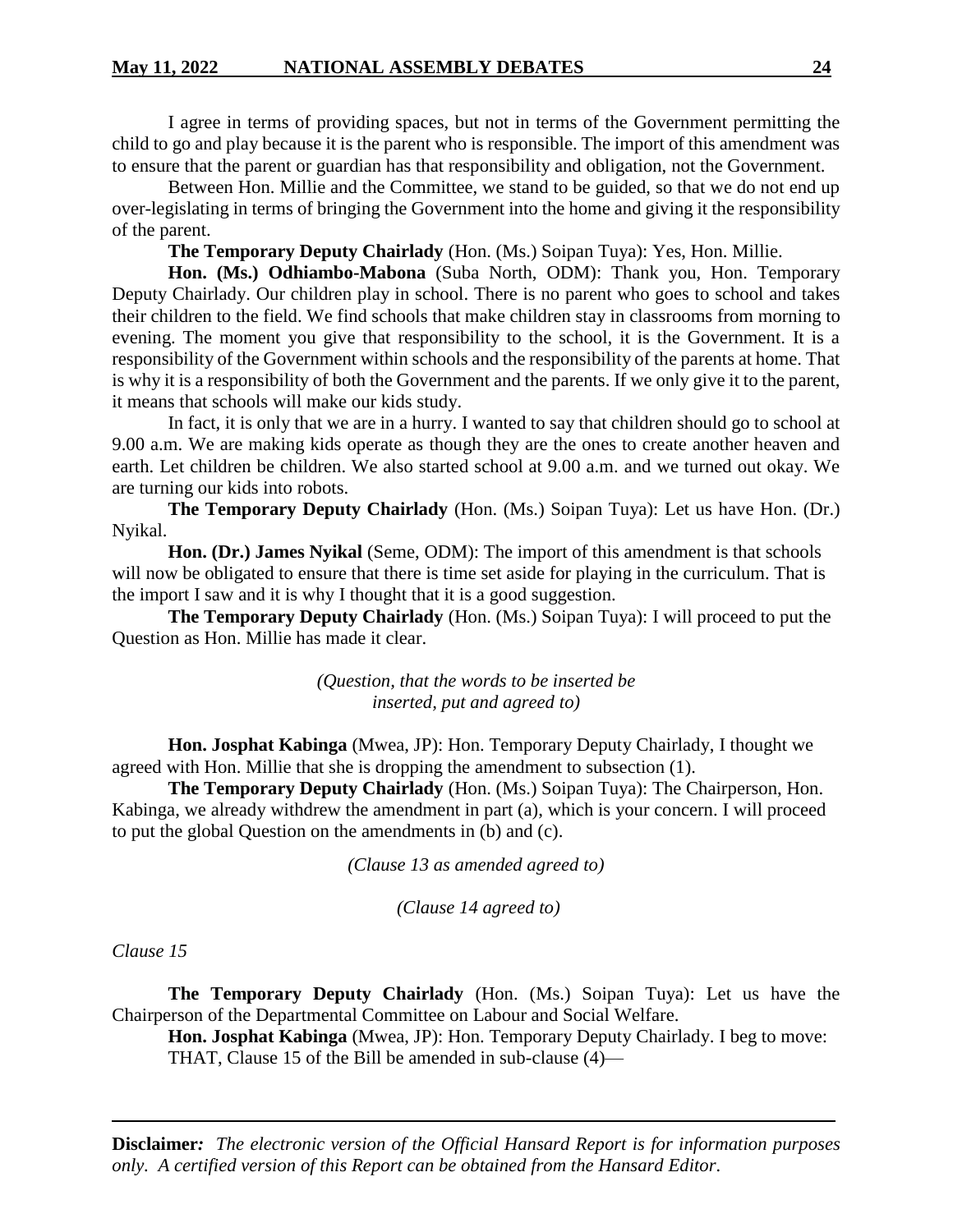(a) by inserting the words "age appropriate" immediately after the words "access to" in paragraph (a);

(b) by deleting the words "his or her" in paragraph (b) and substituting therefor the word "their" and;

(c) by inserting the words "age appropriate" immediately after the words "access to" in paragraph (e).

There are three amendments. Two relate to age appropriateness of the information that goes to our children. As I indicated before in the other one, we are replacing the words "his" or "her" with the word "their" to include the intersex category. The appropriateness of information is to ensure that the information that goes to our children is appropriate for their ages, so that we do not just pass or seek information from children that may be inappropriate for their age.

*(Question of the amendment proposed)*

*(Question, that the words to be inserted be inserted, put and agreed to)*

*(Question, that the words to be left out be left out, put and agreed to)*

*(Question, that the words to be inserted in place thereof be inserted, put and agreed to)*

*(Clause 15 as amended agreed to)*

*Clause 16*

**The Temporary Deputy Chairlady** (Hon. (Ms.) Soipan Tuya): Hon. Millie. You have so many amendments that you seem to be losing count.

**Hon. (Ms.) Odhiambo-Mabona** (Suba North, ODM): Hon. Temporary Deputy Chairlady, it is not just that. I am trying to keep up with the amendments by the Committee as well.

I beg to move:

THAT, Clause 16 of the Bill be amended in subsection (3) by deleting the words "five hundred" and substituting therefor the words "five million shillings".

The Bill provides for a penalty of Ksh500,000 on a person who uses the state of orphaned children. I am speaking from the experience I had of the cases we dealt with when I was at the Cradle. I can give the example of a case that involved a lawyer. The parents died and left property worth millions of shillings. The lawyer squandered the property. The Bill proposes that we fine such a person Ksh500,000. I think that is too lenient. It should be enhanced to Ksh5 million. The fine provided for encourages people to misuse the property of orphaned children. You will sell property worth Ksh20 million and then you are fined Ksh500,000. The fine should be prohibitive.

*(Question of the amendment proposed)*

**The Temporary Deputy Chairlady** (Hon. (Ms.) Soipan Tuya): Hon. (Dr.) Nyikal.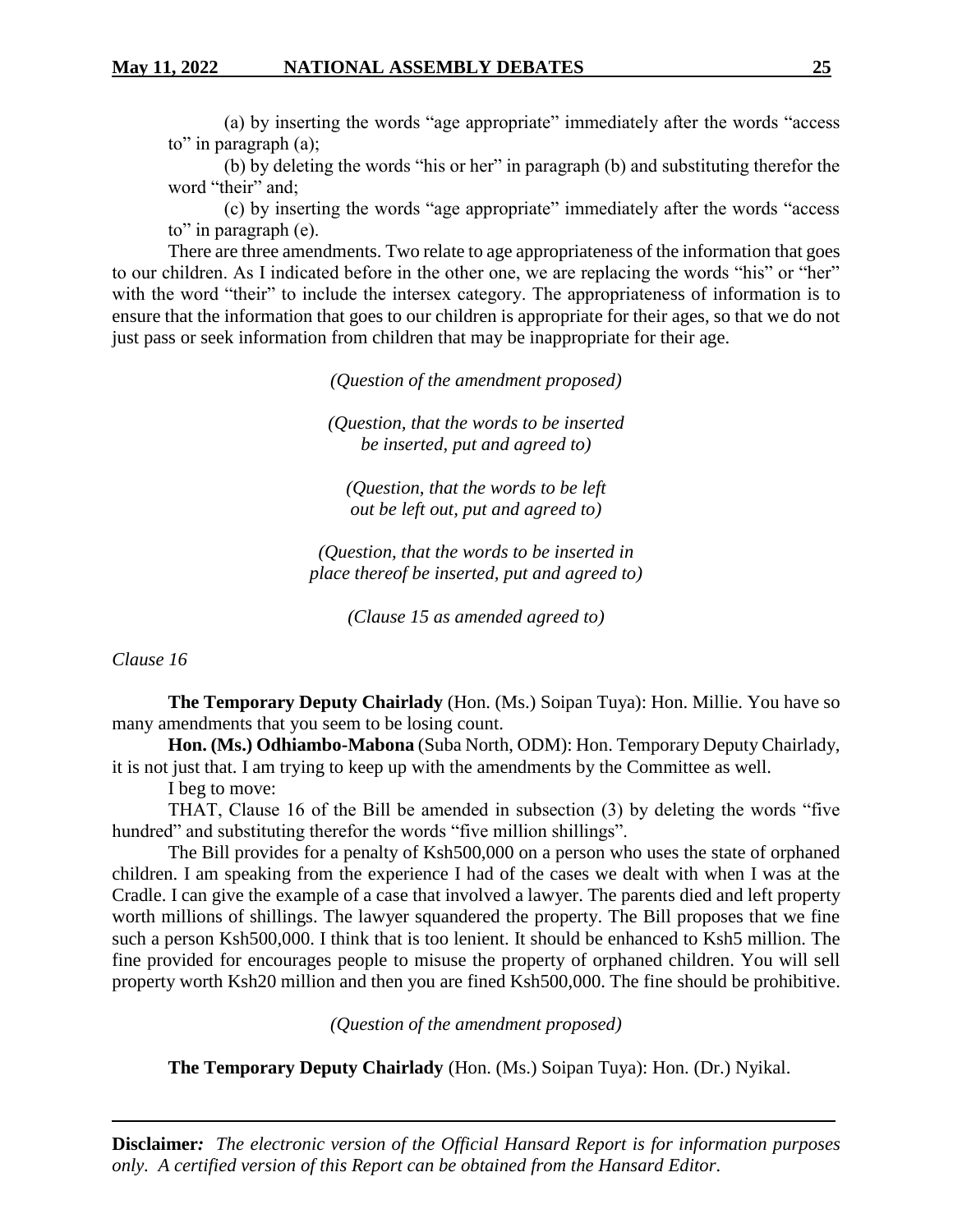### **May 11, 2022 NATIONAL ASSEMBLY DEBATES 26**

**Hon. (Dr.) James Nyikal** (Seme, ODM): Hon. Temporary Deputy Chairlady, the reason I support the amendment is because it deals with property. If it was about any other thing, we would leave the fine the way it is. But property has value. You may find that what a child is deprived of may be of a high value. If you leave the fine at Ksh500,000, people will be encouraged to squander children's inheritance. One may sell property worth Ksh30 million only to be fined Ksh500,000. If we enhance it, the matter will be left to the discretion of a court to issue a fine as per the value of the property that has been lost.

Thank you, Hon. Temporary Deputy Chairlady. I support.

*(Question, that the words to be left out be left out, put and agreed to)*

*(Question, that the words to be inserted in place thereof be inserted, put and agreed to)*

*(Clause 16 as amended agreed to)*

*Clause 17*

**The Temporary Deputy Chairlady** (Hon. (Ms.) Soipan Tuya): There are two proposed amendments, one by the Chairman of the Departmental Committee on Labour and Social Welfare and the other by Hon. Millie.

**Hon. (Ms.) Odhiambo-Mabona** (Suba North, ODM): On a point of order, Hon. Temporary Deputy Chairlady.

**The Temporary Deputy Chairlady** (Hon. (Ms.) Soipan Tuya): Hon. Millie.

**Hon. (Ms.) Odhiambo-Mabona** (Suba North, ODM): Hon. Temporary Deputy Chairlady, I apologise. We were supposed to have harmonised our amendments. Unfortunately, during the recess we were not able to find ample time. The reason I am raising this point of order is that if the amendment by the Chairman passes, then mine dies. That is my understanding, because the amendments relate to the same matter and vice versa. Because the Chairman has priority, naturally his amendment will be considered first.

I want to bring to the attention of the Chairman the fact that they are proposing a standard for children different from the standard in the Employment Act and which is lower. Section 56 of the Employment Act provides for prohibition of employment of children between 13 and 16 years of age. No person shall employ a child who has not attained the age of 13 years, whether gainfully or otherwise in any undertaking. A child of between 13 and 16 years of age may be employed to perform light work which is not likely to be harmful. I am just wondering if the Chairman is aware of the Employment Act and whether it is in our best interest to have concurrent mandates for two Cabinet Secretaries. Sometimes that means nobody does the work. The Chairman could inform us as he moves his amendment.

Thank you.

**The Temporary Deputy Chairlady** (Hon. (Ms.) Soipan Tuya): Let us have the Chairman go first, taking into consideration what Hon. Millie has said.

**Hon. Josphat Kabinga** (Mwea, JP): Thank you, Hon. Temporary Deputy Chairlady. I beg to move:

THAT, Clause 17 of the Bill be amended—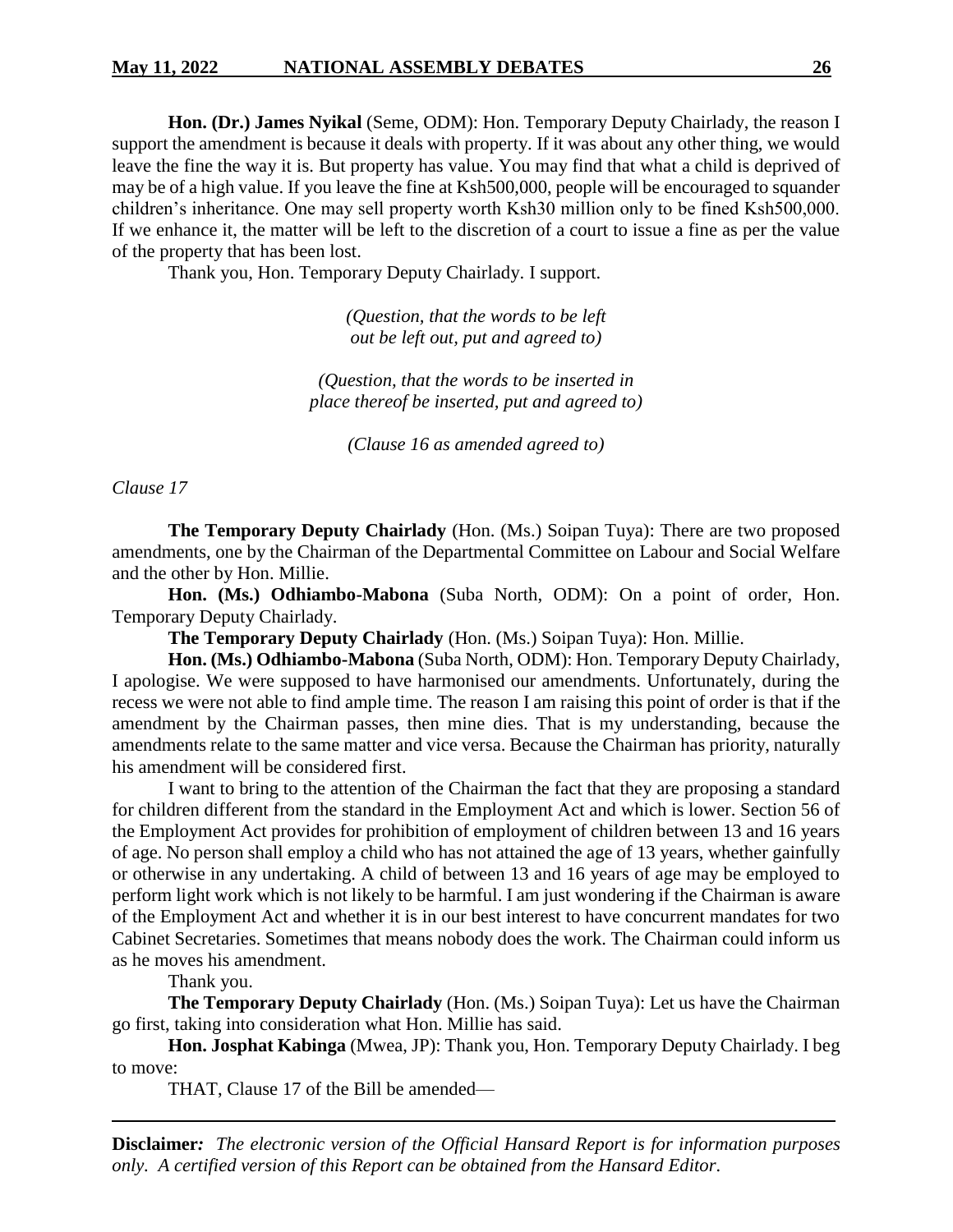(a) by deleting sub clause (4) and substituting therefor the following new sub clause—

(4) The Cabinet Secretary responsible for matters relating to labour shall, within one year of the commencement of this Act, in consultation with the Cabinet Secretaries responsible for matters relating to children affairs and education, make regulations prescribing the terms and conditions of work and the kind of work that may be engaged in by children in the following age categories—

> (a) children who have attained the age of thirteen but have not attained the age of sixteen years; and

> (b) children who have attained the age of sixteen but have not attained the age of eighteen years provided that the regulations shall take account of the best interest of the child.

I am quite conversant with the Employment Act. The Committee observed that since the enactment of the Employment Act, there have not been regulations on child labour. The International Labour Organisation Convention stipulates that children may engage in light work. In light of the convention and in the absence of regulations to guide child labour, the Committee proposed that the Cabinet Secretary should come up with regulations within one year. The term used in the Bill is 'may' which we seek to amend to read 'shall' so that we can have regulations to guide child labour. That is the proposed amendment to clause 17.

Thank you.

*(Question of the amendment proposed)*

*(Question, that the words to be left out be left out, put and agreed to)*

*(Question, that the words to be inserted in place thereof be inserted, put and agreed to)*

**The Temporary Deputy Chairlady** (Hon. (Ms.) Soipan Tuya): Now, Hon. Millie, the option you are left with if you are still interested is to move paragraph (a) of your amendment.

**Hon. (Ms.) Odhiambo-Mabona** (Suba North, ODM): Hon. Temporary Deputy Chairlady, I beg to move:

THAT, the Clause 17 of the Bill be amended –

(a) in subsection (3) by inserting the word "begging" immediately after the word "including":

This is because if there is one area where children are exploited it is in begging. As soon as you walk out you will find children begging all over. Even though we are using the word 'including', when there is prevalence in abuse it is good to mention the specific abuse.

I beg to move, Hon. Temporary Deputy Chairlady.

*(Question of the amendment proposed)*

*(Question, that the word to be inserted be inserted, put and agreed to)*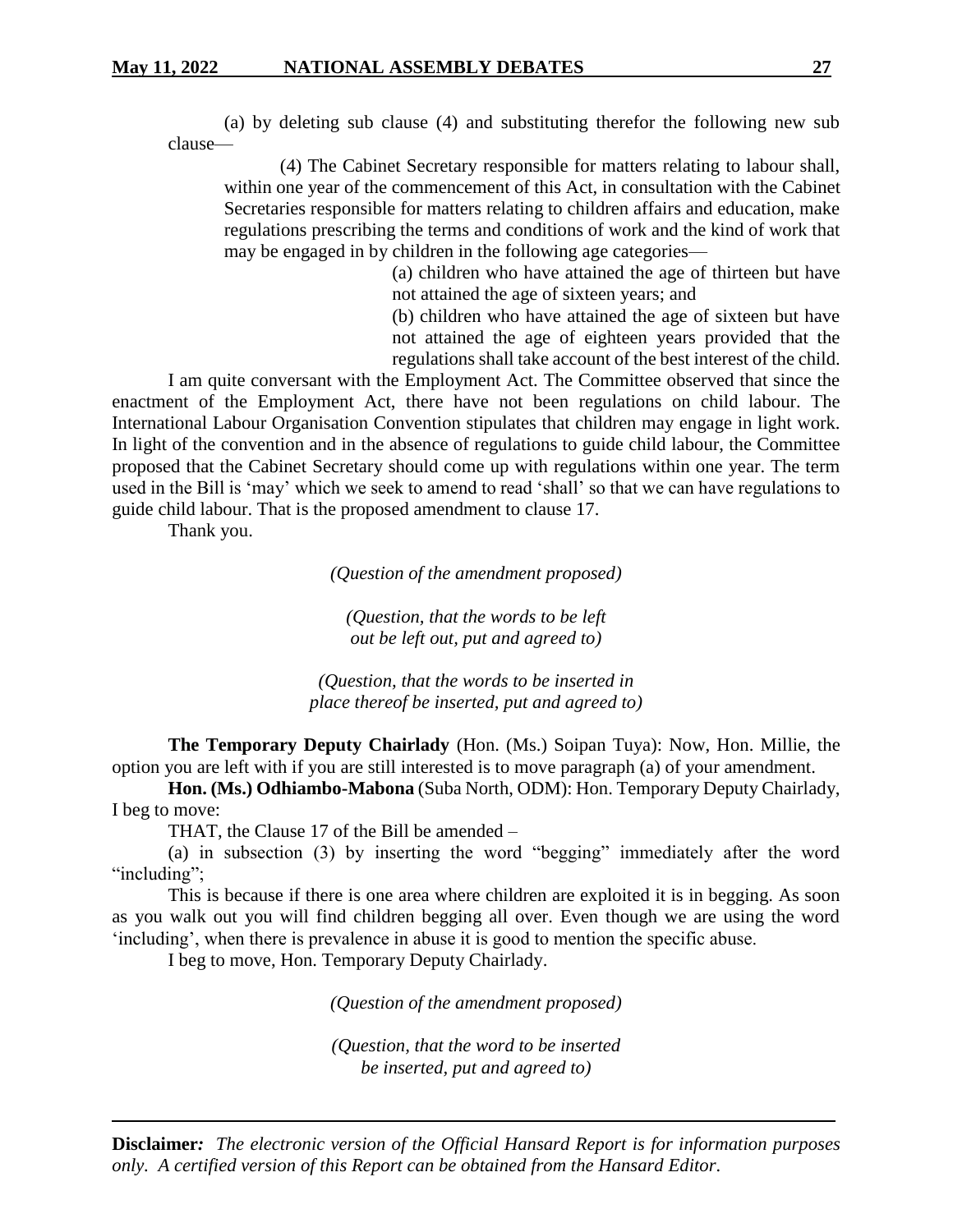*(Clause 17 as amended agreed to)*

*Heading*

**The Temporary Deputy Chairlady** (Hon. (Ms.) Soipan Tuya): A minute Hon. Millie. This is a distinct part of the Bill and so, I will propose the Question.

Let us have Hon. Millie.

**Hon. (Ms.) Odhiambo-Mabona** (Suba North, ODM): Thank you Hon. Deputy Chairlady, I beg to move:

THAT, the Bill be amended by deleting the heading "Duties and responsibilities of a child" appearing immediately after clause 17.

I am proposing that amendment because when look at the content of the Bill, that part has nothing to do with duties and responsibilities which come much later and so it must have been a typo. I do not seem to have the clause but the Chair can help us by reading what is immediately after that. It has nothing to do with duties and responsibilities. The duties and responsibilities come much later.

I thank you Hon. Temporary Deputy Chairlady.

*(Question of the amendment proposed)*

*(Question, that the words to be left out*

*be left out, put and agreed to)*

*(Heading deleted)*

*(Clause 18 agreed to)*

*Clause 19*

**The Temporary Deputy Chairlady** (Hon. (Ms.) Soipan Tuya: We have two proposed amendments by the Chairman and Hon. (Ms.) Nyenze.

Let us have the Chairman have ago at it.

**Hon. Josphat Kabinga** (Mwea, JP): Thank you, Hon. Temporary Deputy Chairlady, we have two amendments here in Clause 19. The other one is a New Clause. I beg to move:

THAT, Clause 19 of the Bill be amended in sub clause (1) by deleting the words "or at a reduced cost"

The Committee felt that medical treatment, special care and training for children with disabilities should be free just like basic education.

*(Question of the amendment proposed)*

*(Question, that the words to be left out be left out, put and agreed to)*

*(Clause 19 as amended agreed to)*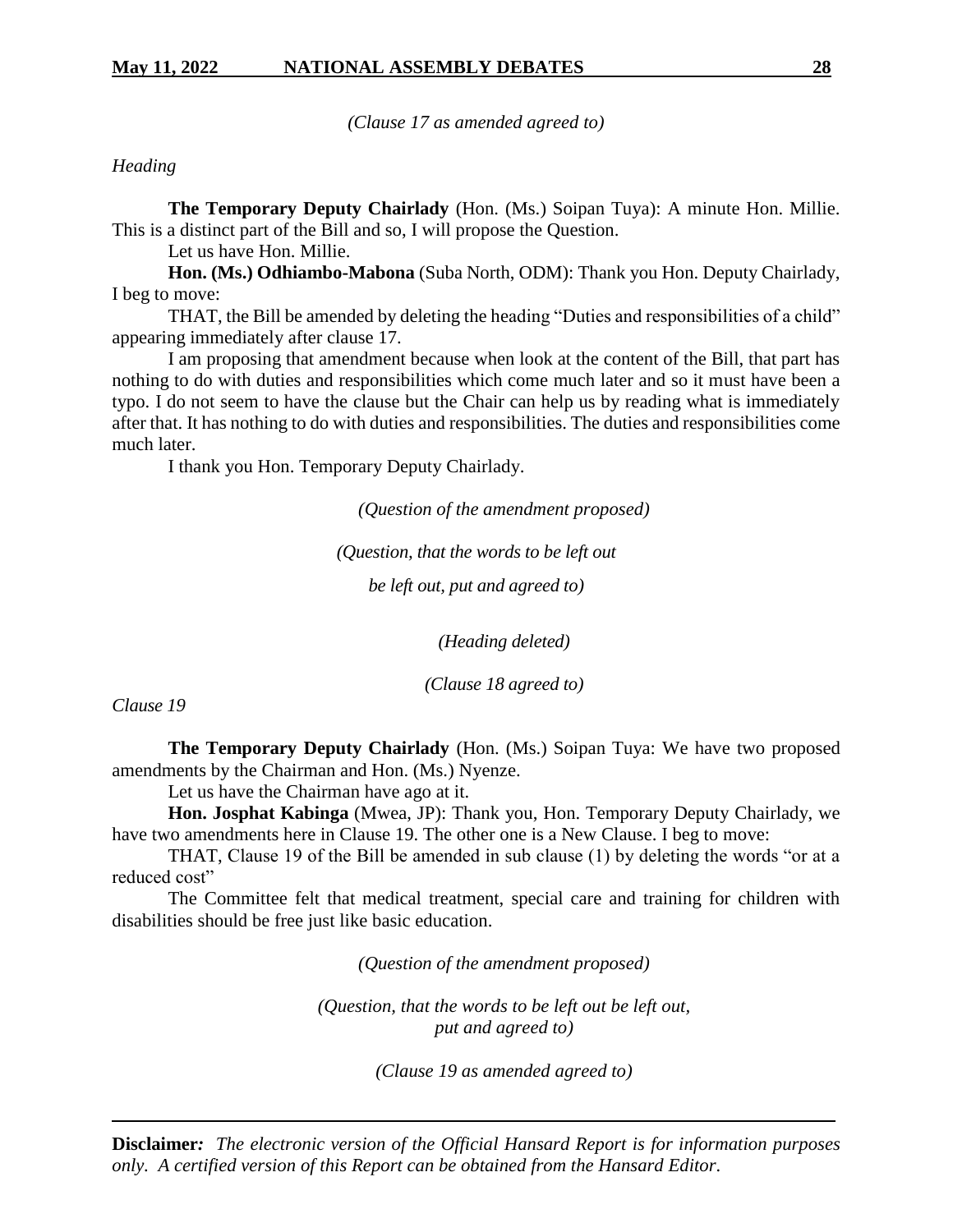**The Temporary Deputy Chairlady** (Hon. (Ms.) Soipan Tuya: We now have Hon. (Ms.) Edith Nyenze to move her bit

**Hon. (Ms.) Edith Nyenze** (Kitui West, WDM-K): Thank you Hon. Deputy Chairlady, I beg to move:

THAT, Clause 19 of the Bill be amended by inserting the following new sub clause immediately after sub-clause (2)—

(3) A child with severe disability shall have the right to receive social

assistance and to be accorded specialized medical treatment, special care,

special education and training free of charge by the State where possible or at a reduced cost.

(4) The State shall establish such institutions or facilities including child care facilities, health facilities and educational institutions as may be necessary to ensure the progressive realization of the right under this section.

The justification is that the proposed amendments seek to recognise children with severe disabilities as a special group and grant them access to specialised medical treatment and special education free of charge. They should also receive social assistance through their parents or guardians.

#### *(Question of the amendment proposed)*

**The Temporary Deputy Chairlady** (Hon. (Ms.) Soipan Tuya: Let us have the Chairman. **Hon. Josphat Kabinga** (Mwea, JP): On the first one, we proposed to delete the words

"at reduced cost" which I thought the Committee's version is more improved than hers because we want medical facilities and the care of children with disabilities to be free just like basic education and not at a reduced cost. So, I would prevail on my colleague to take this version that we have and drop her version on that particular sub-clause.

**The Temporary Deputy Chairlady** (Hon. (Ms.) Soipan Tuya): Hon. (Ms.) Nyenze, I believe you have heard what the Chairman has said. You will have to agree with him and reconfigure your wording or what do you have to say?

**Hon. (Ms.) Edith Nyenze** (Kitui West, WDM-K): I agree with his wording.

**The Temporary Deputy Chairlady** (Hon. (Ms.) Soipan Tuya): Hon. Leader of the Majority Party.

**Hon. Amos Kimunya** (Kipipiri, JP): Hon. Temporary Deputy Chairlady, even before Hon. Nyenze agrees or otherwise, I see in the amendment the difference between what Hon. Nyenze is proposing and what is in the Bill. Her version is specific on children with severe disabilities. However, within the Bill we already have children with disabilities, regardless of the severity of the disability. We have just agreed that they should be provided the same at no cost. So, what value then do we add by replicating the same for severe disability? Any child with any disability severe or not is already covered. So, we are duplicating the provision and perhaps it will not add any value. I believe that that is already covered when we say; "a child with disability shall…" and what the Committee has now proposed by removing the issue of reduced cost. So, every child is covered regardless of the severity of the disability as long as it is a disability and hence we might want to consider whether we can just delete that and move to Section 4 which is on the establishment of the institution. I do not know whether I am clear.

**The Temporary Deputy Chairlady** (Hon. (Ms.) Soipan Tuya): Let us have Hon. (Dr.) Nyikal.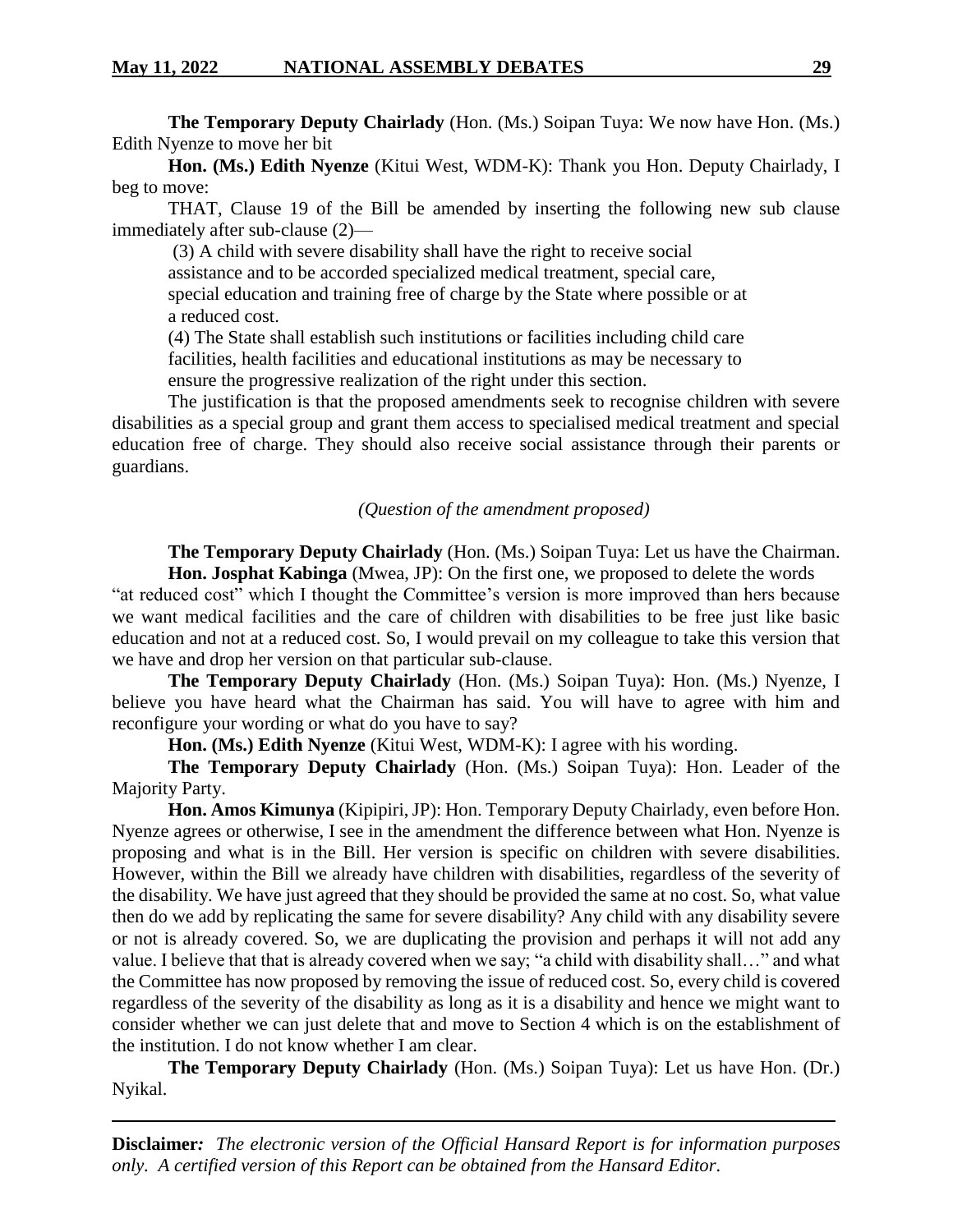**Hon. (Dr.) James Nyikal** (Seme, ODM): Hon. Temporary Deputy Chairlady, I agree with the Hon. Leader of the Majority Party. This is because, if you introduce "severe", the other problem it causes is the definition of the word "severe". So, we will now have two types of children; one with disability and another with severe disability and you have to define each. So, I support that we leave it out.

**The Temporary Deputy Chairlady** (Hon. (Ms.) Soipan Tuya): Maybe as I give Hon. Kabinga opportunity, Hon. (Ms.) Nyenze should be thinking as to whether she would want to drop No. 3 and carry on with No. 4. Let us have Hon. Kabinga.

**Hon. Josphat Kabinga** (Mwea, JP): Thank you, Hon. Temporary Deputy Chairlady. In our discussion with Hon. Nyenze, we had actually agreed that she was going to drop number three on the basis that even this terminology of "severe disability" is not something you can easily define. So, we discussed and agreed that we can go by disability so that all children with disability will then benefit from the free medical services. I think Hon. Nyenze probably did not mark that one for dropping because we had agreed that she drops it.

**The Temporary Deputy Chairlady** (Hon. (Ms.) Soipan Tuya): Hon. Nyenze.

**Hon. (Ms.) Edith Nyenze** (Kitui West, WDM-K): I drop my amendment. I provided that the children with disability are taken care of. I agree with the Chair. I drop my amendment to Clause 3. Thank you.

**The Temporary Deputy Chairlady** (Hon. (Ms.) Soipan Tuya): I think there is a bit of a drafting error. It should actually be reading 19(a) and (b) and not (3) and (4). So, Hon. Nyenze, you have agreed to drop sub-clause (a). Hon. Nyenze, you had agreed to drop sub-clause (3) and now instead of sub-clause (3) and (4), you have dropped sub-clause (3) and we have sub-clause (4) to be dealt with.

> *(Proposed amendment to Clause 19 (3) by Hon. (Ms.) Edith Nyenze dropped)*

I will go on to put the Question with regard to sub-clause (3).

*(Question, that the words to be inserted be inserted, put and agreed to)*

*(Clause 19 as amended agreed to)*

*Clause 20*

**The Temporary Deputy Chairlady** (Hon. (Ms.) Soipan Tuya): I call upon Hon. Millie to move her amendment.

**Hon. (Ms.) Odhiambo-Mabona** (Suba North, ODM): Hon. Temporary Deputy Chairlady, I beg to move:

THAT, Clause 20 of the Bill be amended by deleting subsection (1) and substituting therefor the following subsection-

(1) No person shall subject a child to –

(a) psychological abuse; or

(b) child abuse.

Hon. Temporary Deputy Chairlady, if you notice, it says "No person shall subject a child to psychological abuse including…" and then "any other Act amounting to child abuse as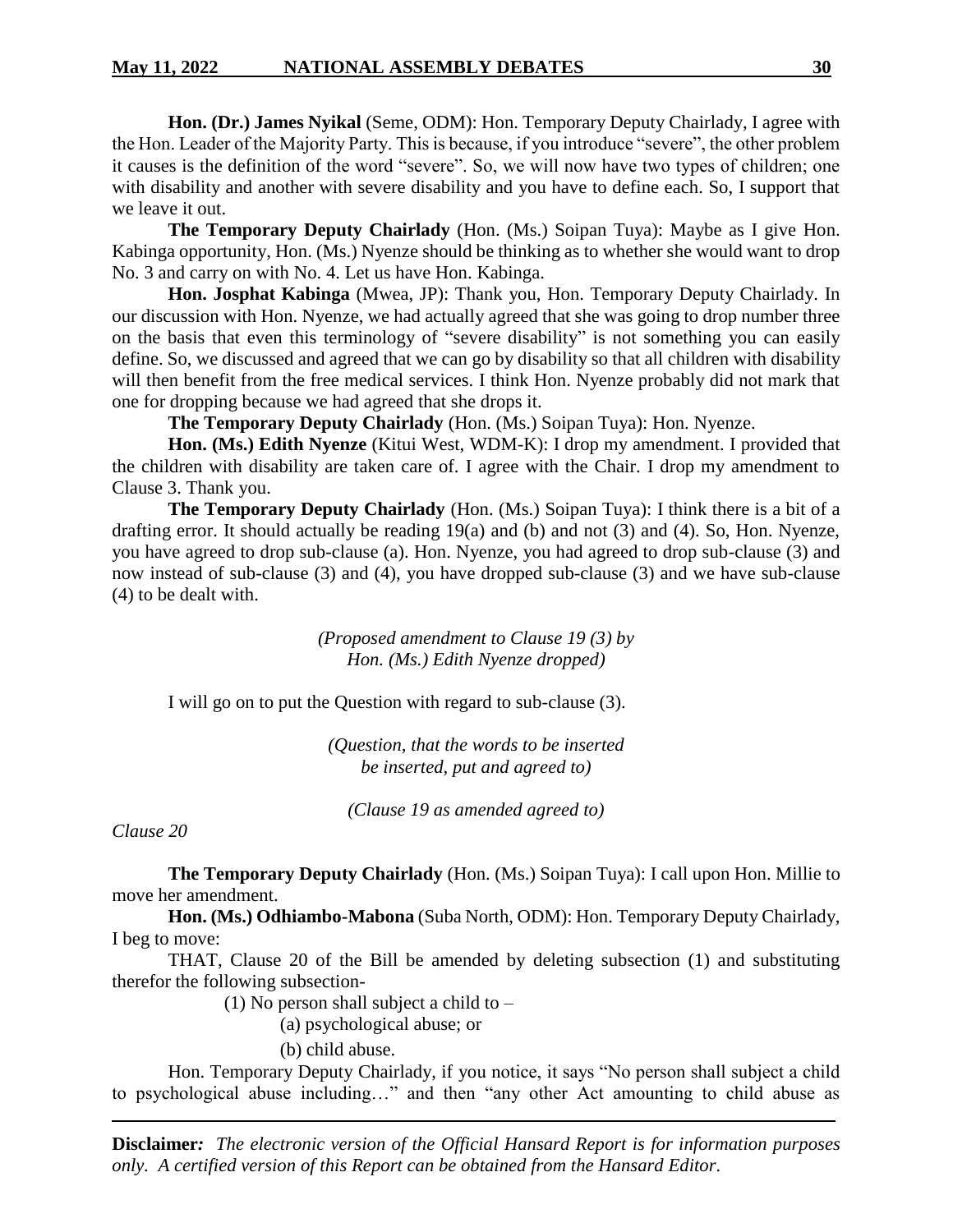specified...." I was just saying for it to be neat and concise, we just say "Nobody shall subject a child to psychological abuse and to child abuse." Already, child abuse is very clearly defined. When you say child abuse, we know what it means and I am also proposing a comprehensive definition of psychological abuse which if it passes, then it is sufficient. So we do not need to go through all these long stories because they may actually even be limiting. If you look at my definition of psychological abuse, what is put here is limiting. Then if you look at child abuse even as defined in the Act, what is defined as child abuse is more comprehensive. So I would just suggest that we put "no person shall subject a child to psychological abuse or child abuse". Simple! Then for the rest, we go to the definition of what psychological abuse or child abuse is.

*(Question of the amendment proposed)*

#### **The Temporary Deputy Chairlady** (Hon. (Ms.) Soipan Tuya): Hon. (Dr.) Nyikal.

**Hon. (Dr.) James Nyika**l (Seme, ODM): I support that amendment. When you use the word "including", you are demeaning the other one. The main one is the one you start with. I think if you put it like this, then it is clear that one is as important as the other. Therefore. I support that.

> *(Question, that the words to be left out be left out, put and agreed to*

*(Question, that the words to be inserted in place thereof be inserted, put and agreed to)*

*(Clause 20 as amended agreed to)*

*Clause 21*

**The Temporary Deputy Chairlady** (Hon. (Ms.) Soipan Tuya): Here we have two amendments, one by the Chair and one by Hon. Millie. We will start with the Chair's.

**Hon. Josphat Kabinga** (Mwea, JP): Hon. Temporary Deputy Chairlady, I beg to move: THAT, the Bill be amended in sub clause (1) by-

- (a) inserting the following new paragraph immediately after paragraph  $(e)$ 
	- "(f) intersex genital mutilation; or"
- (b) deleting the last paragraph and substituting therefor the following new paragraph –

"(g) any other cultural or religious rite, custom or practice that is likely to negatively affect the child's life, health, social wellbeing, dignity, physical, emotional or psychological development''.

Hon. Temporary Deputy Chairlady, here it is about the intersex. Most of us are familiar with Female Genital Mutilation (FGM) and are probably unfamiliar with Intersex Genital Mutilation (IGM) whereby intersex children are also subjected to a very traumatising activity of trying to correct what may have been a natural occurrence by mutilating one of the genitals. Therefore, we are including it as part of children who require care.

I beg to move.

*(Question of the amendment proposed)*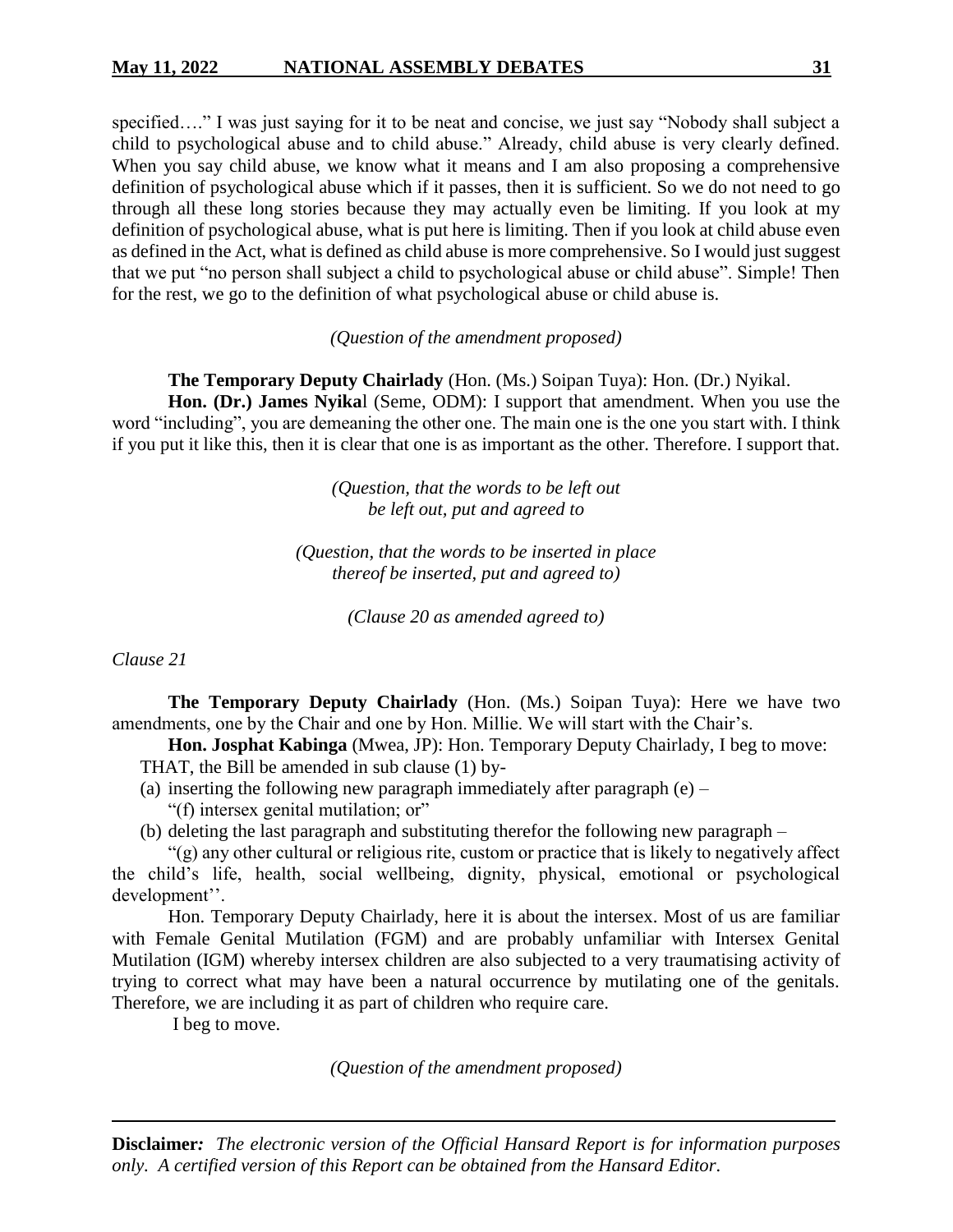**The Temporary Deputy Chairlady** (Hon. (Ms.) Soipan Tuya): Hon. Millie.

**Hon. (Ms.) Odhiambo-Mabona** (Suba North, ODM): Hon. Temporary Deputy Chairlady, let me indicate that in principle, I agree with the Chair but I wanted to persuade him to adopt my wording for the following reason: During this process, I have actually had the privilege, through this Bill and the Reproductive Healthcare Bill, to meet a lot of…

**The Temporary Deputy Chairlady** (Hon. (Ms.) Soipan Tuya): Hon. Millie, why do you not want to wait until it is your turn?

**Hon. (Ms.) Odhiambo-Mabona** (Suba North, ODM): Hon. Temporary Deputy Chairlady, because I am contributing towards this.

**The Temporary Deputy Chairlady** (Hon. (Ms.) Soipan Tuya): Okay.

**Hon. (Ms.) Odhiambo-Mabona** (Suba North, ODM): In contributing to this, I am actually persuading him because in principle we are moving the same amendment. We are all concerned about taking care of intersex children but I just wanted to indicate that one of the things that came out very clearly from the intersex community is that there are a number of them who think using the word "intersex genital mutilation" is actually very negative because they said it actually equates it to FGM and circumcision which is cultural and this is not cultural. This is actually done to try and correct their gender. One of the other things that we were also advised by the doctors that we met was that now we also have… I know it is a new thing that we are still grappling with as a country but we were advised that we have specialists, geneticists that may at an early age be able to tell and therefore actually perform surgery early so that you may not necessarily wait for somebody to be an adult to choose their sex. I just wanted the Chair to see. If mine makes more sense, then he can drop his and we adopt mine. Otherwise in principle, we are actually saying the same thing.

**The Temporary Deputy Chairlady** (Hon. (Ms.) Soipan Tuya): Hon. Kabinga.

**Hon. Josphat Kabinga** (Mwea, JP): Thank you, Hon. Temporary Deputy Chairlady. I think Hon. Millie has brought in a dimension that probably we had not looked at on the IGM which is not a cultural thing but probably a criminal activity. Therefore, I would not have any problem in going by her wording.

**The Temporary Deputy Chairlady** (Hon. (Ms.) Soipan Tuya): Chair, do you know FGM and IGM are criminal?

**Hon. Josphat Kabinga** (Mwea, JP): In those days, one was seen as…

**The Temporary Deputy Chairlady** (Hon. (Ms.) Soipan Tuya): Even if it is cultural or not, it is criminal.

**Hon. Josphat Kabinga** (Mwea, JP): IGM is also criminal. I agree with you, Hon. Temporary Deputy Chairlady. From the definition which has been given by Hon. Millie on the view of the intersex children or people, the use of IGM demeans the activity. I have just seen what she is about to propose. On this amendment, I am amenable. I agree with her proposed amendment.

**The Temporary Deputy Chairlady** (Hon. (Ms.) Soipan Tuya): Let me give an opportunity to the Member for Bomet Central. I can see your name here. You normally sit somewhere there. So, I cannot see you. I was looking for you.

**Hon. Josphat Kabinga** (Mwea, JP): We are both here.

**Hon. Ronald Tonui** (Bomet Central, JP): Thank you. I moved to be closer to my Chairman. What Hon. Millie is proposing is good. It enriches what Hon. Chairman is proposing. We need to take her amendment, so that we enrich this Bill. It is positive. I support it.

**The Temporary Deputy Chairlady** (Hon. (Ms.) Soipan Tuya): Hon. (Dr.) Nyikal.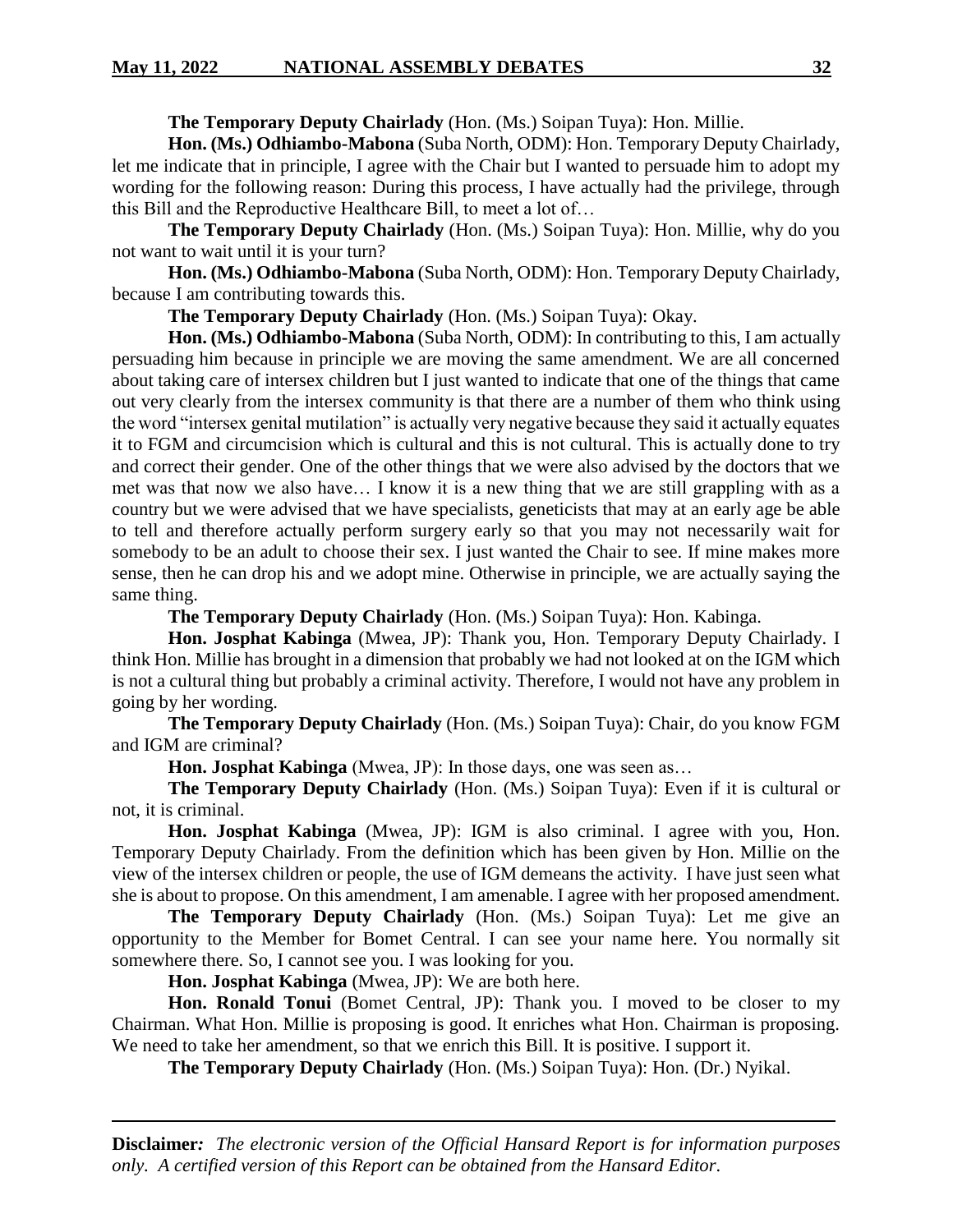**Hon. (Dr.) James Nyikal** (Seme, ODM): Hon. Temporary Deputy Chairlady, Hon. Millie's amendment brings in another issue. I saw this IGM. The other thing that often occurs is medical correction. Sometimes, there is an effort to correct the genitalia, so that it is in line with the genes. What is in your genes is not exactly the same as the genitalia. You may be male but what we see outside is female genitalia or the other way round. Sometimes, there is need for medical intervention. I do not know whether you can call it mutilation at that point. Hon. Millie has put the advice of a geneticist. This means that in the case of intersex, there will be medical consultation before anything is done. That makes it better.

**Hon. Josphat Kabinga** (Mwea, JP): Hon. Temporary Deputy Chairlady, I want to clarify something.

**The Temporary Deputy Chairlady** (Hon. (Ms.) Soipan Tuya): Yes, Hon. Chairman.

**Hon. Josphat Kabinga** (Mwea, JP): We are withdrawing Clause 21 (a) and maintaining Clause 21 (b), Hon. Temporary Deputy Chairlady.

**The Temporary Deputy Chairlady** (Hon. (Ms.) Soipan Tuya): Okay. That is in order.

*(Proposed amendment to Clause 21(a) withdrawn)*

*(Question, that the words to be left out be left out, put and agreed to)*

*(Question, that the words to be inserted in place thereof be inserted, put and agreed to)*

Let us have Hon. Millie.

**Hon. (Ms.) Odhiambo-Mabona** (Suba North, ODM): Thank you.

Hon. Temporary Deputy Chairlady, I beg to move:

THAT, Clause 21 of the Bill be amended -

(a) in subsection (1) by inserting the following new paragraph immediately after paragraph (g)-

(h) except with the advice of a geneticist, organ change or removal in case of an intersex child.

(b) in subsection (2) by deleting the word "two" and substituting therefor the word "five" immediately before the word "hundred".

I was very honoured and privileged to meet some of the children. We have James whose name was Cynthia before she had an organ change. She was a head girl but she later turned out to be a man. Every time he goes to the bank to withdraw money, the police officers are called because of an error that was done when he was a child.

We also met Kwamboka and several others. If we have time in future, it will be very good for parliamentarians to meet intersex people. It is one of the most hidden and kept issue in the country, and yet our census says that they are over 700,000.

Thank you.

*(Question of the amendment proposed)*

**The Temporary Deputy Chairlady** (Hon. (Ms.) Soipan Tuya): I invite any Member who wishes to contribute.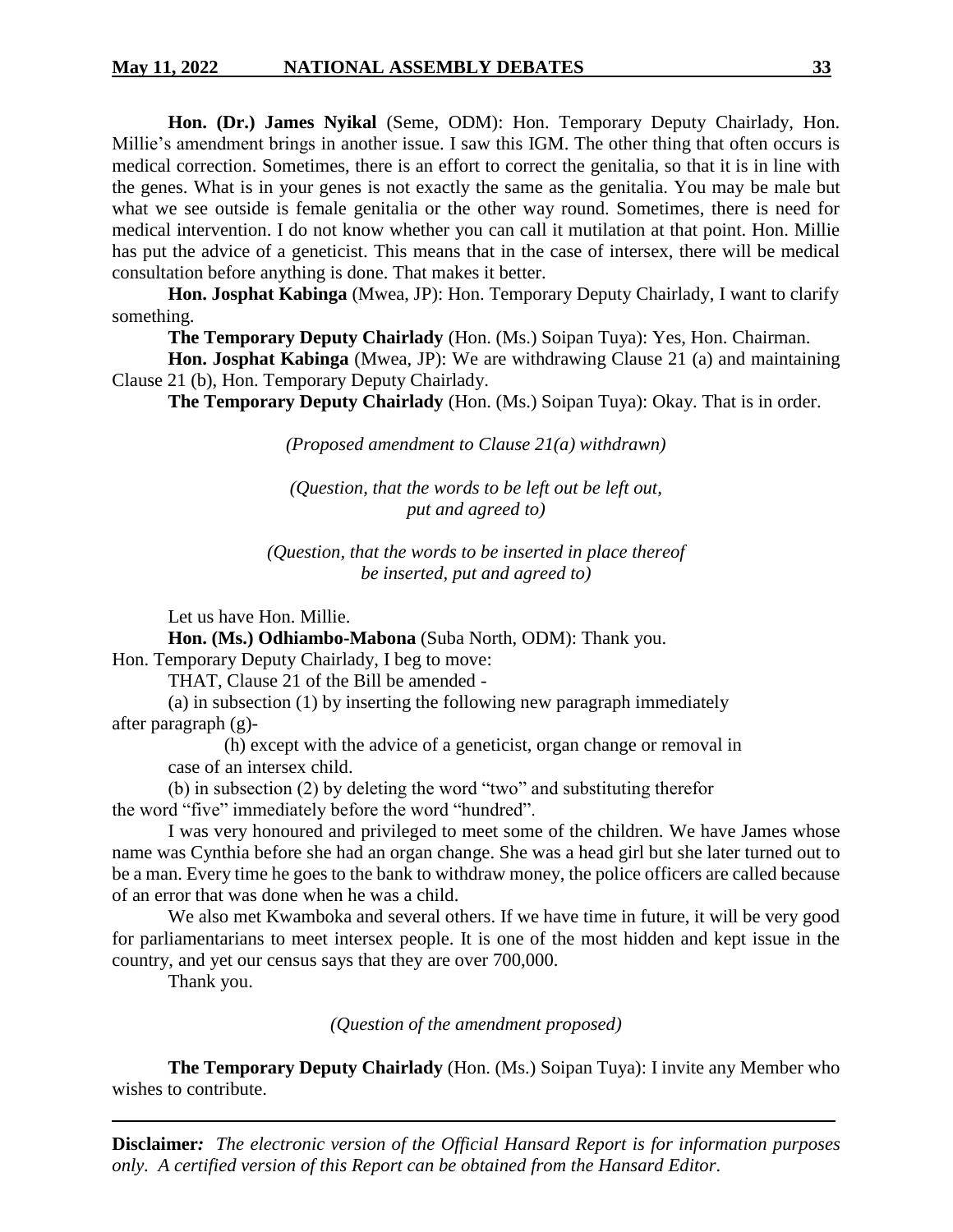**Hon. Amos Kimunya** (Kipipiri, JP): Hon. Temporary Deputy Chairlady.

**The Temporary Deputy Chairlady** (Hon. (Ms.) Soipan Tuya): Hon. Leader of the Majority Party.

**Hon. Amos Kimunya** (Kipipiri, JP): Hon. Temporary Deputy Chairlady, I want to believe that a geneticist is a medical profession.

*(An Hon. Member informed Hon. Amos Kimunya off record)*

Is it defined in the Bill?

*(Hon. (Ms.) Odhiambo-Mabona spoke off record)*

I want to make sure that by the time we legislate this, we do not end up looking for who a geneticist is or we should amend it further to add a general medical advice. Hon. (Dr.) Nyikal can help us on this. We can write, "the advice of a medical practitioner", so that we do not end up with a situation where we are looking for this geneticist who is not available to provide this advice. I want to be guided by Hon. Nyikal who is a medical profession.

**The Temporary Deputy Chairlady** (Hon. (Ms.) Soipan Tuya): Hon. Millie.

**Hon. (Ms.) Odhiambo-Mabona** (Suba North, ODM): Hon. Temporary Deputy Chairlady, I want to indicate that I might have more information than Hon. (Dr.) Nyikal here. When we met the intersex people, we were told that the doctors presume sometimes when they see the genitalia. When they see the genitalia of a female, they say that it is definitely a girl. If there is any other sign of a male one, they remove it. However, later, this person they have removed the male genitalia so that she becomes fully female, when she grows up, she becomes a male. We were advised by several doctors whom we met that we have a specialist.

If we do not want to define it, then I can amend it further by saying, "except with the advice of a medical specialist." As an oversight, I did not define a geneticist. We can either define the word "geneticist" or say "except with the advice of a medical specialist." Every medical professional cannot purport to deal with this. That is how we end up with a lot of accidents. As soon as a parent has a child whom she notices has two genitalia, she goes to a doctor who then decides to remove one. Based on many other genetics test, there are doctors who can tell what the child is likely to be in future. It is not every doctor who has that specialty. That is why I suggested that.

Thank you.

**The Temporary Deputy Chairlady** (Hon. (Ms.) Soipan Tuya): Hon. Leader of the Majority Party.

**Hon. Amos Kimunya** (Kipipiri, JP): Hon. Temporary Deputy Chairlady, when I look at the definition of a geneticist, it is an expert in or student of heredity and the variation of inherited characteristics. I do not know whether we should go with a medical specialist. Within the regulations, we can define the medical specialist who is supposed to give that advice.

**Hon. (Ms.) Odhiambo-Mabona** (Suba North, ODM): Hon. Temporary Deputy Chairlady, I can put it on record.

**The Temporary Deputy Chairlady** (Hon. (Ms.) Soipan Tuya): Let us hear Hon. (Dr.) Nyikal.

**Hon. (Dr.) James Nyikal** (Seme, ODM): Hon. Temporary Deputy Chairlady, I am sure that in Hon. Millie's consultation, this word "geneticist" was brought by medical doctors. That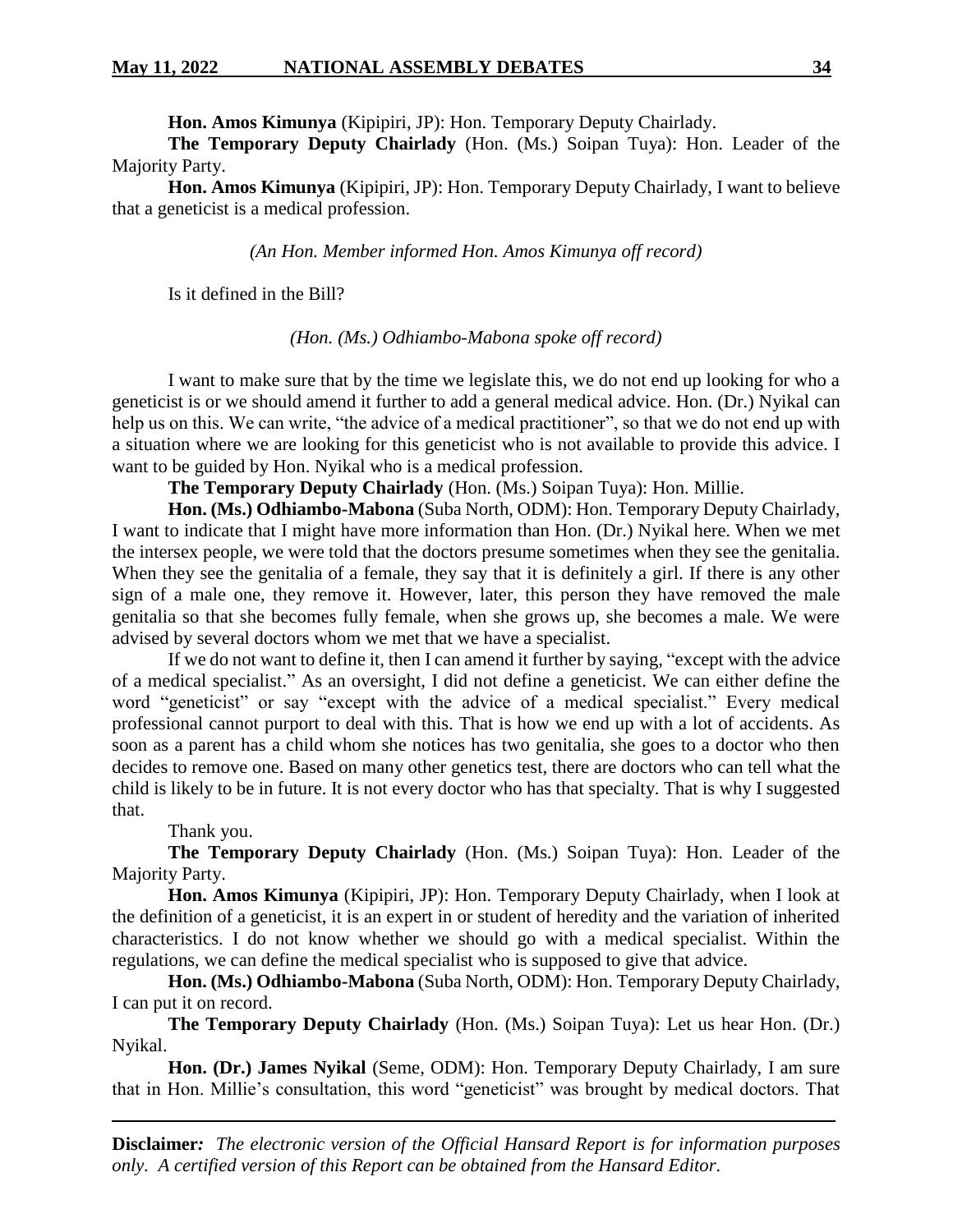error of changing the genitalia in children that we are talking about happens before we do Deoxyribonucleic Acid (DNA) and chromosomes tests. A medical specialist like a surgeon will still need a geneticist, unless we now want to add "a medical geneticist." There is no surgeon who can operate on these children right now, unless he has a consultation with a geneticist where the sex is determined as in the genes but not as seen. I was happy with the word "geneticist."

**Hon. Amos Kimunya** (Kipipiri, JP): Medical geneticist.

**Hon. (Dr.) James Nyikal** (Seme, ODM): We can keep the word, "medical geneticist". It will make the amendment more clear than it is.

**The Temporary Deputy Chairlady** (Hon. (Ms.) Soipan Tuya): Hon. Millie suggested that we should withdraw the word, "geneticist". Hon. Millie, did you say that you want to withdraw the term, so that you do not have to define it. Does that work?

**Hon. (Ms.) Odhiambo-Mabona** (Suba North, ODM): Hon. Temporary Deputy Chairlady, what I would actually do for purposes of moving forward - Hon. Nyikal sided with "medical geneticist" so that it refers specifically to that... However, because we are not likely to finish today, I will make further consultations because we have specialists, just to be sure that I get the right terminology. In that case, let me do a further amendment so that it is "medical geneticist" because what they said is that there are people who can determine from your genetic makeup what you are likely to be in future, whether you have a leaning to female or male. If that is the specialist, we will call it "a medical geneticist". Otherwise we will have all other doctors purporting to make sex changes which backfire in future.

**The Temporary Deputy Chairlady** (Hon. (Ms.) Soipan Tuya): Hon. Millie, just for clarity because we have gone back and forth, you now need to read out (g).

**Hon. (Ms.) Odhiambo-Mabona** (Suba North, ODM): Hon. Temporary Deputy Chairlady, my proposal is that, "except with the advice of a medical geneticist, organ change or removal in case of an intersex child...

**The Temporary Deputy Chairlady** (Hon. (Ms.) Soipan Tuya): So, you have moved it in an amended form?

**Hon. (Ms.) Odhiambo-Mabona** (Suba North, ODM): Hon. Temporary Deputy Chairlady, yes, I have moved it in an amended form. Thank you.

**The Temporary Deputy Chairlady** (Hon. (Ms.) Soipan Tuya): Hon. Chair.

**Hon. Josphat Kabinga** (Mwea, JP): We agree with that, Hon. Temporary Deputy Chairlady, but that will mean that we need to include the "medical geneticist" in the definition.

**The Temporary Deputy Chairlady** (Hon. (Ms.) Soipan Tuya): You have time. We cannot finish this today. So, like Hon. Millie said, we need to do the necessary.

Hon. Nyikal.

**Hon. (Dr.) James Nyikal** (Seme, ODM): This is a technical term. If we say, "a medical geneticist" there are even plant geneticists. So, if we use the term, "medical geneticist" in their consultation, it may come back with the same. If we start defining terms, we may find ourselves in a similar situation, when we say an engineer, we may want to define an engineer. But that is defined elsewhere. Let us leave it as "medical geneticist" and it will give it a good cover.

**The Temporary Deputy Chairlady** (Hon. (Ms.) Soipan Tuya): Hon. Millie and the Chair, note it and when we will come back to it after this Sitting, we need to be clear about it.

We can now proceed to put the Question. Did you move both parts of the amendment?

**Hon. (Ms.) Odhiambo-Mabona** (Suba North, ODM): Hon. Temporary Deputy Chairlady, I only moved one part. The other one is just enhancing a sentence from "two hundred" to "five hundred", because many people will violate the rights of a child and raise funds as we nowadays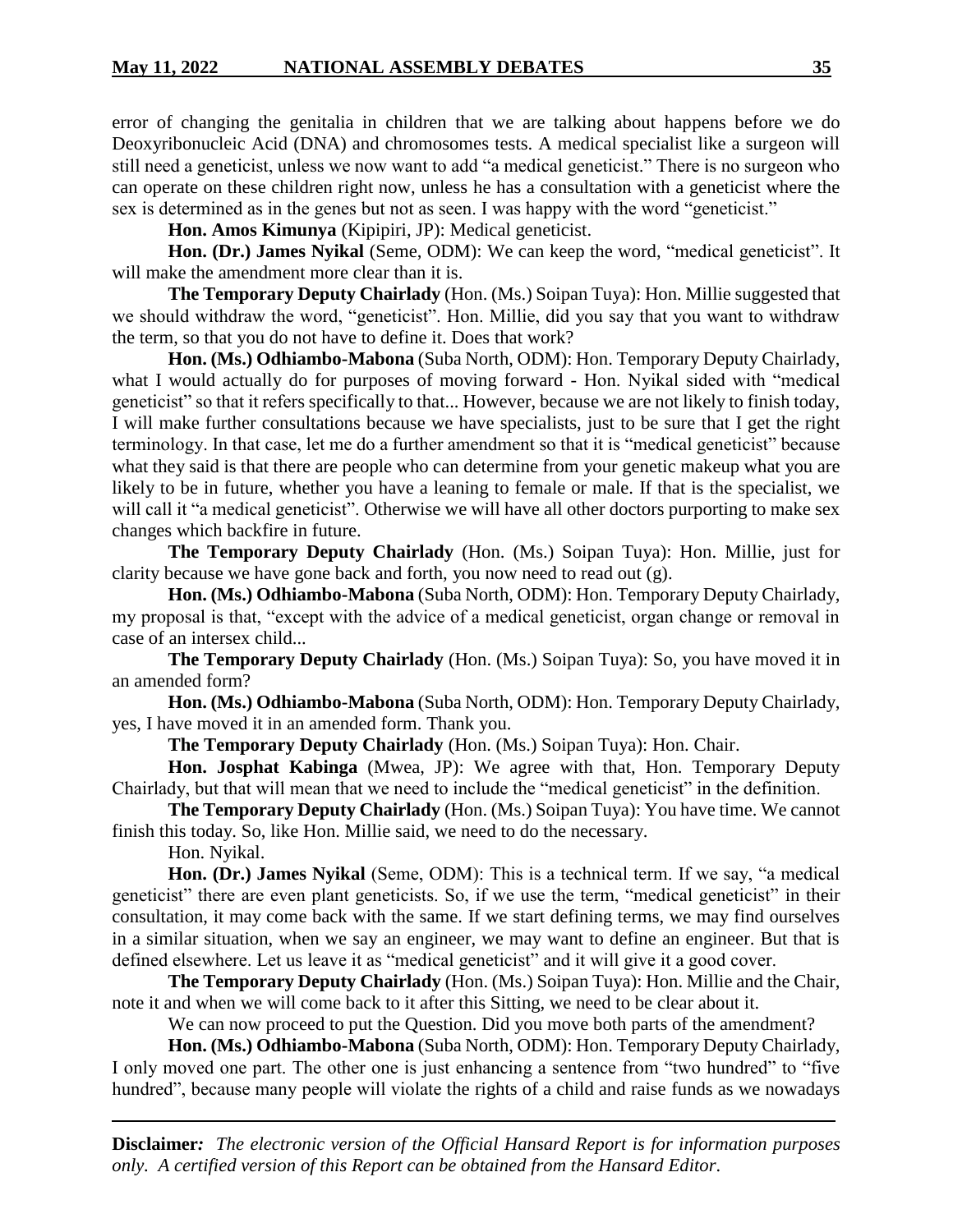do in *WhatsApp* groups. Within one hour we would have raised 200. So, you can easily violate the rights of a child and create a *WhatsAp*p group. We need to provide punitive measures.

Thank you.

*(Question, that the word to be left out be left out, put and agree to)*

*(Question, that the word to be inserted in place thereof be inserted, put and agreed to)*

*(Clause 21 as amended agreed to)*

*Clause 22*

**The Temporary Deputy Chairlady** (Hon. (Ms.) Soipan Tuya): Hon. Millie. **Hon. (Ms.) Odhiambo-Mabona** (Suba North, ODM): Hon. Temporary Deputy Chairlady,

I beg to move: THAT, Clause 22 of the Bill be amended in subsection (2) by deleting the words "not exceeding" and substituting therefor the words "not less than" wherever they occur.

Again, this has to do with punitive measures. The way the sentences are worded, it makes it very lenient because when we state that it should not exceed, we are merely capping the maximum, but the minimum can be as small as one month since many children's lives are destroyed by drugs. We should make it very stringent for people who want to access drugs to be dealt with very severely. Almost for all of us, it occurs either within the family or if not the immediate family, the wider family. Most of our children are messed up because of drugs. But the way we are putting the sentence, it is very lenient because when we say, "not exceeding" that is just a higher capping. You can actually jail someone for one month or even fine them Ksh5,000, but somebody's life is already destroyed.

That is my proposed amendment.

*(Question of the amendment proposed)*

*(Question, that the words to be left out be left out, put and agreed to)*

*(Question, that the words to be inserted in place thereof be inserted, put and agreed to)*

*(Clause 22 as amended agreed to)*

*Clause 23*

**The Temporary Deputy Chairlady** (Hon. (Ms.) Soipan Tuya): Hon. Millie.

**Hon. (Ms.) Odhiambo-Mabona** (Suba North, ODM): Hon. Temporary Deputy Chairlady, I beg to move:

THAT, Clause 23 of the Bill be amended in subsection (2) by inserting the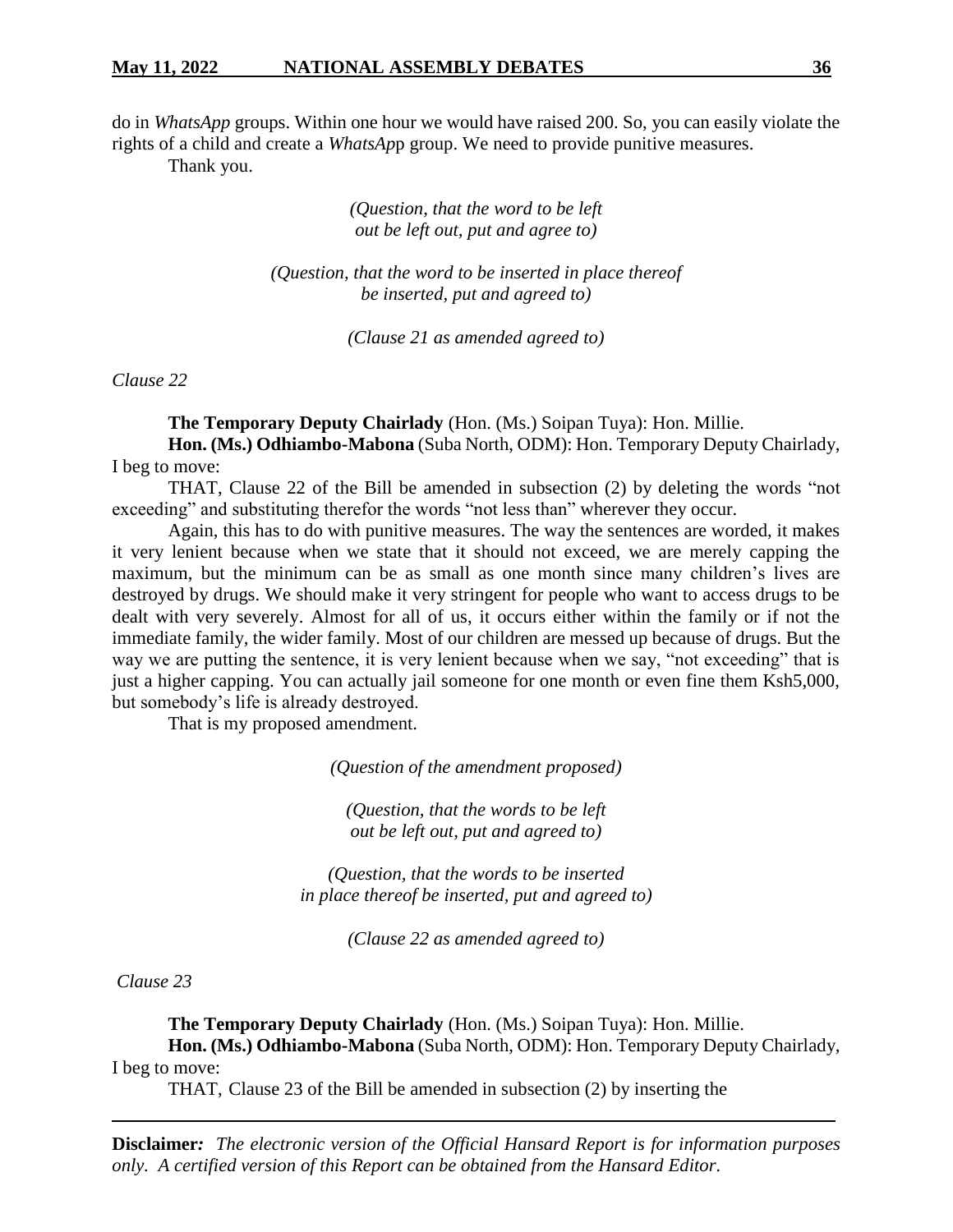following proviso-

"Provided that any such punishment shall be humane and preserve the child's dignity, and be commensurate with the evolving capacity of the child."

Here we are talking about punishment to children. We are saying that assignment of any task or infliction of punishment by way of penalty for any offence committed by a child under any law shall not be construed as a contravention of the right specified under subsection (1) which is basically that children should not be punished. It borrows a lot from the Convention against Torture.

But if we do not make a proviso, we will go through a lot of things I saw when I was representing children in the Cradle. A lot of children, especially the street ones will tell you that whenever they are in the justice system, the kind of punishments they would be given would be tied to ropes and hanged on rooftops and some of them would be stripped naked and beaten. So, I am suggesting that even when a child has done a mistake and is being punished under the justice system, the punishment must be humane, preserve the child's dignity and be commensurate with the evolving capacity of the child.

Hon. Temporary Deputy Chairlady, I am sure you saw very recently one of the Members shared with me a video that was circulating of police officers interviewing an underage child who had been sexually abused and they showed us the face of that child. Those are the kind of things we are talking about here. Even if it was a child who had violated the law, we do not need to see its face. So, it should be humane and preserve the child's dignity and be commensurate with the evolving capacity of the child so that a punishment given to a two-year old should not be the punishment given to a 17-year old.

Thank you.

*(Question of the amendment proposed)*

*(Question, that the words to be inserted be inserted, put and agreed to)*

*(Clause 23 as amended agreed to)*

## *Clause 24*

**The Temporary Deputy Chairlady** (Hon. (Ms.) Soipan Tuya): We have two proposed amendments by the Chair and Hon. Millie. Let us have the Chair have ago at it first.

**Hon. Josphat Kabinga** (Mwea, JP): Hon. Temporary Deputy Chairlady, as Hon. Millie has said, this amendment is similar to what she is proposing.

Hon. Temporary Deputy Chairlady, I beg to move:

THAT, Clause 24 of the Bill be amended in sub clause (3) by deleting the words "children with a disorder of sex development" and substituting therefor the words "intersex children".

We are simply replacing the words, "children with disorder of sex development" with "intersex children" so that we can maintain the same terminology we have been using all through. I beg to move.

*(Question of the amendment proposed)*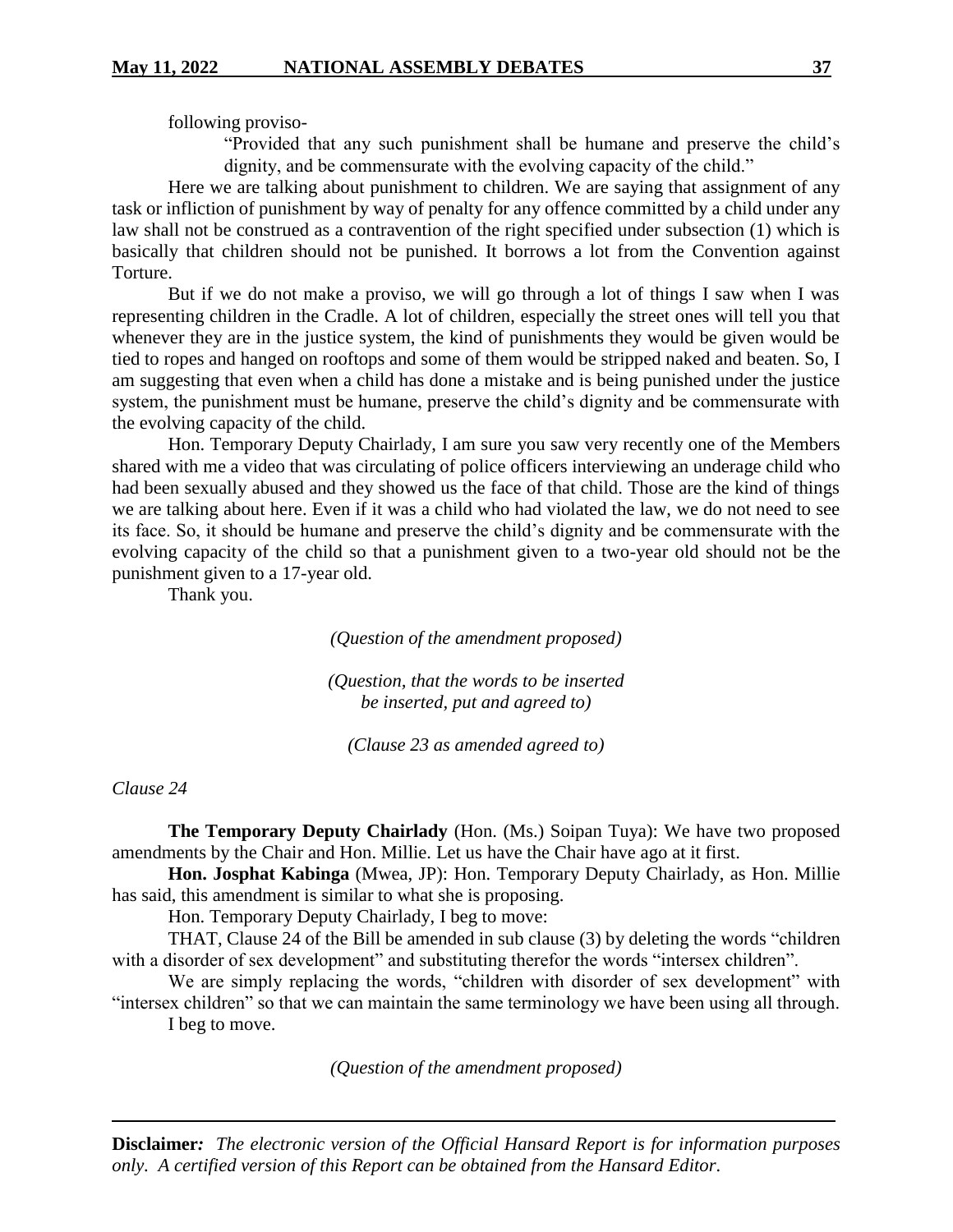*(Question, that the words to be left out be left out, put and agreed to)*

*(Question, that the words to be inserted in place thereof be inserted, put and agreed to)*

**The Temporary Deputy Chairlady** (Hon. (Ms.) Soipan Tuya): Hon. Millie, your amendment falls. We shall proceed to put the global question. *(Proposed amendment by Hon. (Ms.) Odhiambo-Mabona dropped)*

*(Clause 24 as amended agreed to)* 

*Clause 25*

**Hon. Josphat Kabinga** (Mwea, JP): Hon. Temporary Deputy Chairlady, I beg to move:

THAT, Clause 25 of the Bill be amended by inserting the following new sub clause immediately after sub clause (2) —

"(3) The personal data concerning a child shall be processed only in accordance with the provisions of the Data Protection Act."

This amendment seeks to protect data concerning children. Personal data shall not be processed unless consent is given by a parent or guardian. All rights and obligations relating to data protection pursuant to the Data Protection Act, 2019, shall apply. This is just to protect the data we collect from children, how we use it, and how we process it.

*(Question of the amendment proposed)*

*(Question, that the words to be inserted be inserted, put and agreed to)*

*(Clause 25 as amended agreed to)* 

*Clause 26*

**Hon. Josphat Kabinga** (Mwea, JP): Hon. Temporary Deputy Chairlady, I beg to move: THAT, Clause 26 of the Bill be amended—

(a) in the marginal note by deleting the word "picket";

(b) in sub clause (1) by inserting the words "and unarmed, to" immediately after the word "peaceably";

(c) in sub clause (2) by deleting the word "and reputation";

(d) in sub clause (3) by deleting the words "his or her" and substituting therefor the word "their";

(e) by deleting sub clause (4) and substituting therefor the following new sub clause—

"(4) The right guaranteed under subsection (3) shall be exercised—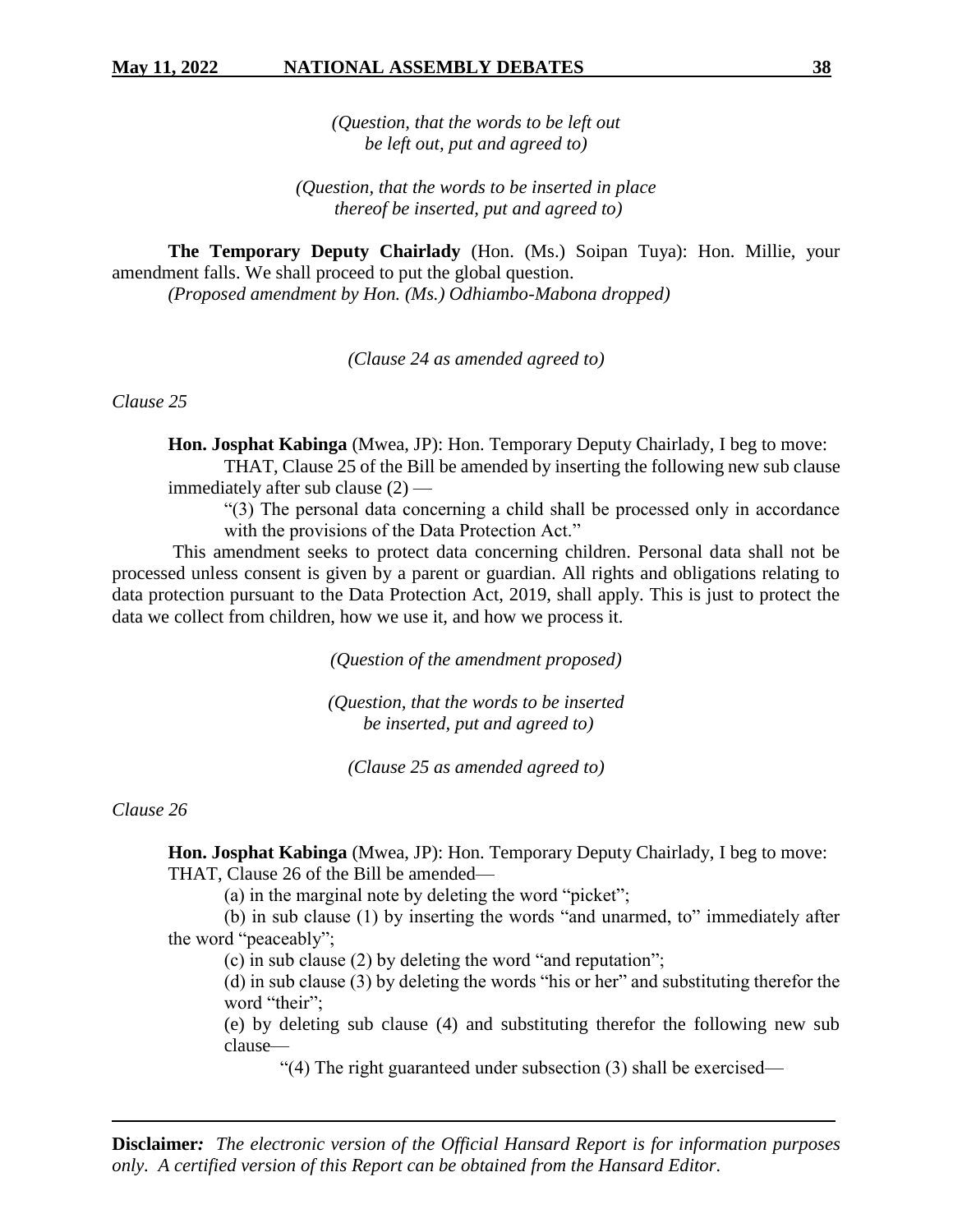(a) in accordance with the national values and principles of governance prescribed in Article 10 (2) of the Constitution;

(b) voluntarily by a child and without any undue influence, coercion, inducement or enticement by any person.

(f) by deleting the proposed sub clause (5).

This amendment is meant to clarify some issues related to this clause, including the "his" and "her", and replacing it with an intersex, and also affirming that the Constitution requires the right to demonstrate to be exercised while unarmed and subject to rights of others. It is also to protect children from undue influence or coercion by adults and exploitation by ill-motivated parents when it comes to demonstrations and other rights that we are describing in this clause.

*(Question of the amendment proposed)*

*(Question, that the words to be left out be left out, put and agreed to)*

*(Question, that the words to be inserted in place thereof be inserted, put and agreed to)*

*(Question, that the words to be inserted be inserted, put and agreed to)*

*(Clause 26 as amended agreed to)*

*Clause 27*

**Hon. (Ms.) Odhiambo-Mabona** (Suba North, ODM): Thank you, Hon. Temporary Deputy Chairlady. I beg to move:

THAT, Clause 27 of the Bill be amended by inserting the following new subsection immediately after subsection (3)-

(3a) Any court cost under this section shall be kept at a minimum.

What it seeks to do is ensure ease of filing for persons taking matters on behalf of children or in the best interest of a child so that costs are kept at a minimum.

*(Question of the amendment proposed)*

**The Temporary Deputy Chairlady** (Hon. (Ms.) Soipan Tuya): Member for Bomet Central.

**Hon. Ronald Tonui** (Bomet Central, JP): It is quite vague when you talk of "minimum". What is it based on? It appears too vague. Why do we not have an amount so that it can be understood? Will it be a minimum of Kshs1 million to one person? She says it shall be kept at a minimum. What is that minimum? I thought it is very vague. It needs clarification.

**The Temporary Deputy Chairlady** (Hon. (Ms.) Soipan Tuya): Hon. Millie, you need to clarify. Hon. Tonui feels like it is vague.

**Hon. (Ms.) Odhiambo-Mabona** (Suba North, ODM): Hon. Temporary Deputy Chairlady, there are varying costs in court. You cannot put a specific amount. When it says it be put at a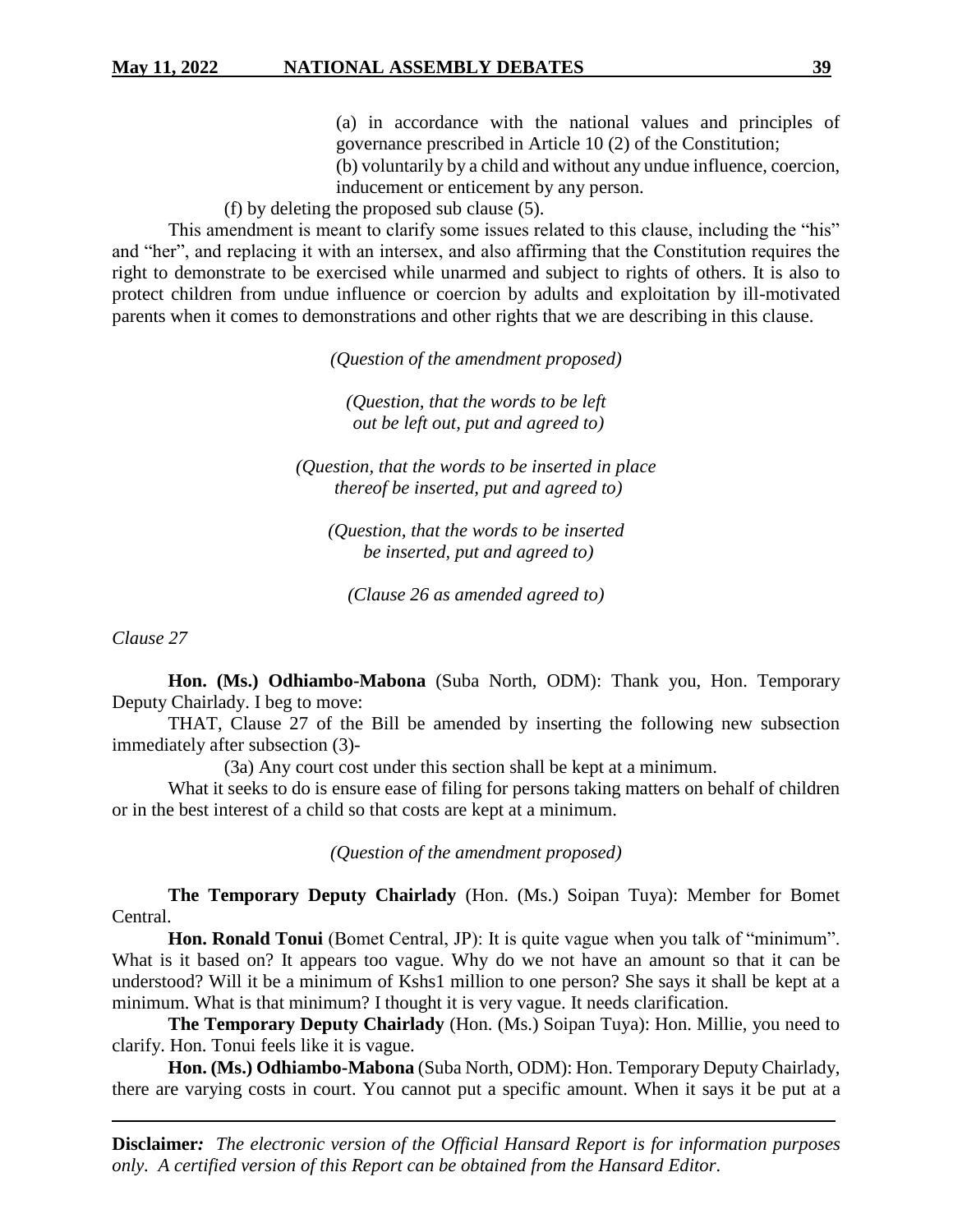minimum, it means for whichever category. For instance, filing a suit on child support may be separate from filing a suit on a violation of the human rights of a child. There may be different costs which I cannot tabulate here. They are tabulated under different systems of law. If you put a general principle that they are kept at a minimum, they will look at the minimum in the categories of whatever law they do, and give that minimum.

**The Temporary Deputy Chairlady** (Hon. (Ms.) Soipan Tuya): I hope it is clear now, Hon. Tonui. I will go on to put the Question.

> *(Question, that the words to be inserted be inserted, put and agreed to)*

*(Clause 27 as amended agreed to)*

*Clause 28*

**The Temporary Deputy Chairlady** (Hon. (Ms.) Soipan Tuya): We have two amendments, by the Chair and another by Hon. Millie. We will have the Chair have ago at it first. **Hon. Josphat Kabinga** (Mwea, JP): I beg to move:

THAT, Clause 28 of the Bill be amended in the marginal note by deleting the word "rights" and substituting therefor the word "duties".

We are doing an amendment to the marginal notes. Instead of rights and responsibilities of a child, we are replacing the rights with duties. This is to clarify the provision to be in line with the content of the section.

*(Question of the amendment proposed)*

*(Question, that the word to be left out be left out, put and agreed to)*

*(Question, that the word to be inserted in place thereof be inserted, put and agreed to)*

**The Temporary Deputy Chairlady** (Hon. (Ms.) Soipan Tuya): Hon. Millie, you can move

yours.

**Hon. (Ms.) Odhiambo-Mabona** (Suba North, ODM): I beg to move:

THAT, Clause 28 of the Bill be amended –

(a) by inserting the word "any" immediately before the words "matter before court";

(b) in paragraph (b) by inserting the words "provided that the child's best interest shall remain paramount" immediately after the word "need";

(c) by inserting the following paragraphs immediately after paragraph (e)-

(f) attend school unless prevented by factors beyond their ability;

(g) not discriminate against other children on account of ethnicity, race, disability, gender, social status or other grounds;

(h) protect the environment;

(i) not to abuse or harm other children;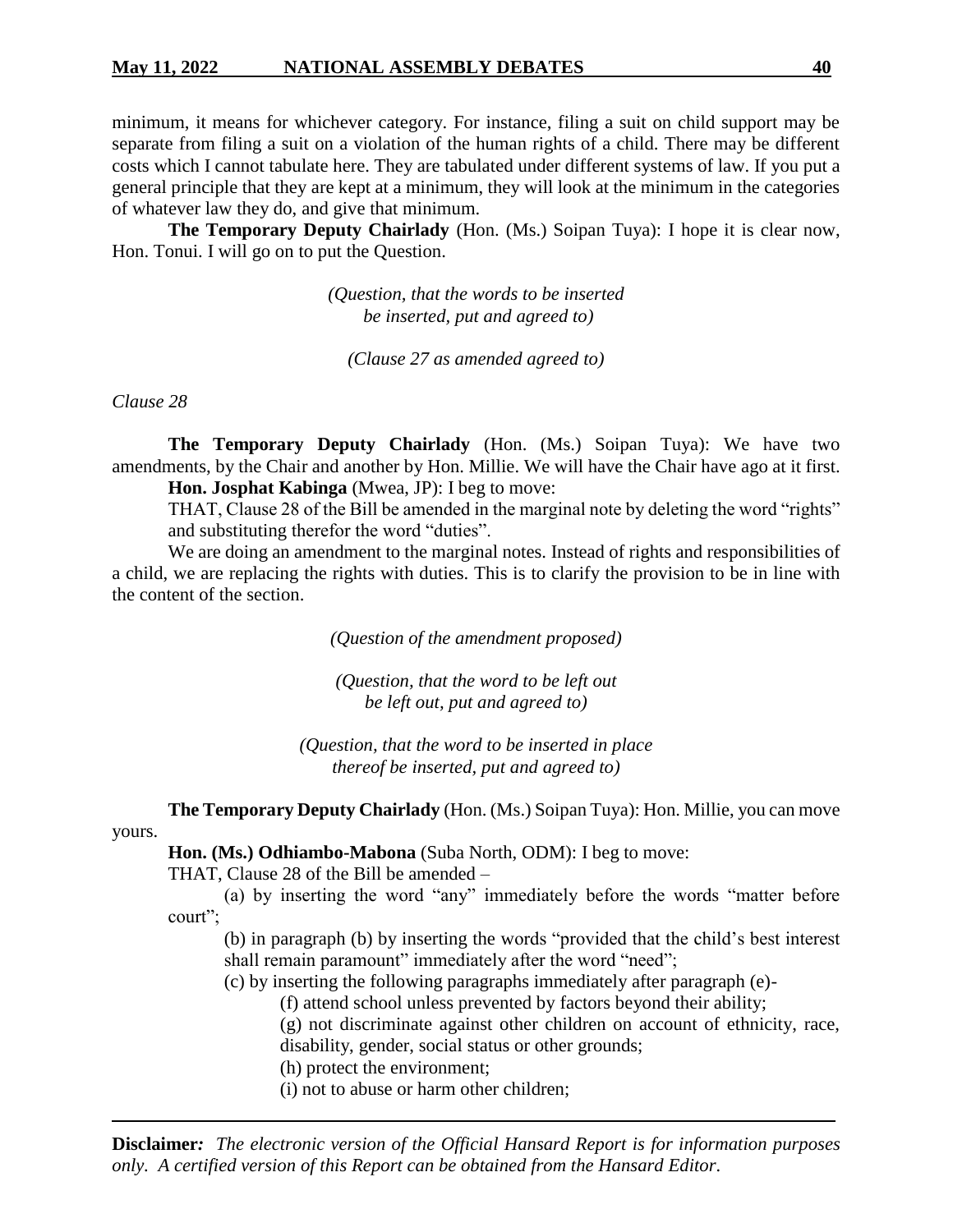(j) not to destroy any property.

There is just a correction in the first part. There is a word "any" that is missing. We are saying "in any matter before a court of law" so that it is grammatically correct. In the second part, in paragraph "b", we want to make sure that the best interest of a child is taken into account even when we are giving children duties.

Finally, I seek to insert new sub paragraphs immediately after paragraph (e), to insert subparagraphs  $(f)$ ,  $(g)$ ,  $(h)$ ,  $(i)$  and  $(i)$ .

If you notice, the duties we are giving to our children under the Bill are very utopian. One of the things that those of us who support children's rights have been accused of is that we overemphasise the rights of children against their duties and so our children grow up completely out of control. So I propose duties that are real and that relate to the day-to-day lives of children, including the duty to attend school, unless prevented by factors beyond their ability, and the duty not to discriminate against other children, which is very common.

We have seen children commit suicide because they are being mistreated. The other duties are the duty to protect the environment, the duty not to abuse or harm other children and the duty not to destroy property. What I am proposing will ensure that children begin to have real duties, not utopian ones like taking care of cohesion in East Africa. Those are things they will think about. At 10 years, a child does not know what East Africa is. They know about attending school and being responsible enough not to harm other children.

Thank you.

*(Question of the amendment proposed)*

*(Question, that the words to be inserted be inserted, put and agreed to)*

*(Clause 28 as amended agreed to)*

#### *Clause 29*

**The Temporary Deputy Chairlady** (Hon. (Ms.) Soipan Tuya): Hon. Millie.

**Hon. (Ms.) Odhiambo Mabona** (Suba North, ODM): Thank you, Hon. Temporary Deputy Chairlady. I beg to move:

THAT, Clause 29 of the Bill be amended in subsection (2) by deleting paragraph (b) and substituting therefor the following new paragraph—

(b) the duty to protect the child from neglect, abuse and discrimination;

There is reference to differential treatment but in a manner that does not mean differential treatment. How can you protect a child from differential treatment when it is a positive thing?

As Hon. Nyikal explained, if you have children with learning disabilities, you sit them in front of the class. That is differential treatment. There can be nothing wrong with that. The way the provision is worded makes it look like differential treatment is a bad thing. It is not. It is like affirmative action such as having 47 women representatives in the House. That is what I consider closest to differential treatment. I suggest that the provision stops at 'and discrimination'.

Thank you.

*(Question of the amendment proposed)*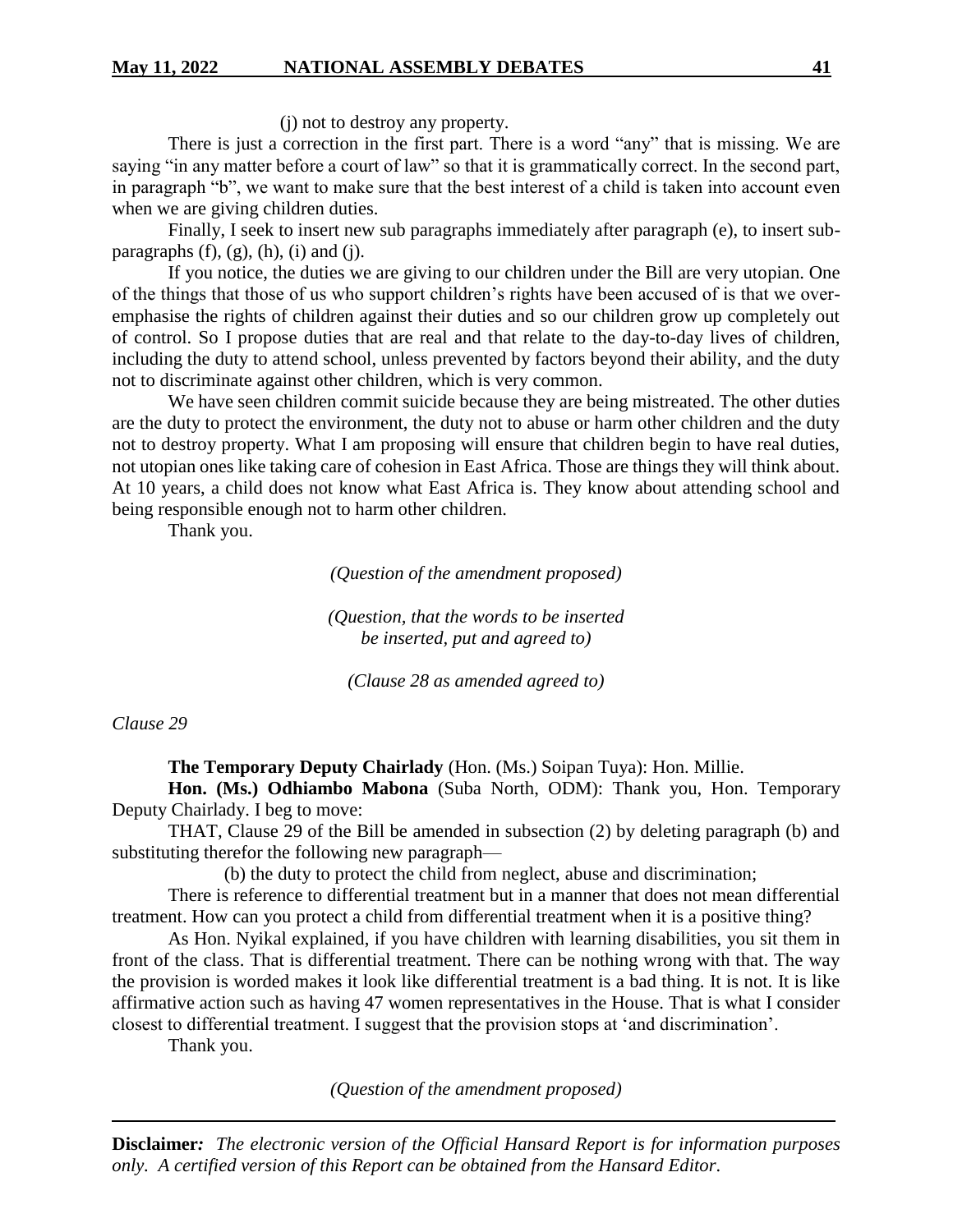**The Temporary Deputy Chairlady** (Hon. (Ms.) Soipan Tuya): Chairman.

**Hon. Josphat Kabinga** (Mwea, JP): Hon. Temporary Deputy Chairlady, Hon. Millie gave the example of good use of differential treatment, but there are many ways in which you can use differential treatment to abuse a child. This is why we included the provision. Overall, proposals in the Bill prohibit any differential treatment. The example of having a child sit in front of the class is good, but there are many discriminatory practices that could be attached to differential treatment. Therefore, I would plead with my colleague to withdraw this amendment.

**The Temporary Deputy Chairlady** (Hon. (Ms.) Soipan Tuya): Hon. Millie.

**Hon. (Ms.) Odhiambo Mabona** (Suba North, ODM): Hon. Temporary Deputy Chairlady, I want to let the Chairman know that I propose a definition of differential treatment. I was once before a three-judge bench on the issue of differential treatment in the case of RN versus the Attorney-General. The child was two years old. The bench found that differential treatment is not discriminatory. It is positive. It is about treating a child in a different manner that is beneficial to the child. How can treating a child in a manner that is beneficial to her or him be negative? We should not confuse differential treatment with discrimination. You can *Google* what differential treatment is. It is not discrimination.

If you look at decided cases, differential treatment is not discriminatory treatment. I encourage your legal team to look at the case of RN versus the Attorney-General. You can get it from the Cradle. I do not remember its citation. Based on the decision that the court made, we included Article 53(g) in the Constitution. It deals with the issue of non-discrimination. Let us not confuse discrimination and differential treatment. I propose a definition of differential treatment. I can see the Chairman is consulting.

With your permission, Hon. Temporary Deputy Chairlady, I can read my proposed amendment to define differential treatment.

**The Temporary Deputy Chairlady** (Hon. (Ms.) Soipan Tuya): Yes, you can read so that both of you are on the same page.

**Hon. (Ms.) Odhiambo Mabona** (Suba North, ODM): I know it will come much later, but because it relates to this, let me read to the Chairman what I propose to be differential treatment:

> "Differential treatment is preferential treatment accorded to a child who is vulnerable or who is in a precarious socio-economic situation and includes affirmative action measures to protect the child."

So, it is actually positive. It is not negative. The way it is put in this clause means it is something negative. That is why I propose to exclude differential treatment, but leave discrimination.

**The Temporary Deputy Chairlady** (Hon. (Ms.) Soipan Tuya): I think it is also called positive discrimination.

**Hon. (Ms.) Odhiambo Mabona** (Suba North, ODM): Yes, but if you do not include the word 'positive' then it is wrong.

**The Temporary Deputy Chairlady** (Hon. (Ms.) Soipan Tuya): Chairman, are you okay?

**Hon. Josphat Kabinga** (Mwea, JP): We are still consulting, but given what Hon. Millie has described, of differential treatment being preferential treatment, I would propose that we take up her amendment. But this is not something we will finish today. We will continue looking at it. If we find that we need to bring a further amendment, we will. For now we can go by her proposal.

**The Temporary Deputy Chairlady** (Hon. (Ms.) Soipan Tuya): Yes, you have more time to consult.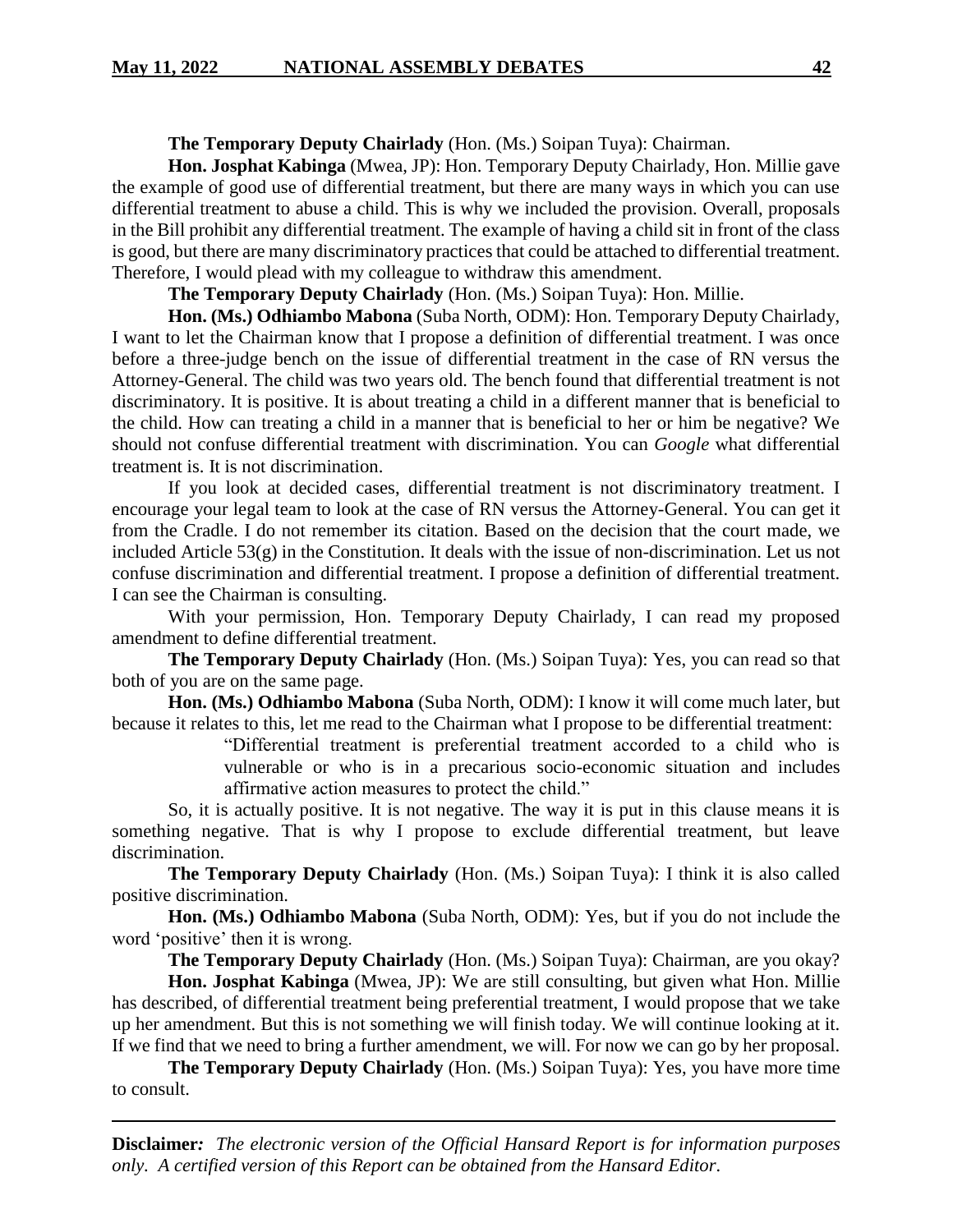*(Question, that the words to be left out be left out, put and agreed to)*

*(Question, that the words to be inserted in place thereof be inserted, put and agreed to)*

*(Clause 29 as amended agreed to)*

*Clause 30*

**The Temporary Deputy Chairlady** (Hon. Soipan Tuya): Hon. Millie.

**Hon. (Ms.) Odhiambo Mabona** (Suba North, ODM): Hon. Temporary Deputy Chairlady, you know people have to catch up on the just concluded party primaries. So, I am sorry I was distracted a little. I had to know whether my friend made it as a gubernatorial candidate.

**The Temporary Deputy Chairlady** (Hon. (Ms.) Soipan Tuya): That is a good show of concern.

**Hon. (Ms.) Odhiambo-Mabona** (Suba North, ODM)**:** Yes Hon. Temporary Deputy Chairlady. Whether we are from opposing parties or not.

Hon. Deputy Chairlady, I beg to move:

THAT, the Bill be amended by deleting Clause 30 and substituting therefor the following new clause.

Equal parental responsibility.

> 30. (1) Subject to the provisions of this Act, the parents of a child shall have parental responsibility over the child on an equal basis, and neither the father nor the mother of the child shall have a superior right or claim against the other in exercise of such parental responsibility whether or not the child is born within or outside wedlock.

(2) Without prejudice to the generality of subsection (1), two or more persons may have and exercise concurrent parental responsibility over the same child. (3) The court may, in the best interest of the child, give orders that confer parental responsibility on only one parent.

The reason why I am bringing this is because it goes back to the same case I was referring to; which is RN vs the Attorney General. At the time we were bringing in this case, we were using the old Constitution and the Convention on the Rights of the Child and the African Charter. What we were told at that point was that our Constitution did not have certain categories of discrimination. Mercifully I sat as a founding member of the Constitution and we brought in very clearly non-discrimination of children born out of wedlock. That is why I am very keen about the definition of "differential" and "discrimination".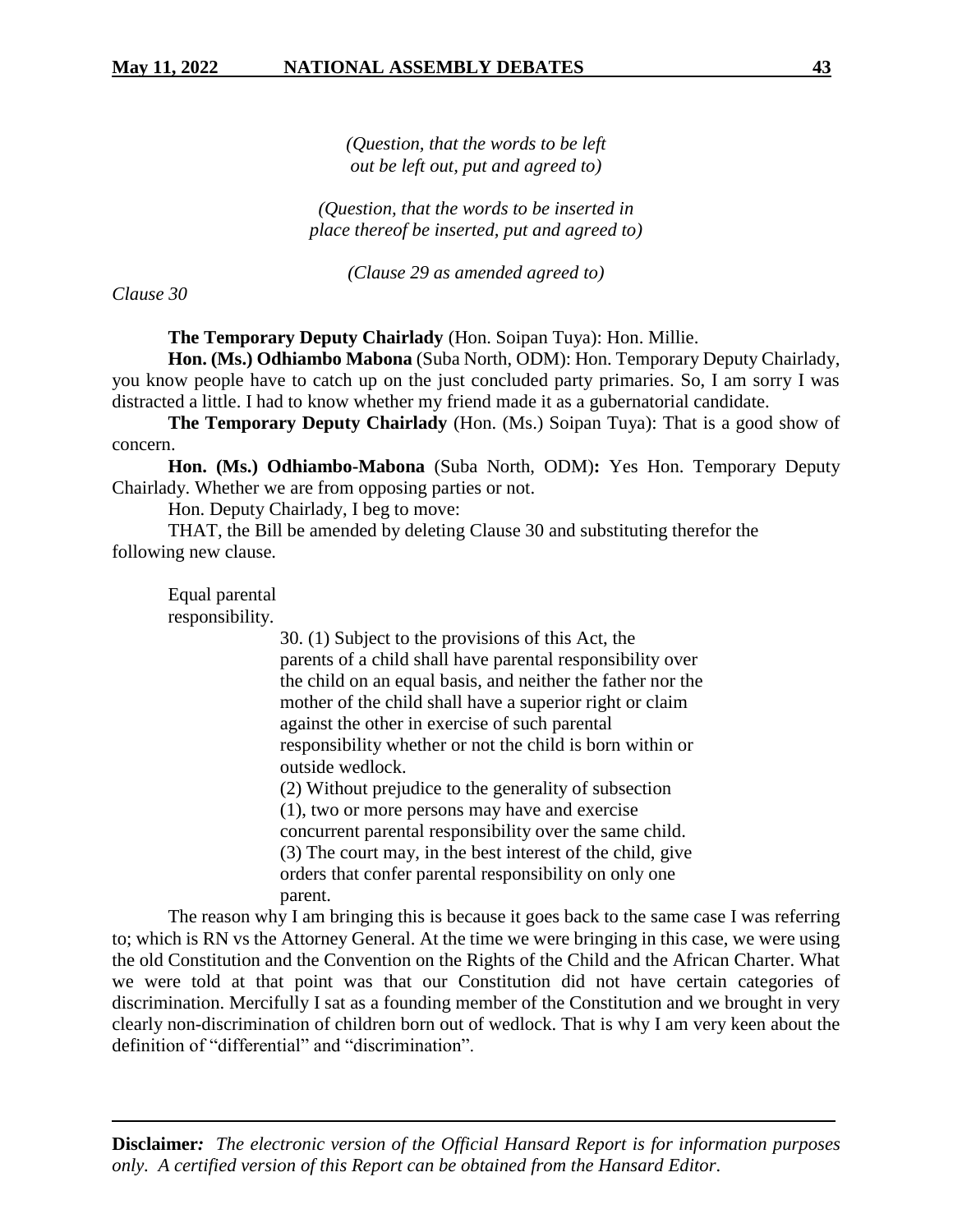Since I know where the Committee is coming from, I am sure it must have had a lot of discussions, especially from our different cultures. I am sure the Chairman also had the privilege to sit with us in one of the sessions where we were having experiences from different communities.

For instance amongst the Luhya, if children are born out of wedlock, they are called outgrowers and must eventually be returned to their fathers. The same happens amongst the Luos.

However, it is different in other communities. Amongst the Kikuyu children belong to the mother and yet under all the conventions and the Constitution what we check is the best interest of the child so that we do not subject the child to cultural standards. We provided very clearly under Article 53 of the Constitution that we shall not discriminate against children born out of wedlock. I was hoping that when we say we are amending the Children Act to conform to the Constitution, then this would have gone.

However, we are bringing the same provision. So, let us not provide a standard different from children born out of wedlock, except if you are bringing differential treatment like my good friends from one of the Kalenjin communities gave us an example of a differential treatment which is good culturally. It is such that when you are coming into a home with children, then you are asked if you accept and if you accept you are allowed to have them and you never change. There is no reverse, but they are children born out of wedlock. That is positive differential treatment.

However, you cannot provide a standard that is lower. That is why I am bringing this amendment that, subject to the provisions of this Act, the parents of a child shall have parental responsibility over the child on an equal basis. Neither the father nor the mother of the child shall have a superior right or claim against the other in exercise of such parental responsibility whether or not the child is born within or outside wedlock.

That is Article 53 of the Constitution. Should we provide a different standard, it will be a subject of litigation.

I thank you, Hon. Deputy Chairlady.

#### *(Question of the amendment proposed)*

**The Temporary Deputy Chairlady** (Hon. (Ms.) Soipan Tuya): Let us have the Hon. Chairman.

**Hon. Josphat Kabinga** (Mwea, JP): Thank you, Hon. Temporary Deputy Chairlady. Clause 30 as contained in the Bill has 11 sub-clauses. I am not sure which of the 11 sub-clauses Hon. Millie is challenging so that we can be specific. The three sub-clauses that she is introducing are unlikely to replace the intended purposes or objectives of this particular clause. So, can she be specific and tell us out of the 11sub-clauses what she is challenging and on what basis?

**The Temporary Deputy Chairlady** (Hon. (Ms.) Soipan Tuya): Hon. Millie?

**Hon. (Ms.) Odhiambo-Mabona** (Suba North, ODM): I can explain the clauses that I am challenging. In sub-clause 31, it starts with "where a child is born out of wedlock…" Why are we starting with "where a child is born out of wedlock..?" That is against Article 53 of the Constitution. So, I am saying: "subject to the provisions of this Act," because we will be proposing amendments to allow for differential treatment; this is so that we understand that there are certain circumstances where we may treat children a bit differently because of cultural sensitivity. I am adding at the end of that whether or not a child is born within or outside wedlock.

In sub clause 2, I am suggesting we delete all of it because it provides categories. Where a child is born out of wedlock and the other parent of the child subsequently gets married, we are providing a different standard for children whose parents were married to each other at the time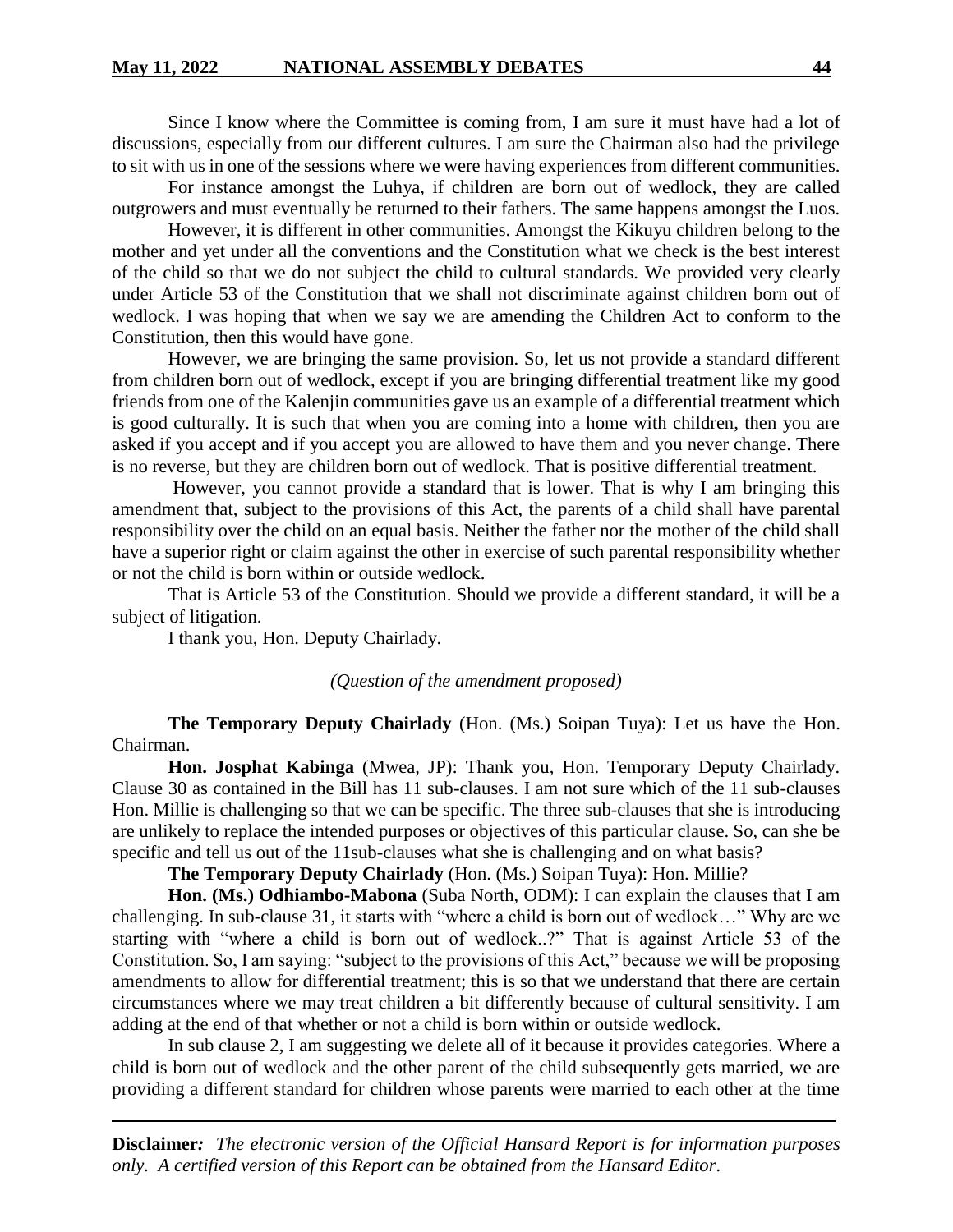the child is born and children whose parents consequently get married. So, I am challenging subclause 6 as well. I am seeking to renumber 4 to 2 so that sub-clause will read "without prejudice to the generality of sub-section 1 not 3" because I am proposing to delete 3. I hope you are following me Hon. Chairman.

So, I am proposing an amendment to Clause 3(1), deletion of entire 2, deletion of entire 3 (a) and (b), then I am proposing to renumber 4 to become 2 and after doing that I am proposing the deletion of entire sub-clause 6 because what it is basically doing is provide categorised standards for children born out of wedlock, within wedlock, when parents are married, that is straightaway unconstitutional. So, I only mentioned sub-clause 1 of my proposed amendment, but there is 2 and 3.

In all these things, we would look at the best interest of the child and then without generality to one, two or more, persons may exercise concurrent parental responsibility over the same child taking into account that sometimes we may have peculiar circumstances because of our culture.

However, to start providing the same provisions under Section 24 of the Children Act is unconstitutional.

**The Temporary Deputy Chairlady** (Hon. (Ms.) Soipan Tuya): Let us have Hon. Tonui.

**Hon. Ronald Tonui** (Bomet Central, JP): I do not seem to be very comfortable with this proposal, especially when you include this idea of children born outside wedlock. Remember when a child is born outside wedlock, there is a father somewhere who could still be taking care of that child. This amendment seems to intend to lock out that father. Otherwise, you will now be bringing in three parents. I tend to think that doing that will bring some confusion into that family.

**Hon. (Ms.) Odhiambo-Mabona** (Suba North, ODM): On a point of order.

**The Temporary Deputy Chairlady** (Hon. (Ms.) Soipan Tuya): Yes Hon. Millie. What is your point of order?

**Hon. (Ms.) Odhiambo-Mabona** (Suba North, ODM): Hon. Temporary Deputy Chairlady, what is out of order is that the Hon. Member is misreading. He is doing exactly the opposite of what I am saying. My amendment is seeking to do the opposite of what he is trying to say. There may be a father somewhere who may be interested in taking care of the child and we cannot stop the father from having access to the child. However, we are saying that we will have circumstances in my proposed sub-clause 3…

**The Temporary Deputy Chairlady** (Hon. (Ms.) Soipan Tuya): Hon. Millie, why would you be talking about fathers? It can be both father and mother.

**Hon. (Ms.) Odhiambo-Mabona** (Suba North, ODM): It is both mother and father. Even recently the court made a decision which said that fathers can actually even…. Before that, the position in the court was that a child below nine years was automatically with the mother. The courts have reversed and they have now said even fathers can have children who are below nine years. However, in such a situation, we cannot exclude either the mother or the father from having access to the child. I am actually trying to look at the constitutional provision so that even as we are contributing, we are informed by the constitutional provision. Article  $53(1)(e)$  of the Constitution says:

"Every child has the right to parental care and protection, which includes equal responsibility of the mother and father to provide for the child, whether they are married to each other or not."

So when you start putting "when they were married to each other" or "they were not married to each other", you are going directly against Article 53(1)(e). It is unconstitutional. So, I actually agree with Hon. Tonui that I am doing exactly what he is worried that I am not doing.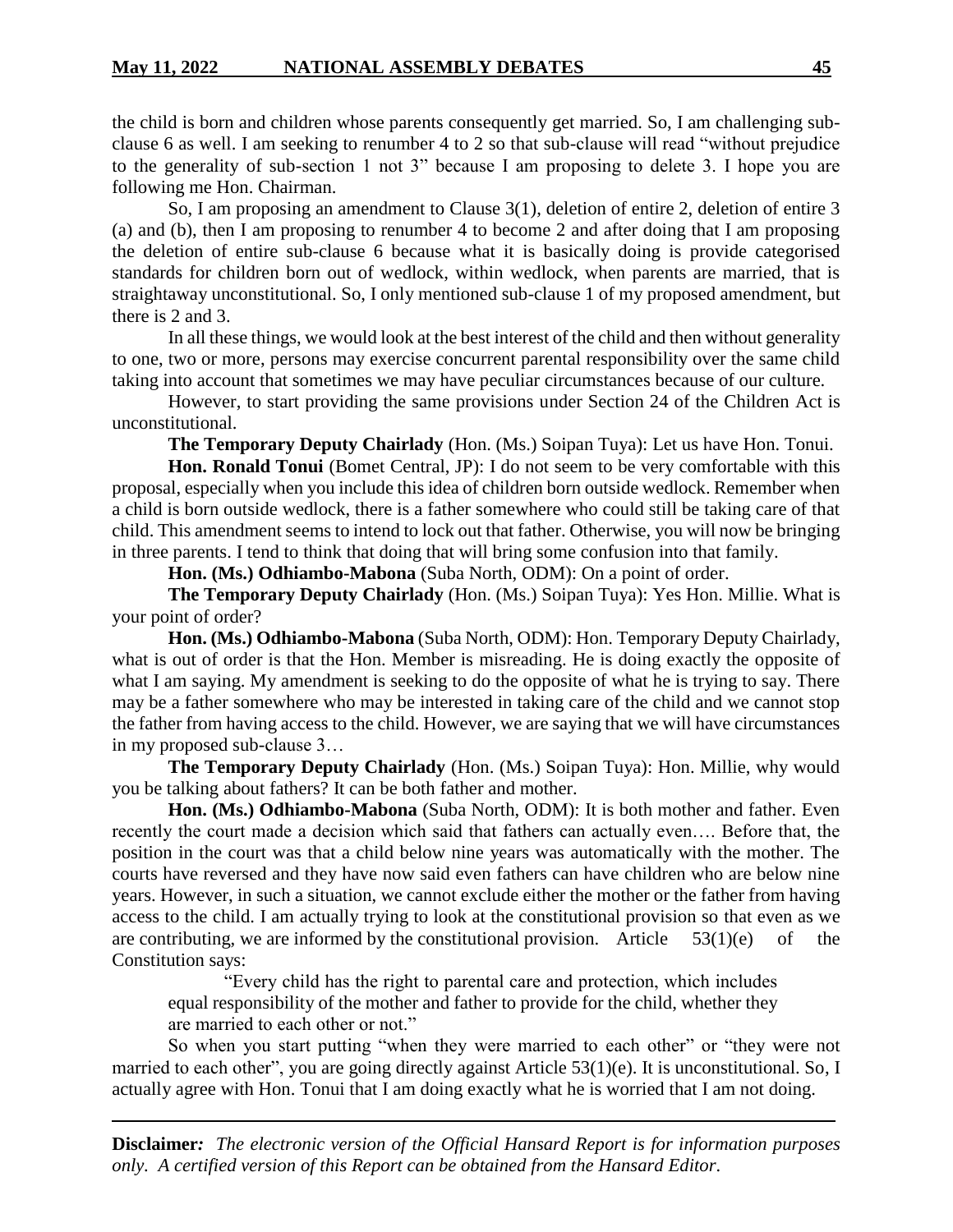**The Temporary Deputy Chairlady** (Hon. (Ms.) Soipan Tuya): Let us have the Leader of the Majority Party.

**Hon. Amos Kimunya** (Kipipiri, JP): Hon. Temporary Deputy Chairlady, I basically see Hon. Millie's amendment as simplification of the provisions which were in the Bill. What the Bill had tried to do is to cater for all kinds of situations like people in wedlock, out of wedlock and people who are unmarried and eventually get married.

However, what Hon. Millie has done is collapse all that into one. So, we are basically talking about the same thing except the Bill is far much more detailed and providing for the different situations. If that amounts to an unconstitutional provision, then either way, I think we lose nothing by going through the amendment proposed by Hon. Millie.

Unless advised otherwise for simplicity, Hon. Millie's amendment is less confusing than what is in the Bill and basically we are talking about the same thing that the true parents will have equal responsibilities regardless of the circumstances. So then we do not need to define all those circumstances because the end result is equal responsibilities. I actually prefer the simplified version as proposed by Hon. Millie.

I support the amendment.

**The Temporary Deputy Chairlady** (Hon. (Ms.) Soipan Tuya): Hon. Tonui.

**Hon. Ronald Tonui** (Bomet Central, JP): Before that clarity from Hon. Millie, I was still trying to explain myself why I was supporting.

**The Temporary Deputy Chairlady** (Hon. (Ms.) Soipan Tuya): You were on a point of order. Proceed.

**Hon. Ronald Tonui** (Bomet Central, JP): My issue was this: You know as a man you can marry a lady with a child. Once you marry, you are now two fathers of that child because there is another one there. Then you have your own biological children from this same lady and there is this child whom you are sharing with another father outside there. So the father who is outside there can send something to the child. It can be a cloth or something else. As he sends that, he does not send to the other children who are here. I think that is what you are calling differential. That is why I am thinking if we do not have clarity on that, it can confuse the family setup. It is better when we have that clarity in the Bill, the way it is broken down. If you simply say you have equal rights over this child, but where a child also acquires another father through marriage of the lady, that one is quite vague. There is some sort of confusion.

**Hon. (Ms.) Odhiambo-Mabona** (Suba North, ODM): (*Off record)*

**Hon. Ronald Tonui** (Bomet Central, JP): Okay. Let me read that Section 2 so that we do not bar something.

**The Temporary Deputy Chairlady** (Hon. (Ms.) Soipan Tuya): Hon. Kabinga.

**Hon. Josphat Wachira** (Mwea, JP): Hon. Temporary Deputy Chairlady, you know we are dealing with a very important issue that has been a problem to many Kenyans and children find themselves in problems especially on parental responsibilities.

Whereas Hon. Millie's short form of this particular clause as put by the Leader... She never mentioned how she is dealing with numbers 7, 8, 9, 10 and 11. She only went up to number 6 and in going through number 1 to 6, she is just summarising, as put by the Leader of the Majority Party. The Committee feels that this clause needs a lot of clarity as put by my friend, Hon. Tonui, here. We need not try to summarise this particular clause. We need to actually expand it as much as possible to make it understandable. The way it is drafted here is in line with the Constitution.

For example, if you look at Clause 1, the last sentence there talks about the fact that none of the parents will exercise superiority or be superior to the other. These are actually things that do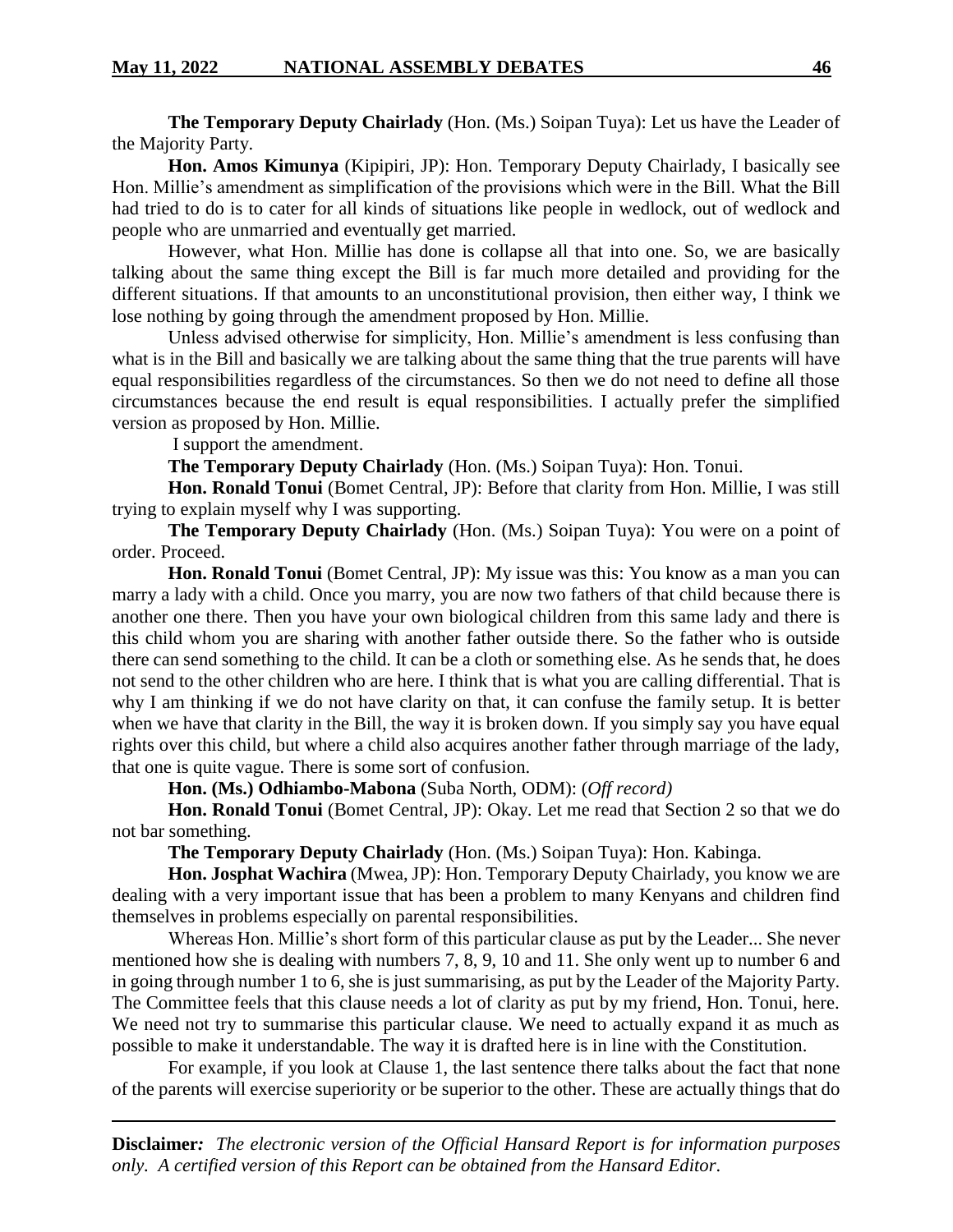happen. We have many children who find themselves in such situations where the mother gets married, comes with a child and if the law does not provide for that particular child to be well treated, there could be some discrimination in this case by either of the parents.

Therefore, for us as a Committee we feel that we need not summarise this. We need to go into the expanded form because it has no harm and it takes care of situations that are real on the ground. The Committee feels that the proposal by Hon. Millie is not acceptable to the Committee on this particular clause.

**The Temporary Deputy Chairlady** (Hon. (Ms.) Soipan Tuya): Can I proceed to put the Question? Okay, be brief, Hon. Millie.

**Hon. (Ms.) Odhiambo-Mabona** (Suba North, ODM): Hon. Temporary Deputy Chairlady, if you actually look at 7, 8 and 9 that he has asked me to clarify, what I am suggesting there is harmless. They do not touch on the issues that are of concern, but what they are actually saying on the areas of concern is not correct.

For instance, if you look at (3) it says "both the mother and the father shall have parental responsibility at the first instance". It then changes in the second instance. That is discriminatory. This one I truly oppose and I urge the Chair that if you are really and truly minded in moving forward, then you need to re-look at Article 53 of the Constitution which I have read to him. It actually captures this.

If we go back to the issue of differential treatment and we deal with the definition of differential treatment, we cannot provide for all our cultures here because then I would actually ask the Committee to provide 43 cultures of how we are treating children under this part. Otherwise, I support my proposal and urge the Committee to adopt that which I have proposed.

**The Temporary Deputy Chairlady** (Hon. (Ms.) Soipan Tuya): I proceed to put the Question.

> *(Question, that the words to be left out be left out, put and negatived)*

> > *(Clause 30 agreed to)*

*Clause 31*

**The Temporary Deputy Chairlady** (Hon. (Ms.) Soipan Tuya): Hon. Millie. **Hon. (Ms.) Odhiambo-Mabona** (Suba North, ODM): Hon. Temporary Deputy Chairlady, I beg to move:

THAT, Clause 31 of the Bill be amended in subsection (1) by deleting the words "agree and are entitled to have the right to parental responsibility for the wellbeing of the child." and substituting therefor the words ", in the best interests of the child, designate and agree on clear individual responsibilities towards the child."

The amendment suggests that it is up to parents to confer parental responsibility by this agreement which helps in designation of roles and reduction in conflict. The Bill says that the parents shall agree and are entitled to have the right to parental responsibility for the wellbeing of the child. Parental responsibility agreement does not confer rights and responsibilities. It merely designates clear roles. For instance, if you have dealt with matters like these before and you are signing a parental responsibility agreement, it clearly stipulates that as the father, I will pay school fees and as the mother, I will pay rent. This reduces conflicts. However, it does not give duties. This is given by the law. That is my proposed amendment.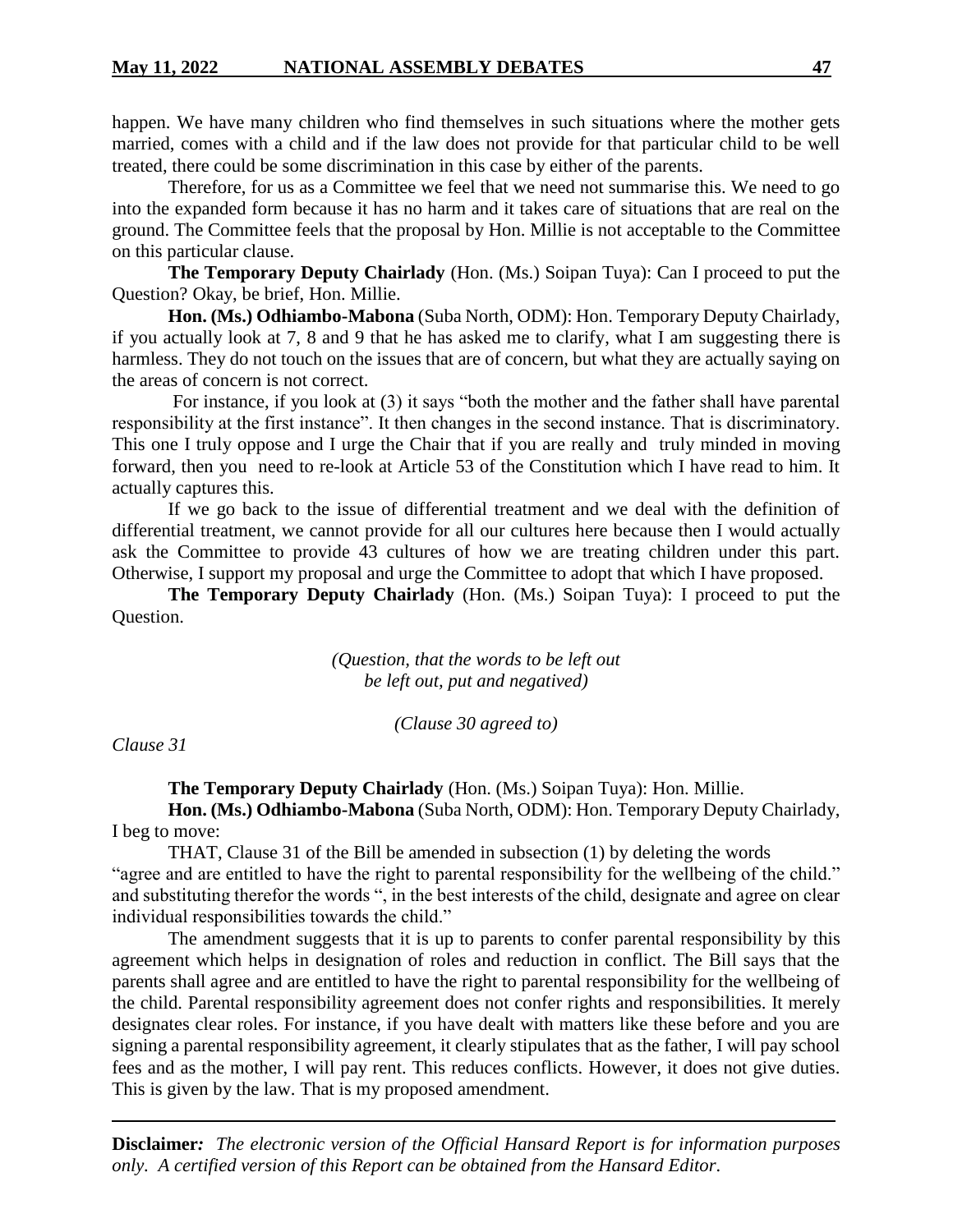*(Question of the amendment proposed)*

**The Temporary Deputy Chairlady** (Hon. (Ms.) Soipan Tuya): Can I go on to put the Question?

**Hon. Members**: Yes.

*(Question, that the words to be left out be left out put and agreed to)*

*(Question, that the words to be inserted in place thereof be inserted, put and agreed to)*

*(Clause 31 as amended agreed to)*

*(Clause 32 agreed to)*

*Clause 33*

**The Temporary Deputy Chairlady** (Hon. (Ms.) Soipan Tuya): Hon. Chairman.

**Hon. Josphat Kabinga** (Mwea, JP): Hon. Temporary Deputy Chairlady, I beg to move:

THAT, Clause 33 of the Bill be amended in sub clause  $(3)(c)$  by deleting the word "Director" and substituting therefor the word "Secretary".

As I have said, this is one of the amendments that I have said that are repetitive. We are simply deleting the word "Director" and replacing it with the word "Secretary" to align the nomenclature changes in the Directorate of Children Services which is now headed by the Secretary of Children Services.

*(Question of the amendment proposed)*

*Question, that the word to be left out be left out put and agreed to)*

*(Question, that the word to be inserted in place thereof be inserted, put and agreed to)*

*(Clause 33 as amended agreed to)*

*(Clause 34 agreed to)*

*(Hon. Temporary Deputy Chairlady consulted the Clerks-at-the Table)*

*Clause 35*

**The Temporary Deputy Chairlady** (Hon. (Ms.) Soipan Tuya): Hon. Members, before we proceed to Clause 35, I wish to bring to your attention a matter that has been brought before me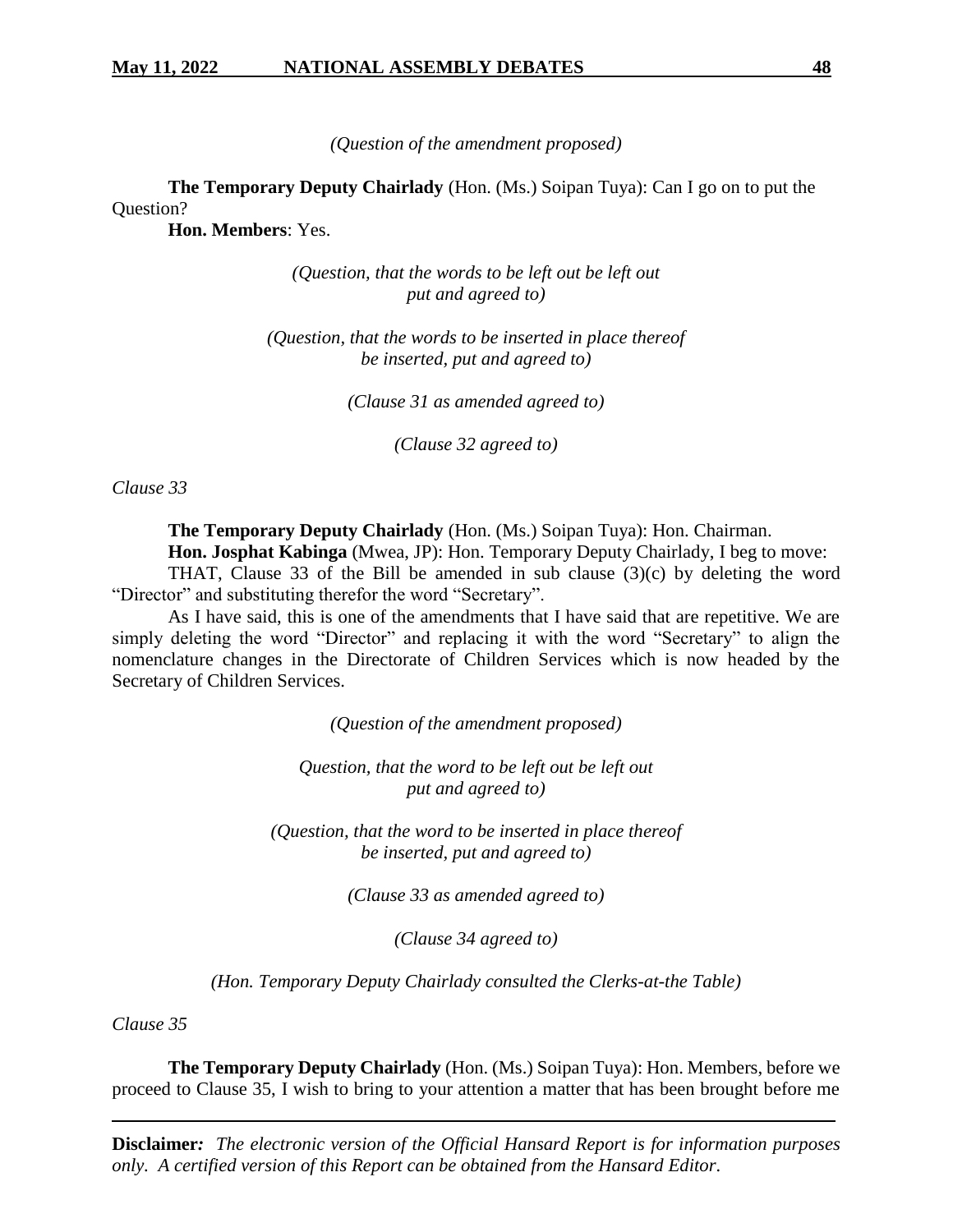with regard to Clause 35F. This is with regard to the constitutionality of some of the proposed amendments. There are certain parts that have been determined to be unconstitutional, particularly those proposed roles that are being assigned to the Child Welfare Society which is a private body. It is not anchored in any legislation. It is also not a State corporation. By its private nature, it is not under supervision by any Government agency. In this regard, the proposal to assign a private body public functions under the Constitution is unconstitutional.

In addition, there are also many other registered child welfare organisations. Therefore, singling out the Child Welfare Society is discriminatory and excludes the other bodies. It is also instructive to note that the Bill, if enacted as proposed, will lead to duplication of roles with those of the Secretary of Children Services. This is an office in the public service which already performs these functions.

There is another part of unconstitutional proposals. It is noted that the Committee of the whole House amendments propose to outline the functions of the Ministry, the Cabinet Secretary and Principal Secretary. Pursuant to Article 132(3)(b) of the Constitution, the President has authority to direct and co-ordinate the functions of Ministries and Government Departments. The House does not legislate the functions of Ministries and Government Departments. Therefore, if we proceed with these proposals, they will occasion a lot of confusion in the organisation of the Government by the President.

Hon. Members, with this regard, we have approved amendments by the Leader of the Majority Party which he will have to move. For purposes of the Chairman of the Departmental Committee on Labour and Social Welfare, the proposed amendments under Clause 35 A, B, C, D and E will be considered as new clauses apart from F, which is deemed unconstitutional. So, I hope that is clear.

#### **An Hon. Member:** It is not clear.

**The Temporary Deputy Chairlady** (Hon. (Ms.) Soipan Tuya): It is not clear? I have tried to summarise so that I do not have to do it verbatim. Have you read Clause 35F? Have you read it, Hon. Members? That is the only way you will be able to understand.

> *(Hon. (Ms.) Odhiambo-Mabona and Hon. Josphat Kabinga spoke off record)*

Leader of the Majority Party.

**Hon. Amos Kimunya** (Kipipiri, JP): Let me see if I can get it.

Hon. Temporary Deputy Chairlady, I beg to move:

THAT, the Bill be amended by deleting Clause 35.

Clause 35 of the Bill is basically defining the functions of…

**The Temporary Deputy Chairlady** (Hon. (Ms.) Soipan Tuya): Hon. Leader of the Majority Party, are you moving your amendment?

**Hon. Amos Kimunya** (Kipipiri, JP): Yes. I am also explaining.

**The Temporary Deputy Chairlady** (Hon. (Ms.) Soipan Tuya): You should not, because I have not proposed. I thought you wanted to clarify to the Members.

**Hon. Amos Kimunya** (Kipipiri, JP): What I could do is just to…

**The Temporary Deputy Chairlady** (Hon. (Ms.) Soipan Tuya): We can have the Chair move the amendment.

**Hon. (Ms.) Odhiambo-Mabona** (Suba North, ODM): Hon. Temporary Deputy Chairlady, on a point of order.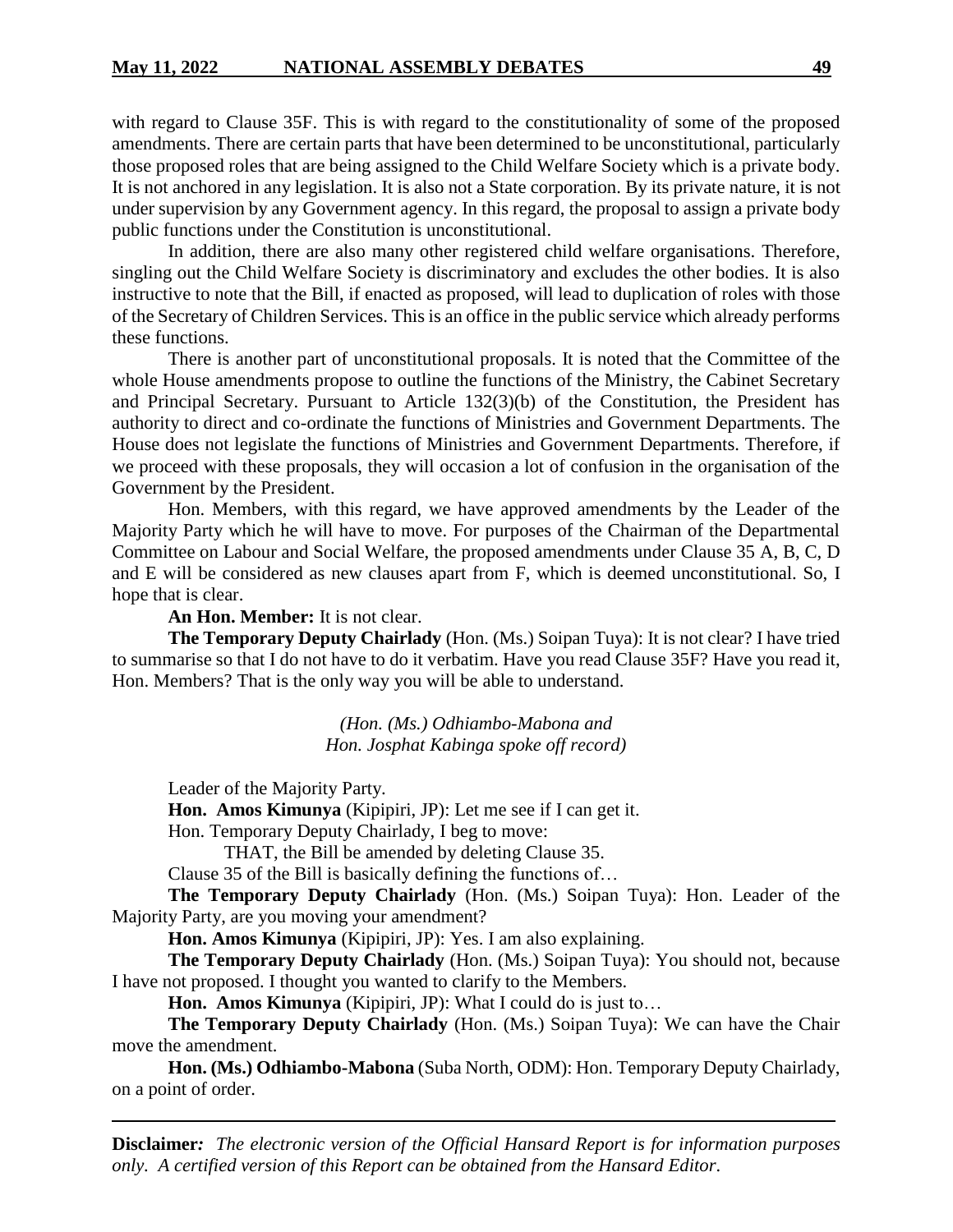**The Temporary Deputy Chairlady** (Hon. (Ms.) Soipan Tuya): Yes, Hon. Millie?

**Hon. (Ms.) Odhiambo-Mabona** (Suba North, ODM): Hon. Temporary Deputy Chairlady, I just want clarity through a point of order. You have made a ruling indicating that the proposed amendments by the Committee are unconstitutional.

**The Temporary Deputy Chairlady** (Hon. (Ms.) Soipan Tuya): One particular one.

**Hon. (Ms.) Odhiambo-Mabona** (Suba North, ODM): Which one? The one you are referring to by the Committee as F is  $35(1)(f)$  that says: "the ministry responsible for matters relating to children shall, ensure affirmative action on matters relating to children". It is on page 778.

**The Temporary Deputy Chairlady** (Hon. (Ms.) Soipan Tuya): I will refer you to page 783.

**Hon. (Ms.) Odhiambo-Mabona** (Suba North, ODM): Page 783.

**The Temporary Deputy Chairlady** (Hon. (Ms.) Soipan Tuya): Yes, Page 783, 35 F.

**Hon. (Ms.) Odhiambo-Mabona** (Suba North, ODM): So, you are talking about a New Clause 35 F or E?

**The Temporary Deputy Chairlady** (Hon. (Ms.) Soipan Tuya): F.

**Hon. (Ms.) Odhiambo-Mabona** (Suba North, ODM): So, that is actually a new Clause 35F, which introduces the Child Welfare Society of Kenya (CWSK) and providing the functions.

**The Temporary Deputy Chairlady** (Hon. (Ms.) Soipan Tuya): Yes.

**Hon. (Ms.) Odhiambo-Mabona** (Suba North, ODM): Hon. Temporary Deputy Chairlady, I have a few issues that I need you to clarify. Because you have said that it has been brought to your attention, with due respect, I do not know how it has been brought to your attention, but I am assuming that it is through… which is well. With due respect, I do not want to challenge your ruling, but it is for purposes of consistency and the future. I am just wondering, if we are making legislation and the concern is that we are bringing the CWSK into a Bill, and we are saying that it is unconstitutional because it is not known in law, does not bringing it into a Bill make it known in law? That is the challenge for me. I have not brought any amendment in relation to the CWSK.

**The Temporary Deputy Chairlady** (Hon. (Ms.) Soipan Tuya): It is not established by any legislation.

**Hon. (Ms.) Odhiambo-Mabona** (Suba North, ODM): Yes, but we are actually bringing legislation to establish it. So, I do not know how unconstitutional that is.

**The Temporary Deputy Chairlady** (Hon. (Ms.) Soipan Tuya): No.

**Hon. (Ms.) Odhiambo-Mabona** (Suba North, ODM): Secondly, Hon. Temporary Deputy Chairlady, I am just asking so that you may actually consider it. A lot of things are not in the law, but we establish them by legislating. So, we are actually legislating and we can persuade one another and say that we remove the CWSK from the Bill with good reasons; or say that we retain it, and we do so with good reasons. I know that the CWSK have done good work. I was in the adoption committee of the Society, but I presume that – I am not privy to what the Committee does – but the challenges the Committee is facing are the same ones we face in the Budget and Appropriations Committee. And that as it is right now, we are funding in billions a society we do not know its nature. It does exist by any substantive law. So, we should bring it into this Bill. If it were me, I would have suggested a different legal framework, but if the Committee suggests this, I do not think there is anything unconstitutional about it, but we need to ask or persuade one another on a different system to go.

My other concern is that, I have read Article 53 of the Constitution and raised an issue of constitutionality and you, as the Temporary Deputy Chairlady, have not declared whether what I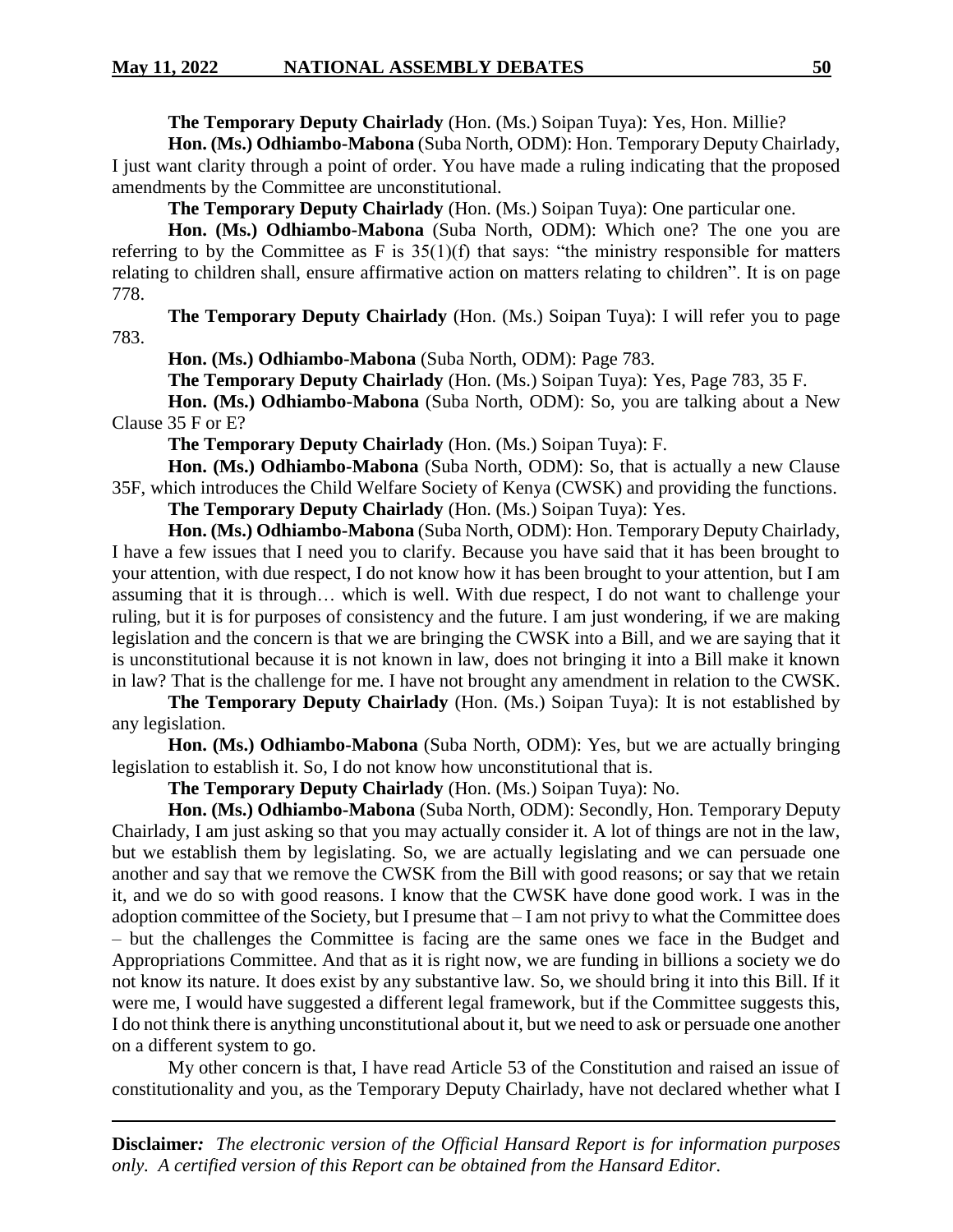am raising is constitutional or not. Could I request that my raising of Article 53 of the Constitution in relation to the amendment that just passed be considered unconstitutional? You can look at Article 53 of the Constitution even without going to any previous decisions of the court. On the basis of Article 53 of the Constitution alone, what we passed is unconstitutional, or otherwise we will be accused of double standards as a House that I raise unconstitutionality and nothing is done, but another unconstitutionality is raised, and we pick up the issue.

Hon. Temporary Deputy Chairlady, with due respect, I am not really persuaded that what we are doing is right.

**The Temporary Deputy Chairlady** (Hon. (Ms.) Soipan Tuya): Hon. Millie, there is a clause that is spent that you are bringing back again, and I know you mentioned Article 53 of the Constitution. I do not think that your substantive amendment was based on unconstitutionality of that Clause.

#### *(Hon. (Ms.) Odhiambo-Mabona spoke off record)*

Your substantive amendment was not on the unconstitutionality of the Clause. But I do not wish us to go back to what we have passed already. Let us focus on the Child Welfare Society of Kenya.

Before I even respond to you, Hon. Millie, let me have Hon. Kabinga. I believe, he agrees on the unconstitutionality of the provisions of Clause 35F.

**Hon. Josphat Kabinga** (Mwea, JP): First and foremost, let me say to Hon. Millie that all is not lost, because we can still consult and recommit Clause 30 of the Bill in the normal way of our discussion with you.

Hon. Temporary Deputy Chairlady, Hon. Millie mentioned or pointed out important issues about the CWSK. We know that there have been a lot of interests in children affairs in this country. We know that there has been a lot of infighting within the Ministry and outside.

Hon. Temporary Deputy Chairlady, what you have just read may be a letter which, with due respect, should have also been shared with the Committee so that the Committee can also be in the know of whoever is interested in that matter. I go by what Hon. Millie mentioned, that how it came to you, nobody knows; whoever initiated that letter, nobody knows, and what interest is there, nobody knows. This is something that requires further discussion, because this Committee has been doing a lot of research and discussions on this particular Society dating from the colonial times when it was created alongside the Red Cross in this country. The two societies existed during colonial times. We have carried them over. The current Act mentions the CWSK itself. We continue funding it, and the Society continues to participate in the budget process in this country, including the Medium Term Expenditure Framework (MTEF).

As a Committee, we have been having difficulties in knowing how to move on with the Society, other than by bringing it into law. This is what we are attempting; to bring it in law so that we can define its functions. What it is doing is not duplicating, in any way, what the ministry will be doing, or what who is supposed to be a regulator is doing. There is no duplication at all.

There is infighting. We need your guidance on this. We know that there have been many infights. We know we have prevented child trafficking in this country through the CWSK. We have prevented the selling of our children outside this country for the purposes of removing internal organs and selling them to needy people in foreign missions. These infights are there. If we are going to look at one letter, if it is unconstitutional to have the CWSK in the Act, then even the current Act has a problem. This is where we need guidance. How do we move on?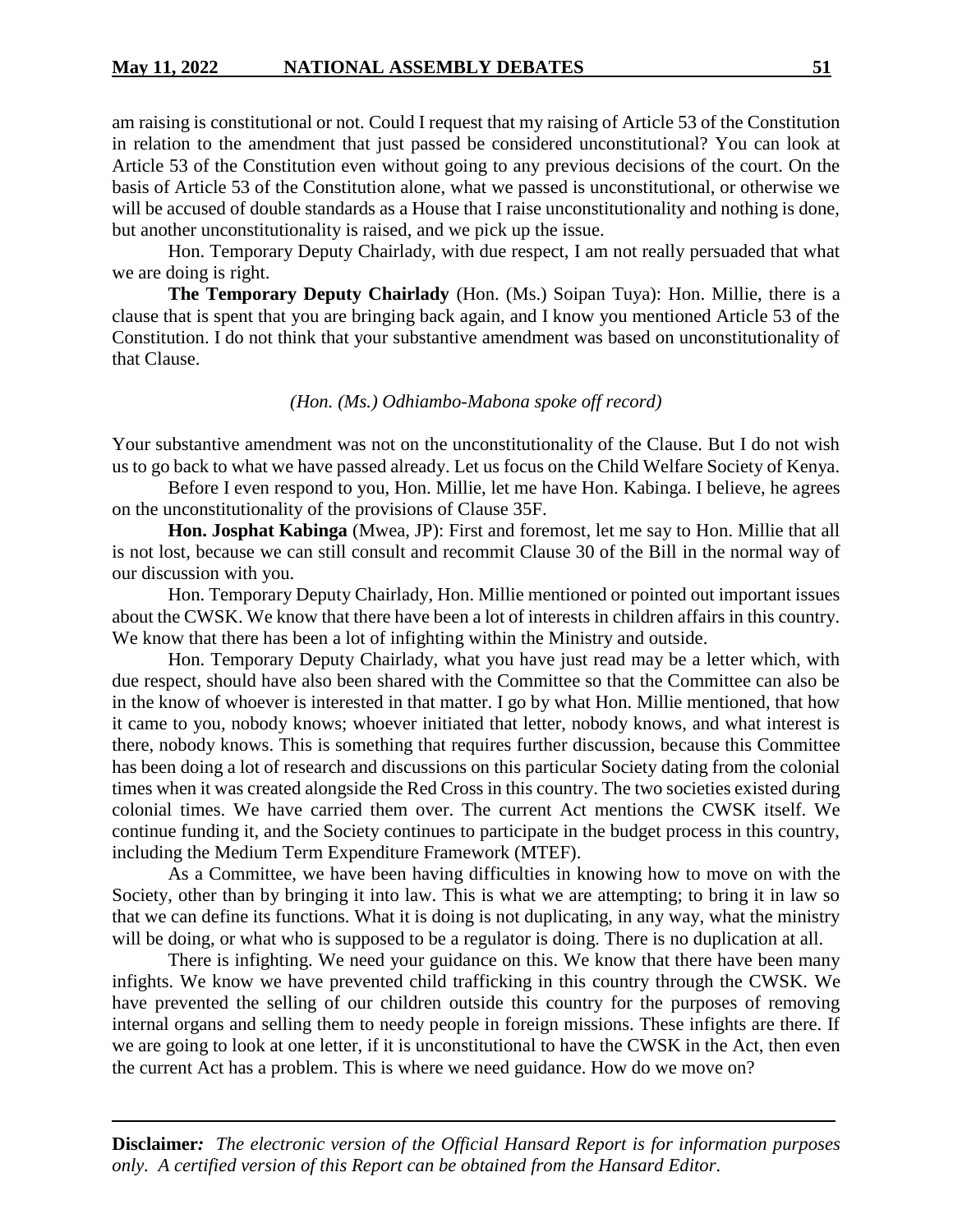I know that the CWSK has proposed to have their Bill, which we welcome. The Committee welcomes that only that we do not have enough time to process it. That would have been the best way. But, in the absence of that substantive Bill, what do we rely on to know what to be overseeing, if we do not define the functions and then expect those functions to be prosecuted through the budget that we allocate to them? How else do we play oversight role? We need to have it. The way we were bringing it, after a lot of discussion, was to clarify the functions of the CS and the functions of the National Council for Children Services. That is another body. Then the CWSK, with all due respect, cannot be equated to children welfare homes. This is an organisation that covers the entire Kenya. This is an organisation that funds children who are in school. This is an organisation that looks at children who are in danger of hunger throughout Kenya. While the Kenya Red Cross Society concentrates on adults, the CWSK concentrates on children. How are we replacing it if we were to completely remove it from our systems?

I would go by what Hon. Millie said – that we either anchor it in law, or define how we are replacing it. If we are to anchor it in law, we need to know what its functions are. We need to be guided how else to know the functions it is supposed to undertake. This is why I am saying that it is after a lot of discussion that this Committee came up with the proposal to make it clear that there are three major arms of the country that look at children welfare. It is a sector with a lot of interest. I can confirm that the letter you are having or which came to the Speaker is one of the many interests that exist in this country. It is to ensure that we go back to the dark days when children used to get lost in Mathare Hospital in numbers. Children used to get lost in the Kenyatta National Hospital in numbers. We do not want to go back there. We need to come up with strong laws that prevent these kinds of things.

**The Temporary Deputy Chairlady** (Hon. (Ms.) Soipan Tuya): Hon. Chair, definitely there is a conflict. You do not agree with the issues raised in the letter and the technical advice given to the Speaker, although he approved it. Hon. Millie, because there are a lot of issues arising from this clause, we are going to have a new clause and an opportunity to raise all these issues when considering the new clause. The technical advisory to the Speaker was by the legal team, the technical team behind the Clerk's Office.

Hon. Leader of the Majority Party.

*(Hon. (Ms.) Odhiambo-Mabona and Hon. Josphat Kabinga spoke off record)*

**Hon. Amos Kimunya** (Kipipiri, JP): To be fair to the Chair, he has just communicated the advisory from the Speaker's Office. All amendments are approved by the Speaker. Whether it is private or Committee amendments, they go to the Speaker. I have a copy of that letter. It is in reviewing the amendments that the matter was flagged.

We appreciate the work that the CWSK is doing. I can see the logic of the Committee in trying to put those functions within the Children Act. Perhaps, the manner in which it has come is what is causing problems. If you look at all the others, there is established within the law a council. There is established this other body. What we are doing is moving in and saying that there is the CWSK, and these are going to be its functions. But we have not established it within the Children Act of 2003. In fact, it only comes in at "the National Adoption Society means the CWSK established by the Child Welfare Society Order of 2014".

What we could do, because we will not finish this matter today and it will be coming under new clauses, is to sit with the Committee and look at the best way of capturing the essence of what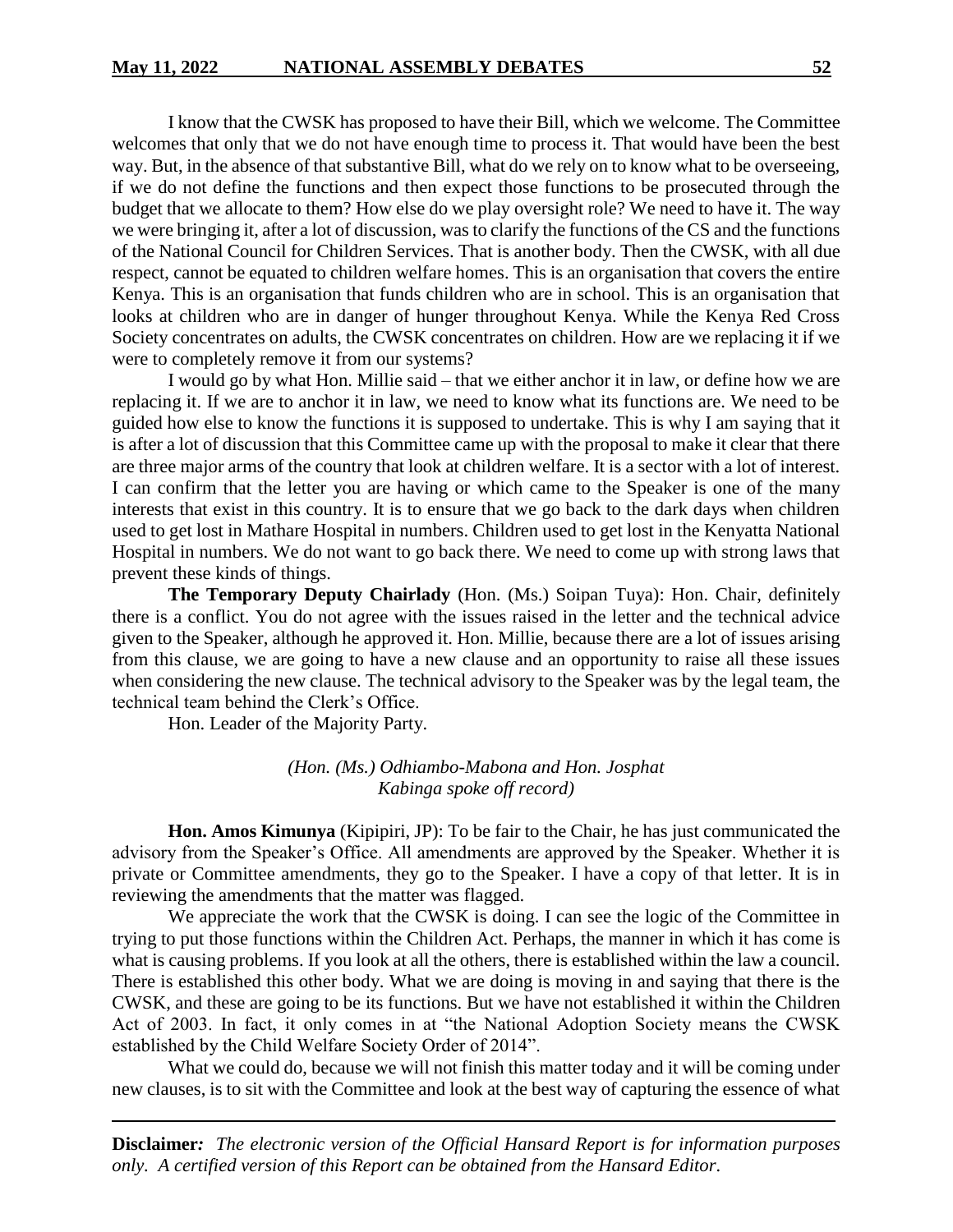the Committee wanted to do, but within a legal basis. If it is coming as a new clause, let there be a new clause to establish the CWSK to look at this Order of 2014, see what it was, and see how to capture it. We are repealing that Act. So, it will die when we repeal the Act of 2003. But, we can save everything if we do it properly by ensuring that the objectives the Committee wanted to achieve by bringing it here are brought in, but in a manner that will not face legal challenges.

On the advisory that has been given by the Legal Department of Parliament, we do not want it going to the Senate or to the courts, and then we are all messed up. I advise that we move on since these new clauses will come at the end. That will probably be tomorrow or even on Tuesday next week. Let us have some time to think through it and bring it properly, as a new clause, specifically for the CWSK and where it comes in; noting, for example, that Clause 64 of the Bill has those provisions. We are not there yet, but I can tell you that Clause 64 allows matters to do with adoption and that the CS shall, in consultation with council, establish child rescue centres for the temporary care of children, *bla, bla, bla.*

We could find a place where we place the CWSK and its functions within the Bill – not necessarily within the functions of the Children Services Department, which is where the contradiction is. We are defining the functions of children services, which are at the Secretary of Children Services, and creating a body there or elsewhere. So, let us look at it without rushing through it. I believe we will achieve the win-win that we want.

**The Temporary Deputy Chairlady** (Hon. (Ms.) Soipan Tuya): Hon. Millie.

**Hon. (Ms.) Odhiambo-Mabona** (Suba North, ODM): Thank you, Hon. Temporary Deputy Chairlady. I was telling the Committee, I did not spend a lot of time on the amendments, I think the Chairman was worried at some point that I was going to touch on issues of the CWSK. I know it is contentious, and because of that, I deliberately avoided touching anything to do with the CWSK. Some of us are accused to be having issues. I actually forgot to tell you that my mother was a children officer in the CWSK a long time ago, and that I have also been an advisor to the adoption committee.

So I have a very special interest in the CWSK. It has contributed in part to who I am and it is one of the reasons I am interested in children's issues. But when we do things the wrong way, it is not right. When the Directorate of Legal Services notices that there is a problem, normally attention is raised by a Member. So this is a peculiar way of bringing up the issue. It may be procedural and I would be very happy to learn something about our procedures. It is always a learning process.

**The Temporary Deputy Chairlady** (Hon. (Ms.) Soipan Tuya): Hon. Millie, I do not think you are right that the Directorate of Legal Services has to go through a Member if they notice something is wrong.

**Hon. (Ms.) Odhiambo-Mabona** (Suba North, ODM): No, that is not what I said.

**The Temporary Deputy Chairlady** (Hon. (Ms.) Soipan Tuya): The Speaker is given technical advice on a regular basis before approving proposed amendments.

**Hon. (Ms.) Odhiambo-Mabona** (Suba North, ODM): I am not disputing that. I am not saying that the Directorate of Legal Services should go through a Member. What I am saying is what I have observed over the years. The attention of the Speaker is drawn to an issue about constitutionality. That is why I am saying that it is a learning process. I would be happy to learn where that provision is in the Standing Orders. I want to agree with the Leader of the Majority Party that some of these issues are pertinent. We do not have quorum and I think we need to sit down, discuss and agree. I do not think we need to rush. These are serious issues. We are committing billions of shillings. I support the CWSK. Let it not be bashed all the time. Let it have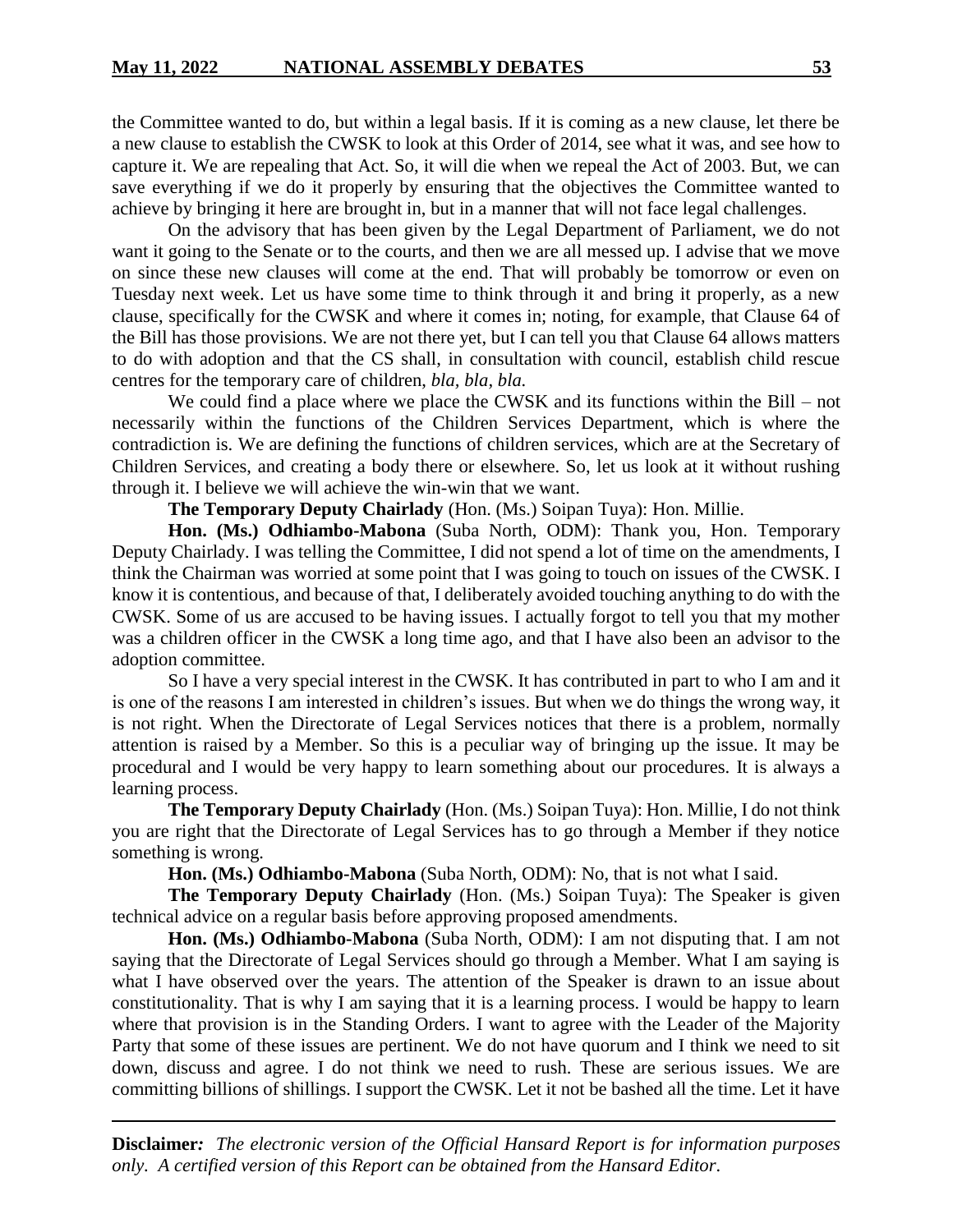a legal framework of standing. I do not know why my friend Irene and the others are running away from getting legal footing. Everybody has been attacking the CWSK, including having documentaries on all manner of things. Let this issue about money be a thing of history. Let us anchor it in law. Part of what we will do is to sit together and agree. I would suggest a different framework, but we need to sort out this issue once and for all.

Hon. Temporary Deputy Chairlady, there is no quorum.

**The Temporary Deputy Chairlady** (Hon. (Ms.) Soipan Tuya): Okay, Hon. Millie. You just made sure that we deferred this to another time, which is well in order. Before I order for the bell to be rung, it is good to note that the communication I just made stems from an advisory given to the Speaker. It is good for the record. Ordinary technical advisory is given to the Speaker in the course of his duty of approving amendments. We will have more time to discuss the issue when we reconvene in the Committee of the whole House.

I order the Quorum Bell to be rung.

**Hon. Josphat Kabinga** (Mwea, JP): The quorum issue was not raised in the right way.

**The Temporary Deputy Chairlady** (Hon. (Ms.) Soipan Tuya): Which is the right way, Hon. Kabinga?

**Hon. Josphat Kabinga** (Mwea, JP): There is a Standing Order that needed to be quoted. At the same time, Hon. Millie was contributing and in the process, made the observation.

**The Temporary Deputy Chairlady** (Hon. (Ms.) Soipan Tuya): It is Standing Order No. 95, so you can quote it yourself.

**Hon. Josphat Kabinga** (Mwea, JP): Hon. Temporary Deputy Chairlady, as she was contributing, I was also up. I wanted to support what she was saying.

**The Temporary Deputy Chairlady** (Hon. (Ms.) Soipan Tuya): No, Hon. Kabinga. I have no choice but to order for the Quorum Bell to be rung for five minutes.

*(The Quorum Bell was rung)*

Order, Hon. Members. Clearly we are unable to raise quorum and we shall, therefore, proceed to report the fact to the House.

*(The House resumed)*

*[The Temporary Deputy Speaker (Hon. (Ms.) Soipan Tuya) in the Chair]*

**The Temporary Deputy Speaker** (Hon. (Ms.) Soipan Tuya): I will now call on the Chair to report back to the House. Let us have the Leader of the Majority Party.

**Hon. Amos Kimunya** (Kipipiri, JP): Hon. Temporary Deputy Speaker, I beg to report that pursuant to the provisions of Standing Order No. 35(2)(b) and upon the expiration of 10 minutes of ringing the Quorum Bell, quorum was not realised.

**The Temporary Deputy Speaker** (Hon. (Ms.) Soipan Tuya): Hon. Members, with that, we shall proceed to adjourn.